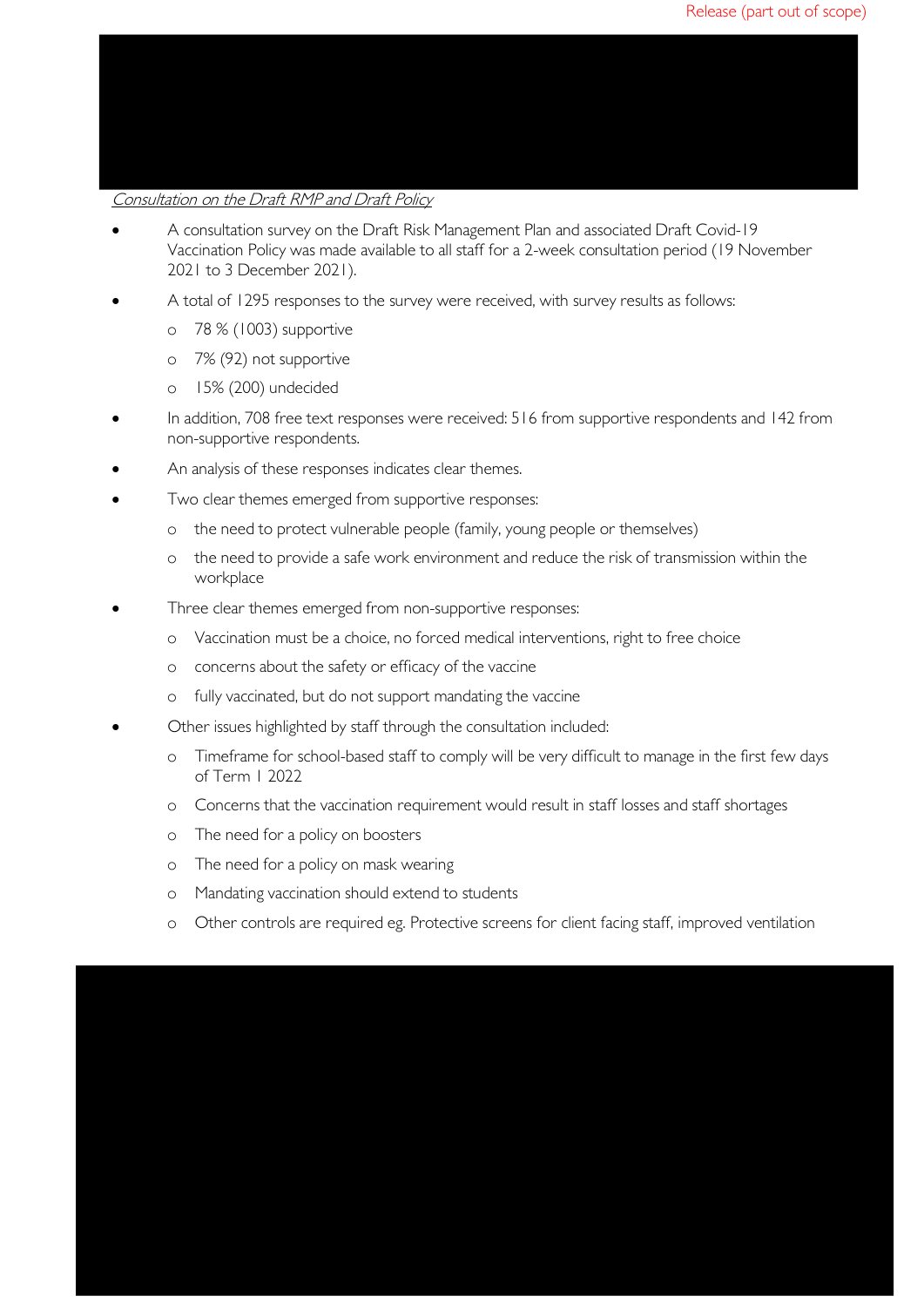

|                                                                       | <b>Exemptions</b>                                                  |   |                                                                                       |                          |                                                                                        | <b>Timeframes</b>                                                        |
|-----------------------------------------------------------------------|--------------------------------------------------------------------|---|---------------------------------------------------------------------------------------|--------------------------|----------------------------------------------------------------------------------------|--------------------------------------------------------------------------|
| <b>Exception for</b><br><b>Libraries Tas</b><br>online<br>volunteers? | <b>Need to include</b><br>religious/moral/<br>medical<br>exemption |   | <b>Flexible work</b><br>options/ for<br>teachers with<br>vulnerable family<br>members |                          | <b>Insufficient</b><br><b>Timeframes to</b><br>ensure full<br><b>vacination status</b> | <b>Extension of</b><br>timeframe to have<br>option for other<br>vaccines |
|                                                                       |                                                                    | ٠ |                                                                                       | $\overline{\phantom{a}}$ | $\overline{\phantom{0}}$                                                               |                                                                          |
|                                                                       | 19                                                                 |   |                                                                                       |                          |                                                                                        |                                                                          |

|                  |                          | <b>Staff Loses/ Shortage</b>                                                                                 |                          |                                           |                          |                                                                                 |                                                                                                 |
|------------------|--------------------------|--------------------------------------------------------------------------------------------------------------|--------------------------|-------------------------------------------|--------------------------|---------------------------------------------------------------------------------|-------------------------------------------------------------------------------------------------|
| staff/volunteers |                          | <b>Concerned about</b><br><b>Will loses valuable ability to provide</b><br>relief to cover<br>staff absences |                          | <b>Policy will create</b><br>divisiveness |                          | <b>Disagree/fear</b><br>with government<br>decision to open<br>borders on 15/12 | <b>How will</b><br>mandatory vax<br>work on co-<br>located sites eg.<br><b>With Service Tas</b> |
|                  | $\overline{\phantom{a}}$ |                                                                                                              | $\overline{\phantom{a}}$ |                                           | $\overline{\phantom{a}}$ | $\overline{\phantom{0}}$                                                        |                                                                                                 |
| 14               |                          | 8                                                                                                            |                          |                                           |                          |                                                                                 |                                                                                                 |

| Diffuculty/Time<br>to assess<br><b>vacination of</b><br>clients/visitors | Lack of current<br>adherence to<br>covid-19 safety<br>$measures - need$<br>to compel leaders | <b>What liability for</b><br><b>Department if</b><br>employee has<br>side-effects | <b>OTHER TOTAL</b> |
|--------------------------------------------------------------------------|----------------------------------------------------------------------------------------------|-----------------------------------------------------------------------------------|--------------------|
| $\overline{\phantom{0}}$                                                 | to enforce thes $\overline{\phantom{a}}$                                                     | $\overline{\phantom{0}}$                                                          | ┳                  |
| 6                                                                        |                                                                                              |                                                                                   |                    |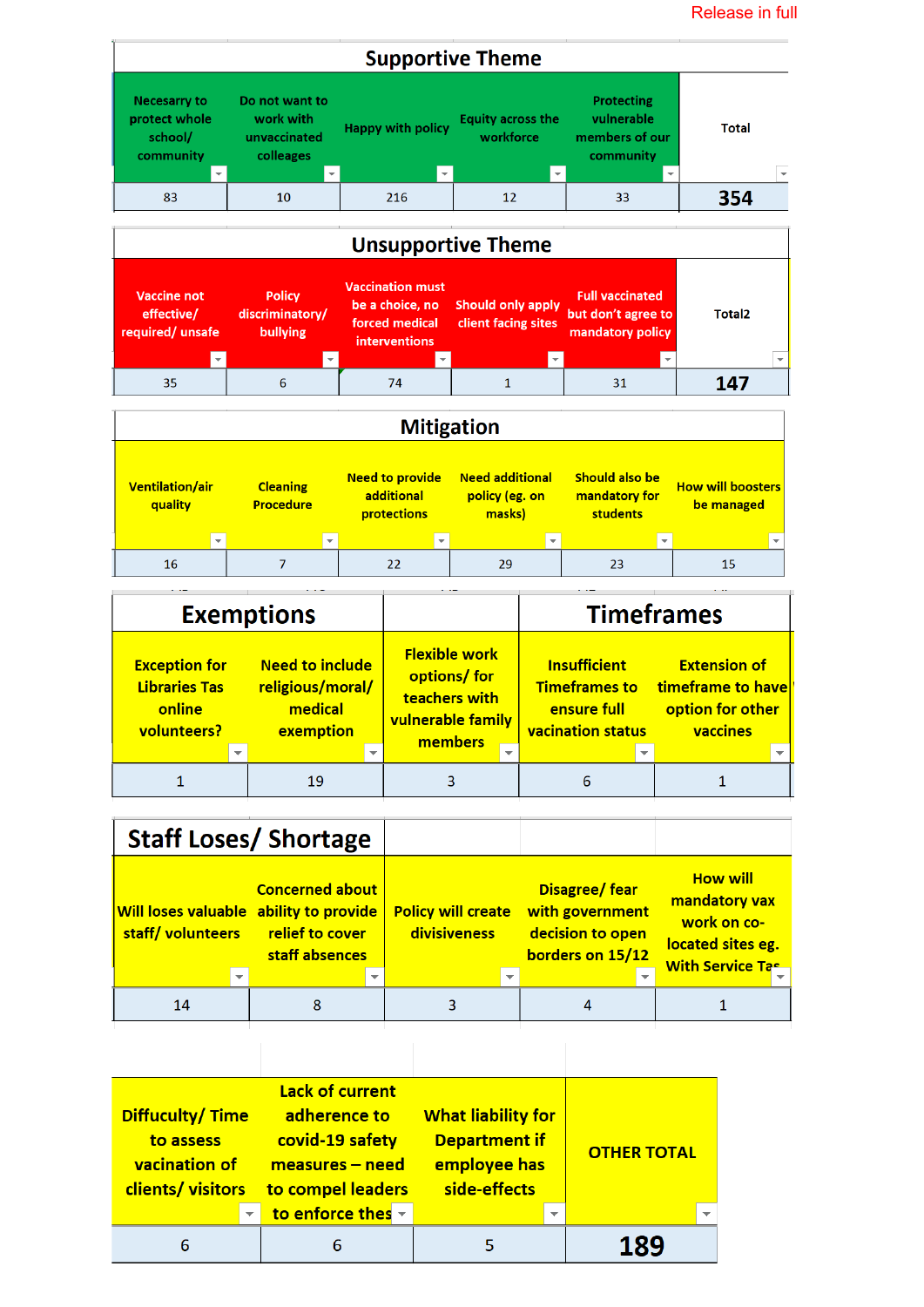| ID | Do you<br>consider<br>mandatory<br>vaccination is<br>an effective<br>control<br>measure<br>against the<br>risk of harm<br>to employees<br>from COVID-<br>19 in the<br>workplace? | Please provide further information or feedback regarding the risk management plan and assessment and the policy. | Part exempt s39 |
|----|----------------------------------------------------------------------------------------------------------------------------------------------------------------------------------|------------------------------------------------------------------------------------------------------------------|-----------------|
|    |                                                                                                                                                                                  |                                                                                                                  |                 |
|    | 1 Yes                                                                                                                                                                            |                                                                                                                  |                 |
|    | 2 Undecided                                                                                                                                                                      |                                                                                                                  |                 |
|    | 3 Yes                                                                                                                                                                            | Test                                                                                                             |                 |
|    | 4 Yes                                                                                                                                                                            |                                                                                                                  |                 |
|    | 5 Yes                                                                                                                                                                            |                                                                                                                  |                 |
|    | 6 Yes                                                                                                                                                                            |                                                                                                                  |                 |
|    | 7 Yes                                                                                                                                                                            |                                                                                                                  |                 |
|    | 8 Yes                                                                                                                                                                            |                                                                                                                  |                 |
|    | 9 Yes                                                                                                                                                                            |                                                                                                                  |                 |
|    | 10 Yes                                                                                                                                                                           |                                                                                                                  |                 |
|    | 11 Undecided                                                                                                                                                                     |                                                                                                                  |                 |
|    | 12 Yes                                                                                                                                                                           |                                                                                                                  |                 |
|    | 13 No                                                                                                                                                                            |                                                                                                                  |                 |
|    | 14 Yes                                                                                                                                                                           |                                                                                                                  |                 |
|    | 15 Yes                                                                                                                                                                           |                                                                                                                  |                 |
|    | 16 Yes                                                                                                                                                                           |                                                                                                                  |                 |
|    | 17 No                                                                                                                                                                            |                                                                                                                  |                 |
|    |                                                                                                                                                                                  |                                                                                                                  |                 |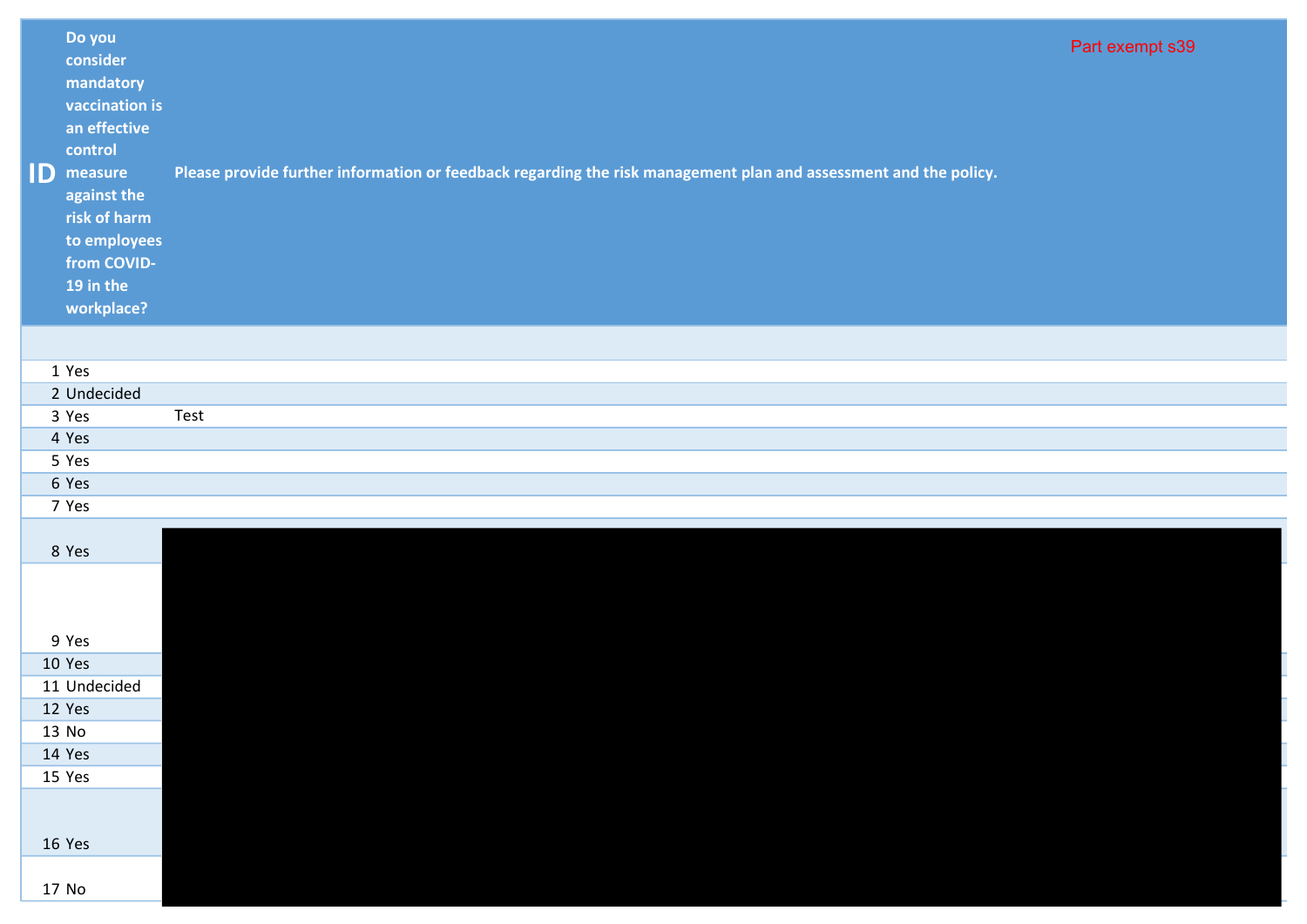| 18 Yes |  |  |  |  |
|--------|--|--|--|--|
|        |  |  |  |  |
|        |  |  |  |  |
|        |  |  |  |  |
|        |  |  |  |  |
|        |  |  |  |  |
|        |  |  |  |  |
|        |  |  |  |  |
|        |  |  |  |  |
| 19 Yes |  |  |  |  |
| 20 Yes |  |  |  |  |
| 21 Yes |  |  |  |  |
| 22 Yes |  |  |  |  |
| 23 Yes |  |  |  |  |
| 24 Yes |  |  |  |  |
|        |  |  |  |  |
|        |  |  |  |  |
|        |  |  |  |  |
|        |  |  |  |  |
|        |  |  |  |  |
|        |  |  |  |  |
| 25 No  |  |  |  |  |
|        |  |  |  |  |
|        |  |  |  |  |
|        |  |  |  |  |
|        |  |  |  |  |
|        |  |  |  |  |
|        |  |  |  |  |
| 26 Yes |  |  |  |  |
| 27 Yes |  |  |  |  |
| 28 Yes |  |  |  |  |
| 29 Yes |  |  |  |  |
| 30 Yes |  |  |  |  |
| 31 Yes |  |  |  |  |
| 32 Yes |  |  |  |  |
| 33 No  |  |  |  |  |
|        |  |  |  |  |
|        |  |  |  |  |
| 34 Yes |  |  |  |  |
|        |  |  |  |  |
| 35 Yes |  |  |  |  |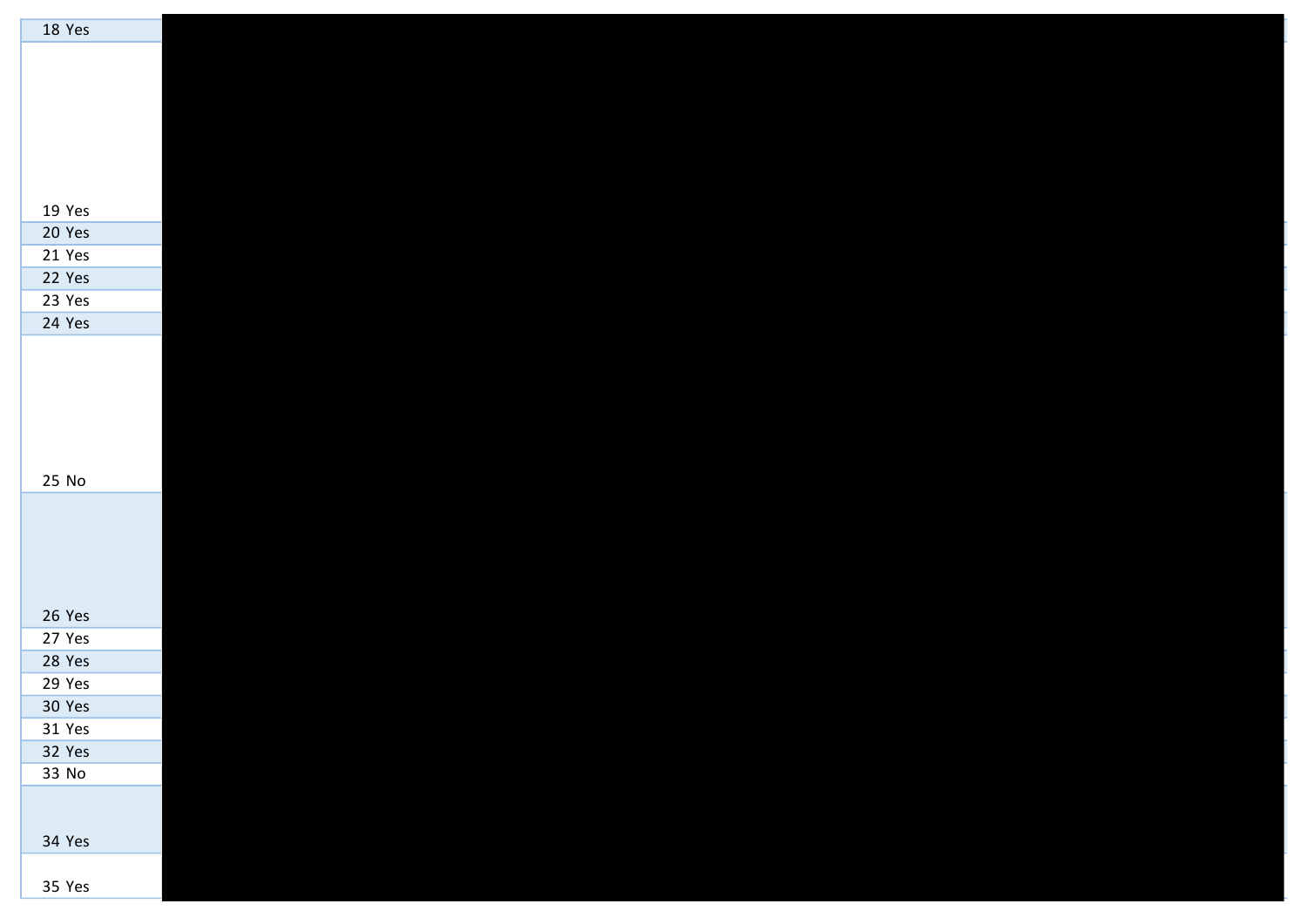| 36 Yes |                 |
|--------|-----------------|
|        | Part exempt s39 |
|        |                 |
|        |                 |
| 37 Yes |                 |
|        |                 |
|        |                 |
| 38 Yes |                 |
|        |                 |
|        |                 |
|        |                 |
|        |                 |
|        |                 |
|        |                 |
|        |                 |
|        |                 |
|        |                 |
|        |                 |
|        |                 |
|        |                 |
|        |                 |
|        |                 |
|        |                 |
|        |                 |
|        |                 |
|        |                 |
|        |                 |
| 39 Yes |                 |
| 40 Yes |                 |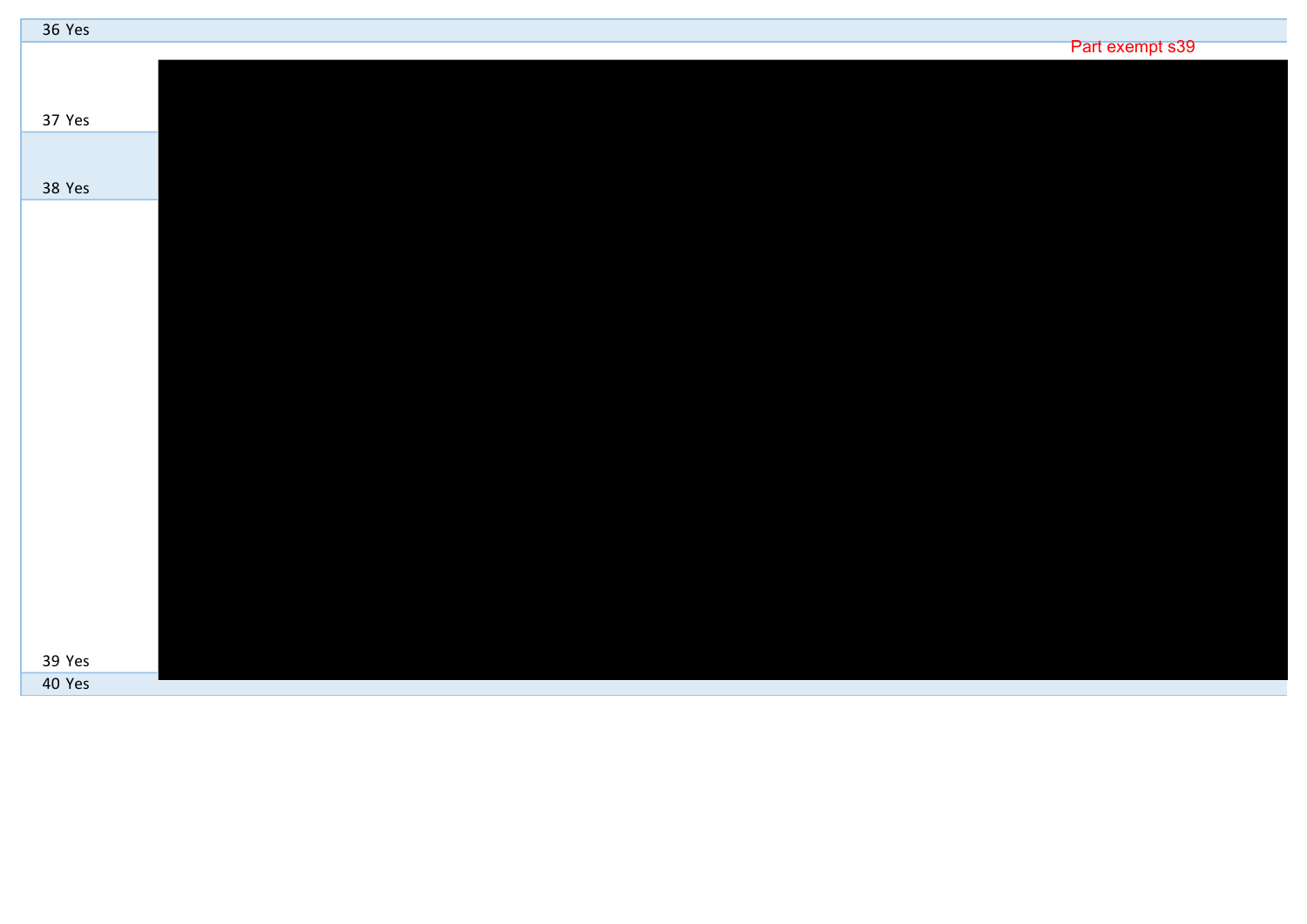| 41 No  |  |  |  |
|--------|--|--|--|
| 42 Yes |  |  |  |
| 43 Yes |  |  |  |
|        |  |  |  |
| 44 No  |  |  |  |
| 45 Yes |  |  |  |
| 46 No  |  |  |  |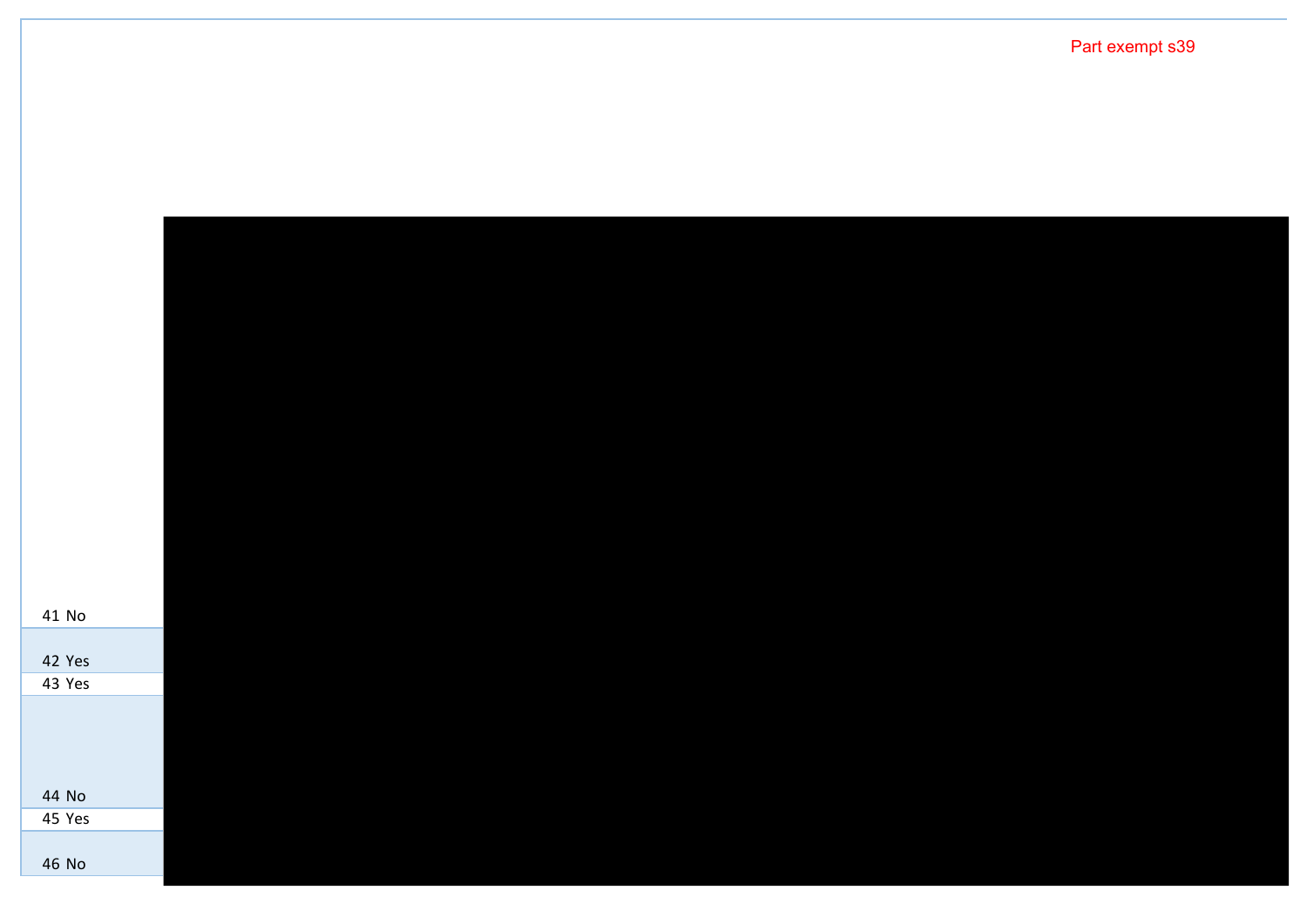| 47 Yes        |  |  |  |  |
|---------------|--|--|--|--|
| 48 Yes        |  |  |  |  |
|               |  |  |  |  |
|               |  |  |  |  |
| 49 No         |  |  |  |  |
|               |  |  |  |  |
|               |  |  |  |  |
|               |  |  |  |  |
| 50 Yes        |  |  |  |  |
| 51 Yes        |  |  |  |  |
|               |  |  |  |  |
|               |  |  |  |  |
| 52 Yes        |  |  |  |  |
| 53 Yes        |  |  |  |  |
|               |  |  |  |  |
|               |  |  |  |  |
| 54 Yes        |  |  |  |  |
| 55 Yes        |  |  |  |  |
|               |  |  |  |  |
|               |  |  |  |  |
|               |  |  |  |  |
|               |  |  |  |  |
| <b>56 Yes</b> |  |  |  |  |
|               |  |  |  |  |
|               |  |  |  |  |
| 57 Yes        |  |  |  |  |
|               |  |  |  |  |
| 58 Yes        |  |  |  |  |
| 59 Yes        |  |  |  |  |
| 60 No         |  |  |  |  |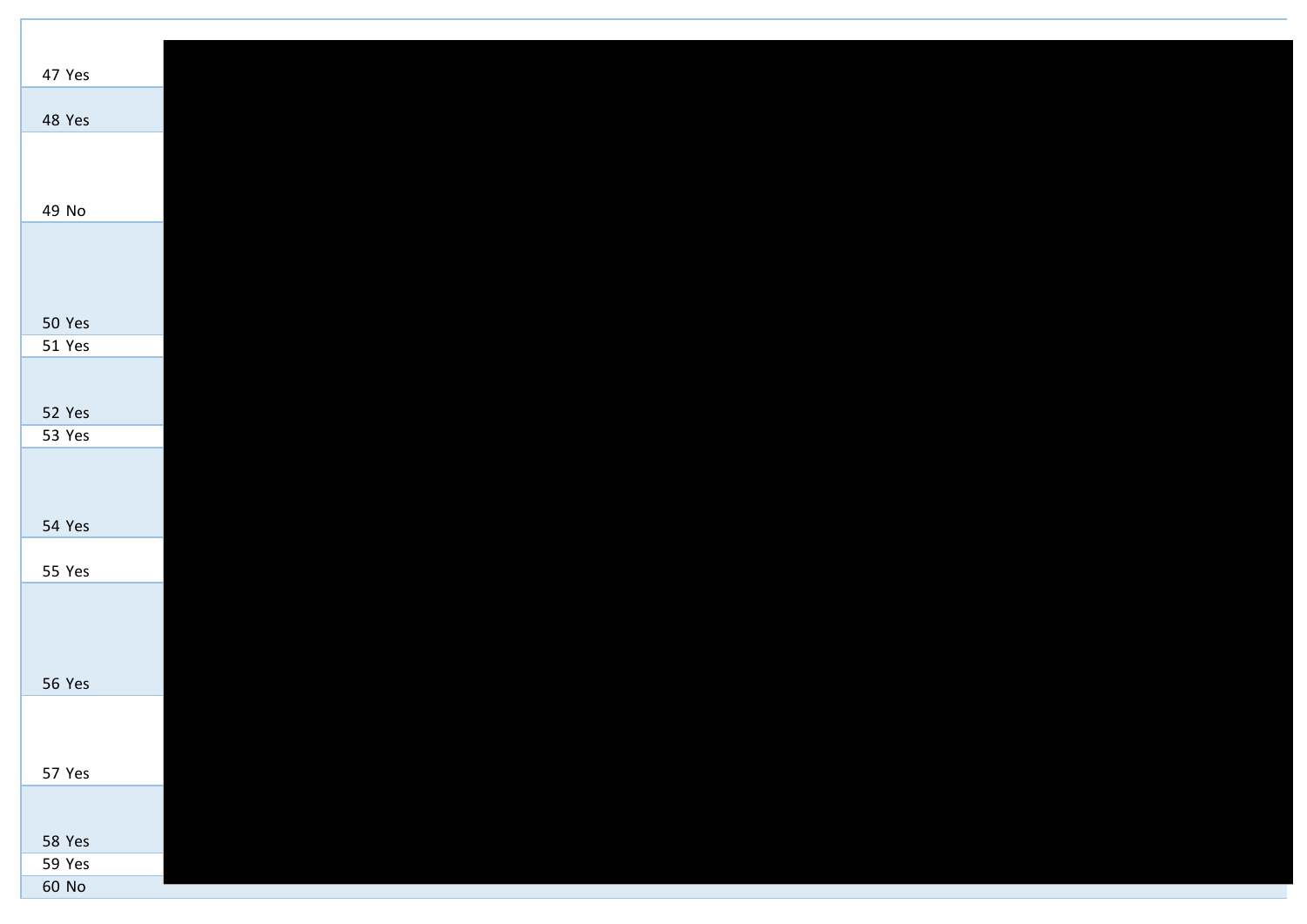| 61 Yes |  |  |  |
|--------|--|--|--|
| 62 Yes |  |  |  |
|        |  |  |  |
|        |  |  |  |
|        |  |  |  |
|        |  |  |  |
|        |  |  |  |
|        |  |  |  |
|        |  |  |  |
| 63 Yes |  |  |  |
|        |  |  |  |
| 64 Yes |  |  |  |
| 65 Yes |  |  |  |
| 66 Yes |  |  |  |
|        |  |  |  |
| 67 Yes |  |  |  |
| 68 Yes |  |  |  |
| 69 No  |  |  |  |
| 70 Yes |  |  |  |
| 71 Yes |  |  |  |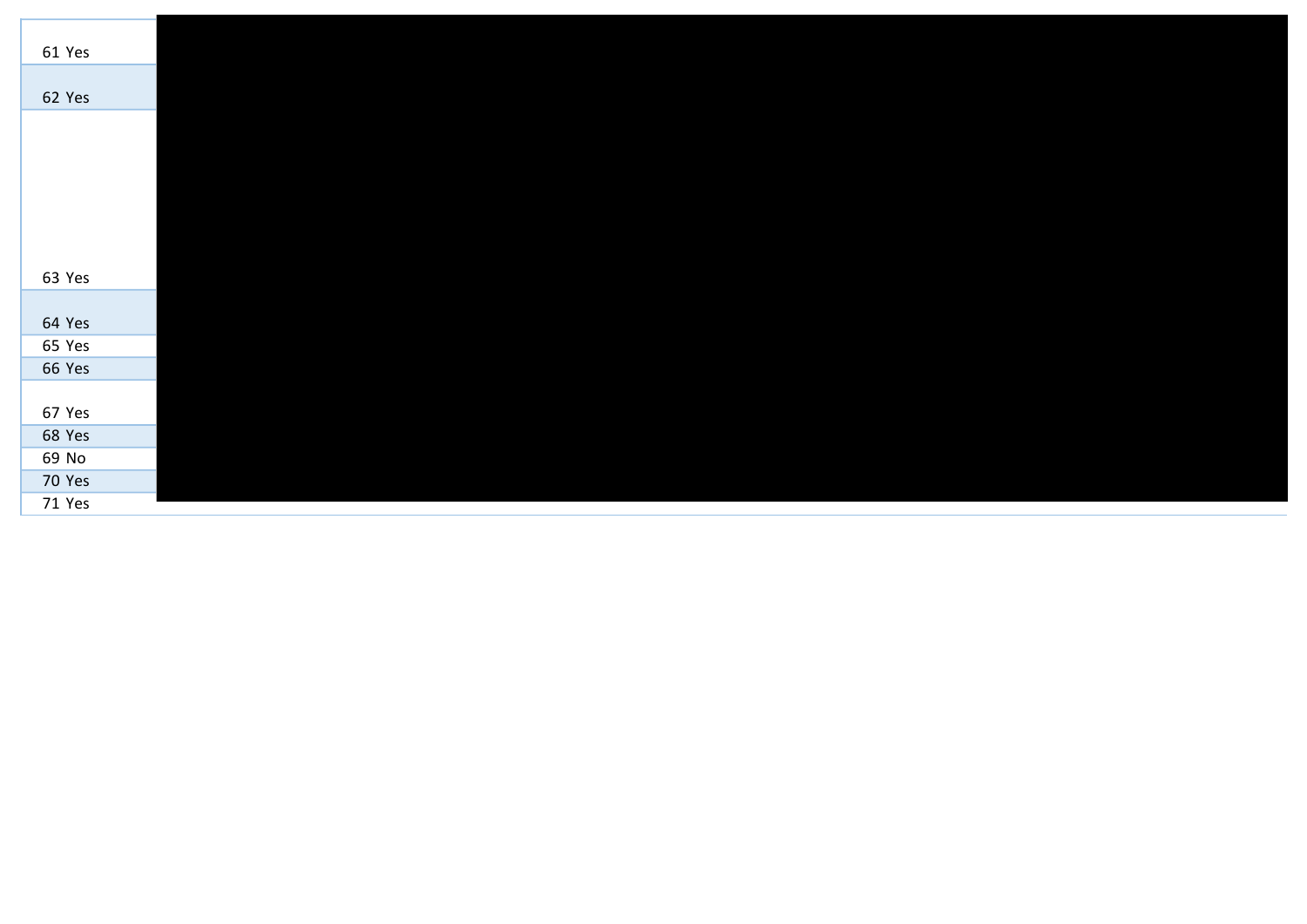| 72 No                   |  |  |  |
|-------------------------|--|--|--|
|                         |  |  |  |
|                         |  |  |  |
|                         |  |  |  |
| 73 Yes                  |  |  |  |
| 74 Yes                  |  |  |  |
|                         |  |  |  |
| 75 Yes                  |  |  |  |
|                         |  |  |  |
| <b>76 Yes</b>           |  |  |  |
| 77 No                   |  |  |  |
| <b>78 Yes</b><br>79 Yes |  |  |  |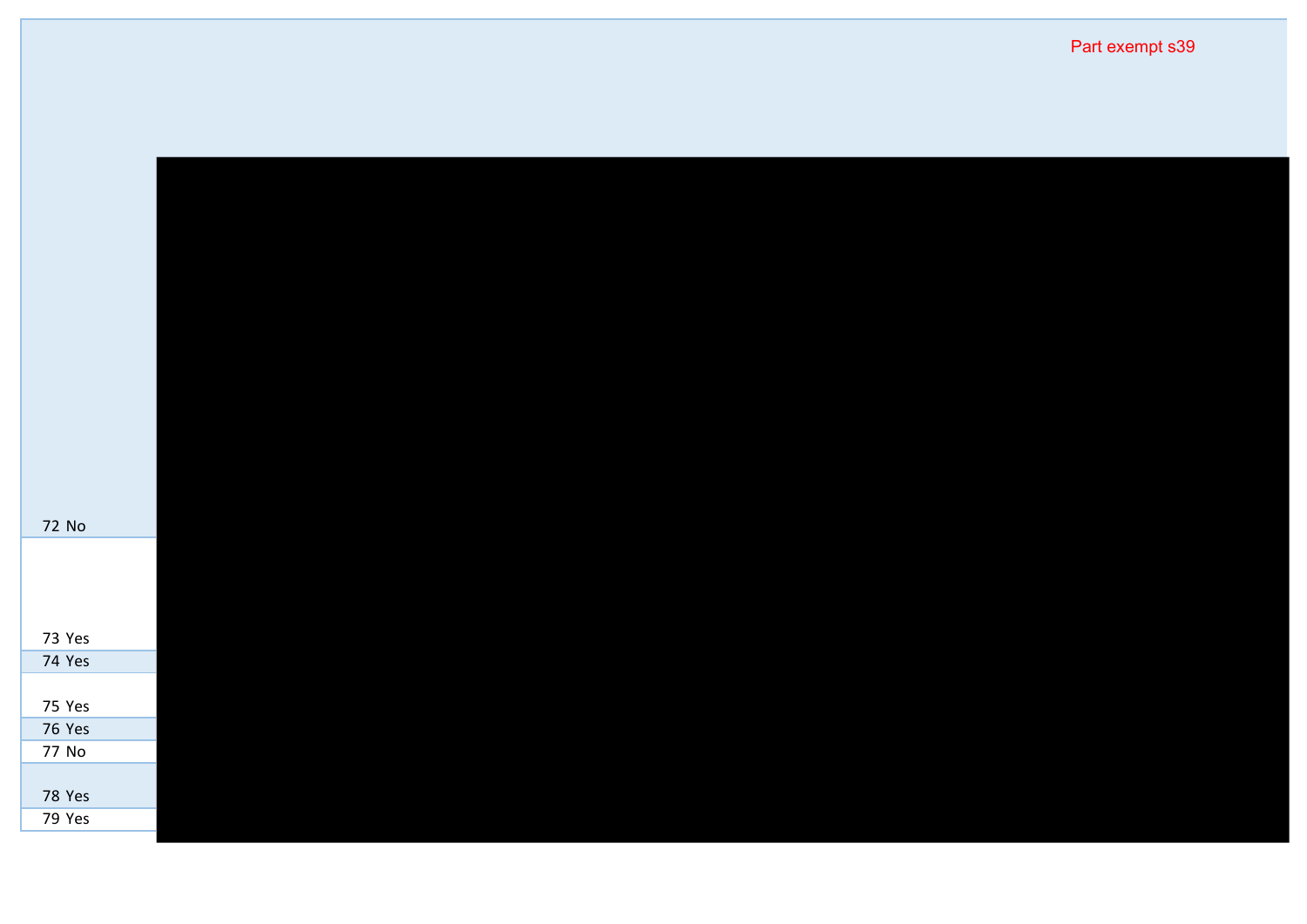| Part exempt s39 |  |
|-----------------|--|
|-----------------|--|

| 80 No<br>81 Yes |
|-----------------|
|                 |
|                 |
|                 |
|                 |
|                 |
|                 |
|                 |
|                 |
|                 |
|                 |
|                 |
|                 |
|                 |
|                 |
|                 |
|                 |
|                 |
|                 |
|                 |
|                 |
|                 |
|                 |
|                 |
|                 |
|                 |
|                 |
|                 |
| 82 Yes          |
|                 |
|                 |
| 83 Yes          |
|                 |
|                 |
|                 |
|                 |
|                 |
| 84 Yes          |
|                 |
|                 |
| 85 Yes          |
|                 |
| 86 Yes          |
|                 |
|                 |
|                 |
|                 |
|                 |
|                 |
|                 |
|                 |
| 87 Yes          |
|                 |
| 88 Yes          |
| 89 Yes          |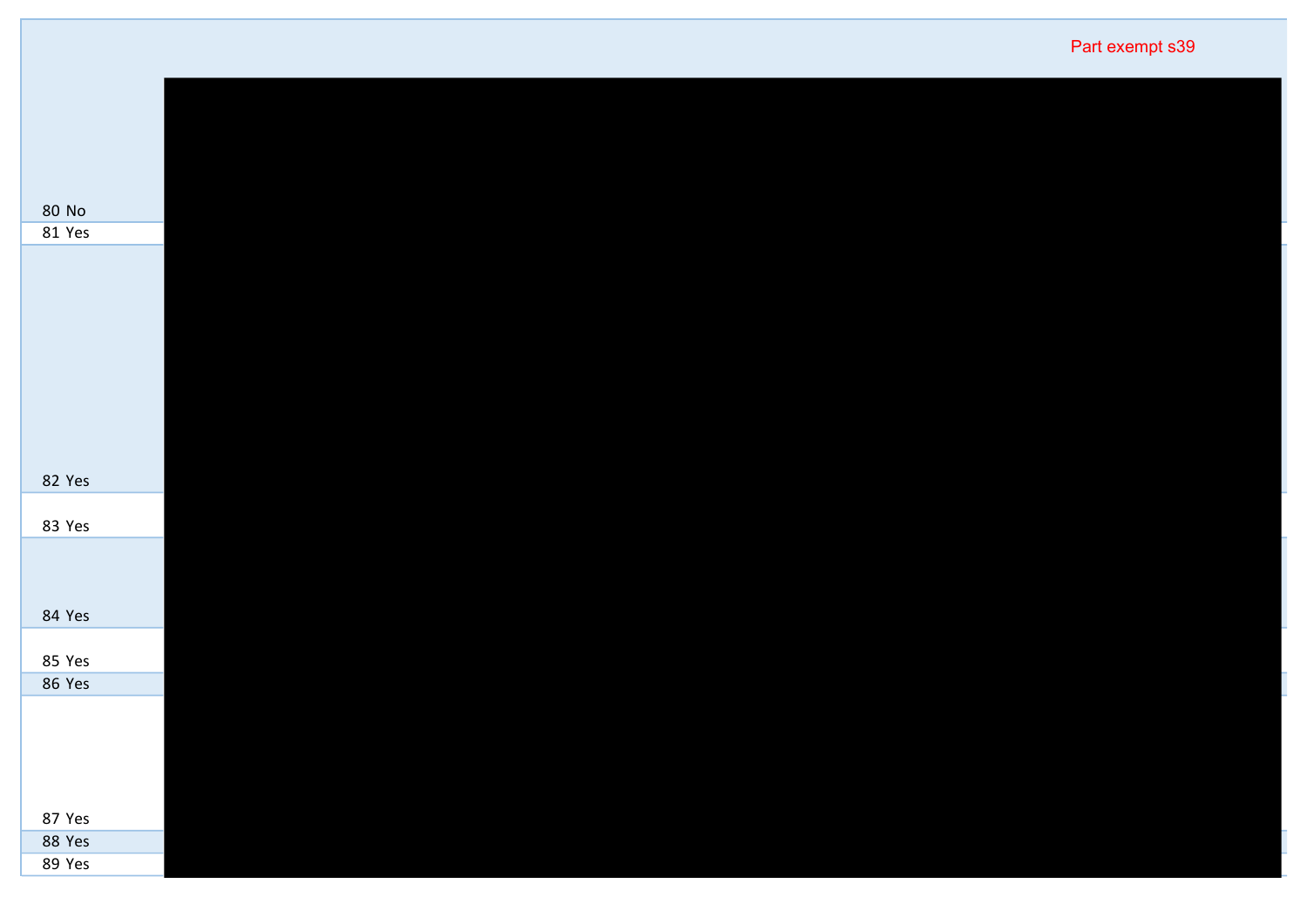|        | Part exempt s39 |
|--------|-----------------|
|        |                 |
|        |                 |
| 90 No  |                 |
|        |                 |
|        |                 |
| 91 No  |                 |
| 92 Yes |                 |
|        |                 |
|        |                 |
|        |                 |
|        |                 |
|        |                 |
|        |                 |
| 93 Yes |                 |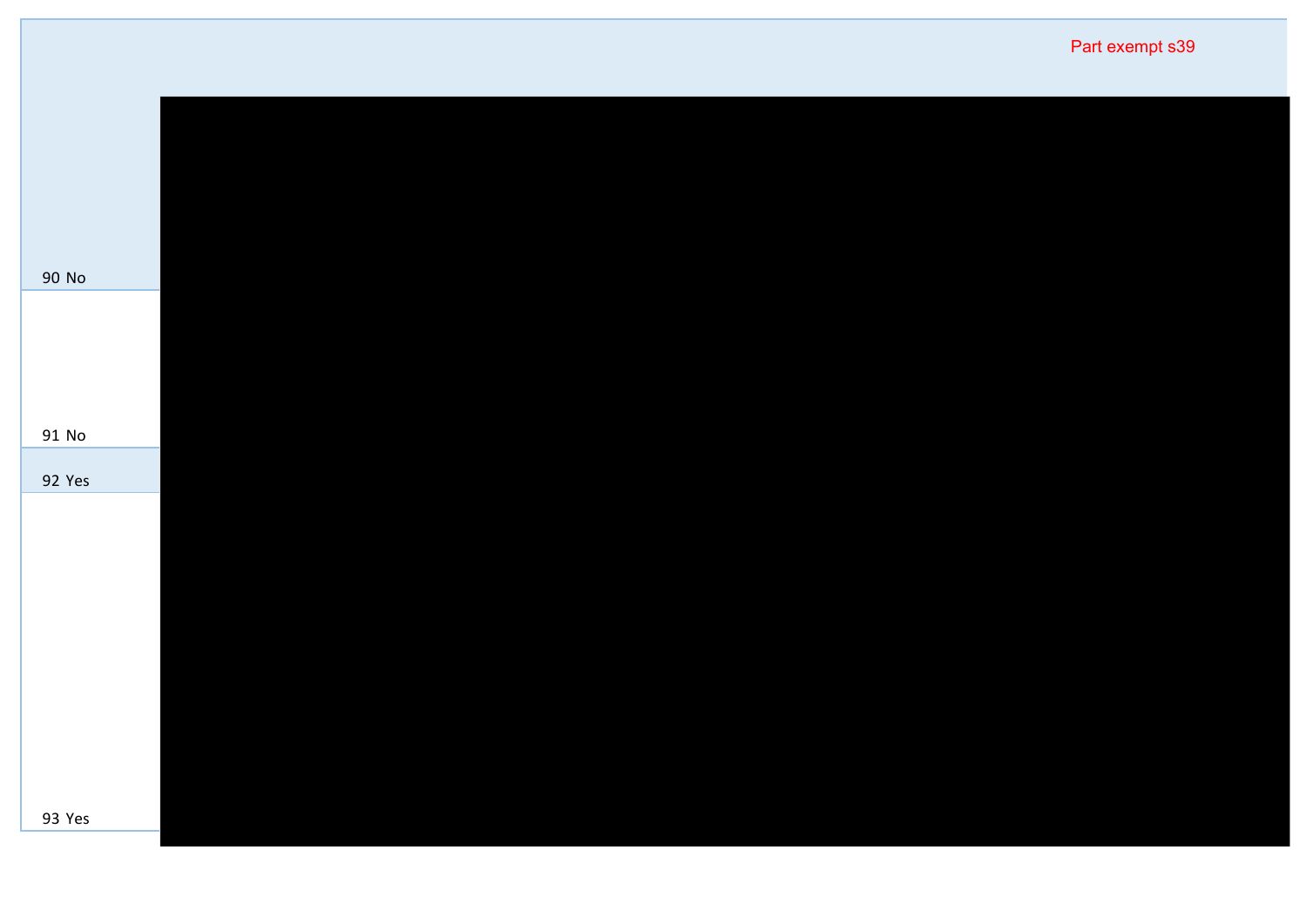| 94 No        |  |
|--------------|--|
| 95 Yes       |  |
|              |  |
| 96 No        |  |
| 97 Yes       |  |
| 98 Yes       |  |
|              |  |
|              |  |
|              |  |
|              |  |
|              |  |
|              |  |
|              |  |
|              |  |
| 99 Undecided |  |
| 100 Yes      |  |
|              |  |
|              |  |
|              |  |
|              |  |
|              |  |
|              |  |
|              |  |
|              |  |
|              |  |
|              |  |
|              |  |
| 101 Yes      |  |
| 102 Yes      |  |
| 103 Yes      |  |
| 104 Yes      |  |
| 105 No       |  |
|              |  |
|              |  |
| 106 Yes      |  |
| 107 Yes      |  |
| 108 Yes      |  |
|              |  |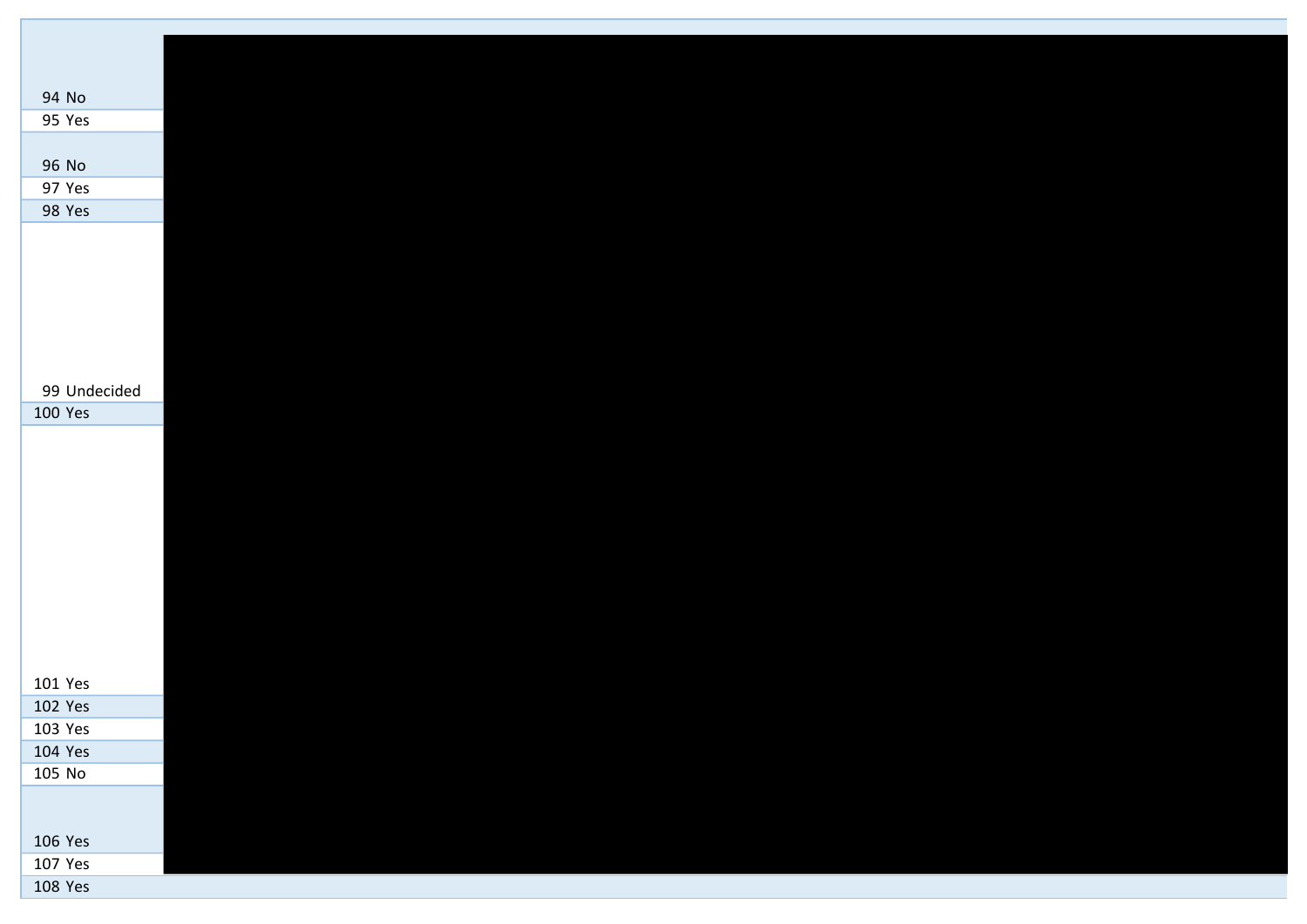| 109 Yes |  |  |  |  |
|---------|--|--|--|--|
|         |  |  |  |  |
|         |  |  |  |  |
|         |  |  |  |  |
|         |  |  |  |  |
|         |  |  |  |  |
|         |  |  |  |  |
|         |  |  |  |  |
|         |  |  |  |  |
|         |  |  |  |  |
|         |  |  |  |  |
|         |  |  |  |  |
|         |  |  |  |  |
|         |  |  |  |  |
| 110 No  |  |  |  |  |
|         |  |  |  |  |
| 111 No  |  |  |  |  |
|         |  |  |  |  |
|         |  |  |  |  |
|         |  |  |  |  |
|         |  |  |  |  |
|         |  |  |  |  |
|         |  |  |  |  |
|         |  |  |  |  |
|         |  |  |  |  |
|         |  |  |  |  |
|         |  |  |  |  |
|         |  |  |  |  |
| 112 Yes |  |  |  |  |
| 113 Yes |  |  |  |  |
|         |  |  |  |  |
| 114 No  |  |  |  |  |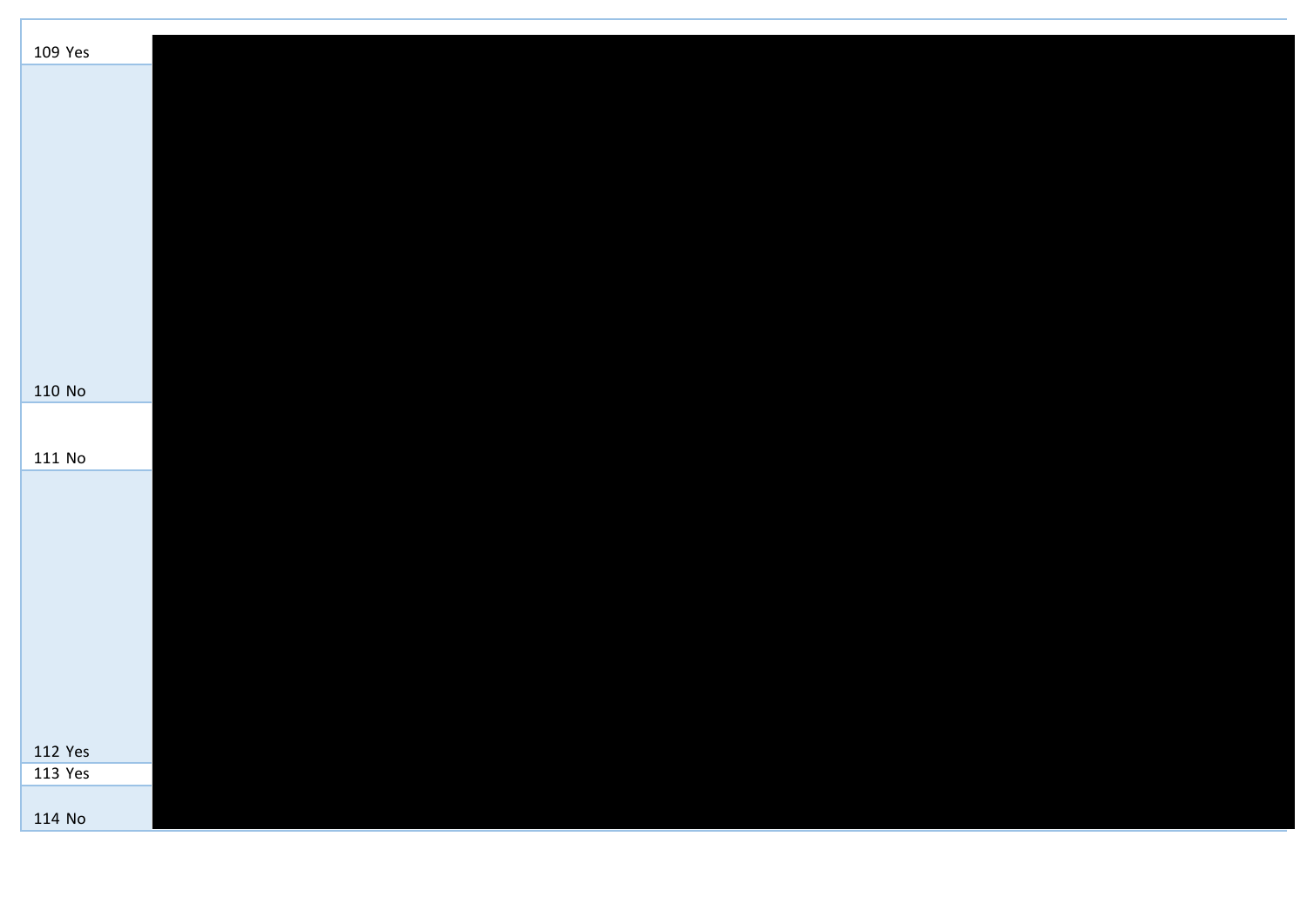Yes No Yes Yes Part exempt s39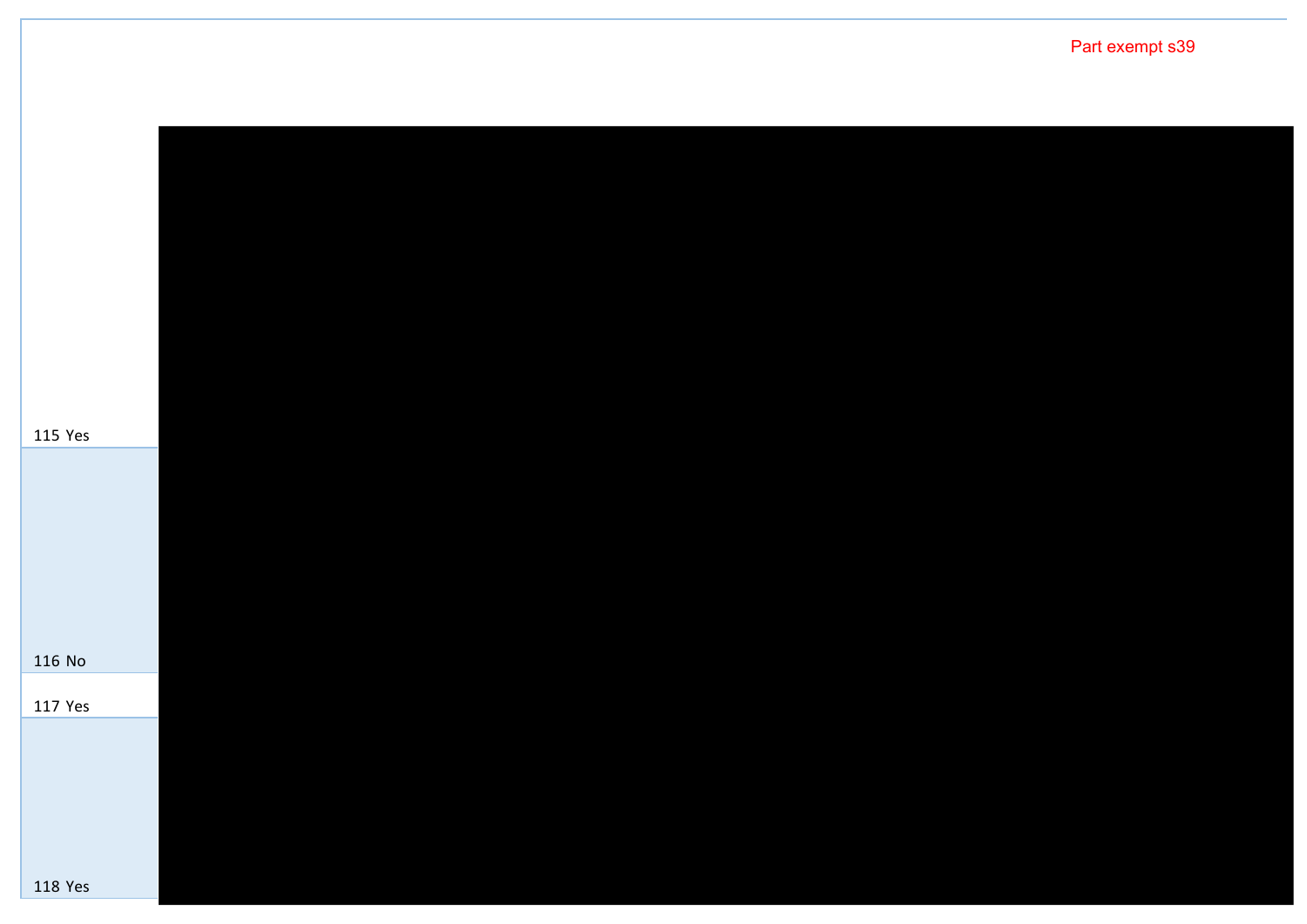| 119 No        |  |  |  |  |
|---------------|--|--|--|--|
|               |  |  |  |  |
|               |  |  |  |  |
| 120 No        |  |  |  |  |
| 121 Undecided |  |  |  |  |
| 122 Yes       |  |  |  |  |
| 123 Yes       |  |  |  |  |
|               |  |  |  |  |
| 124 Yes       |  |  |  |  |
| 125 Yes       |  |  |  |  |
|               |  |  |  |  |
| 126 Yes       |  |  |  |  |
|               |  |  |  |  |
|               |  |  |  |  |
|               |  |  |  |  |
|               |  |  |  |  |
| 127 No        |  |  |  |  |
| 128 Yes       |  |  |  |  |
|               |  |  |  |  |
|               |  |  |  |  |
| 129 Yes       |  |  |  |  |
| 130 No        |  |  |  |  |
| 131 Yes       |  |  |  |  |
| 132 No        |  |  |  |  |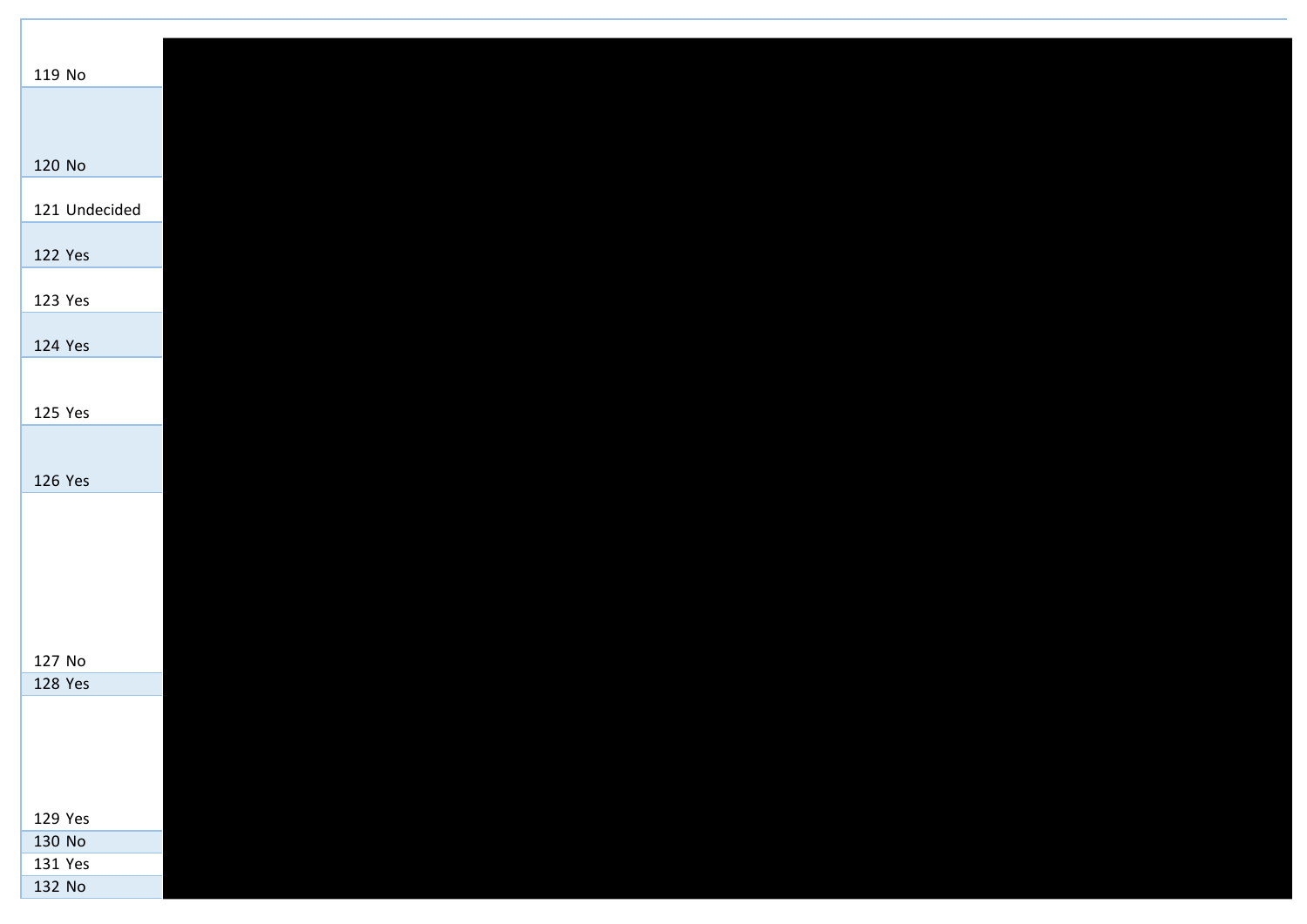| 133 No        |  |  |  |  |  |
|---------------|--|--|--|--|--|
|               |  |  |  |  |  |
|               |  |  |  |  |  |
|               |  |  |  |  |  |
|               |  |  |  |  |  |
|               |  |  |  |  |  |
| 134 Yes       |  |  |  |  |  |
| 135 Yes       |  |  |  |  |  |
| 136 Yes       |  |  |  |  |  |
| 137 Undecided |  |  |  |  |  |
|               |  |  |  |  |  |
| 138 Yes       |  |  |  |  |  |
| 139 Yes       |  |  |  |  |  |
|               |  |  |  |  |  |
| 140 Yes       |  |  |  |  |  |
| 141 Undecided |  |  |  |  |  |
|               |  |  |  |  |  |
|               |  |  |  |  |  |
|               |  |  |  |  |  |
| 142 No        |  |  |  |  |  |
| 143 Yes       |  |  |  |  |  |
|               |  |  |  |  |  |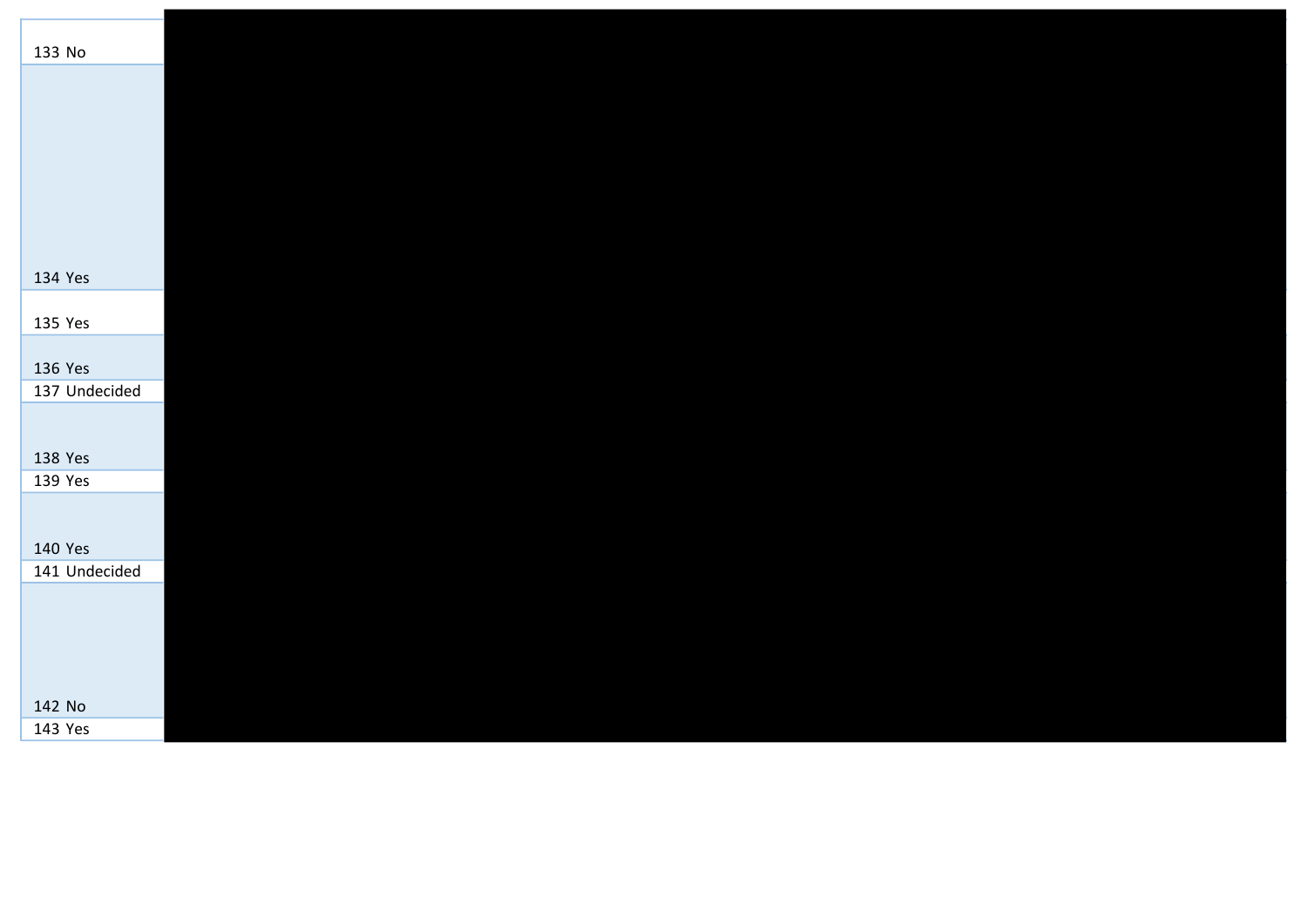|                    | Part exempt s39 |
|--------------------|-----------------|
|                    |                 |
|                    |                 |
|                    |                 |
| 144 No             |                 |
|                    |                 |
|                    |                 |
|                    |                 |
|                    |                 |
| 145 No             |                 |
| 146 Yes<br>147 Yes |                 |
|                    |                 |
|                    |                 |
|                    |                 |
| 148 Yes<br>149 Yes |                 |
|                    |                 |
|                    |                 |
|                    |                 |
|                    |                 |
|                    |                 |
| 150 Yes            |                 |
| 151 Yes            |                 |
| 152 Yes            |                 |
|                    |                 |
| 153 Yes            |                 |
|                    |                 |
| 154 Yes            |                 |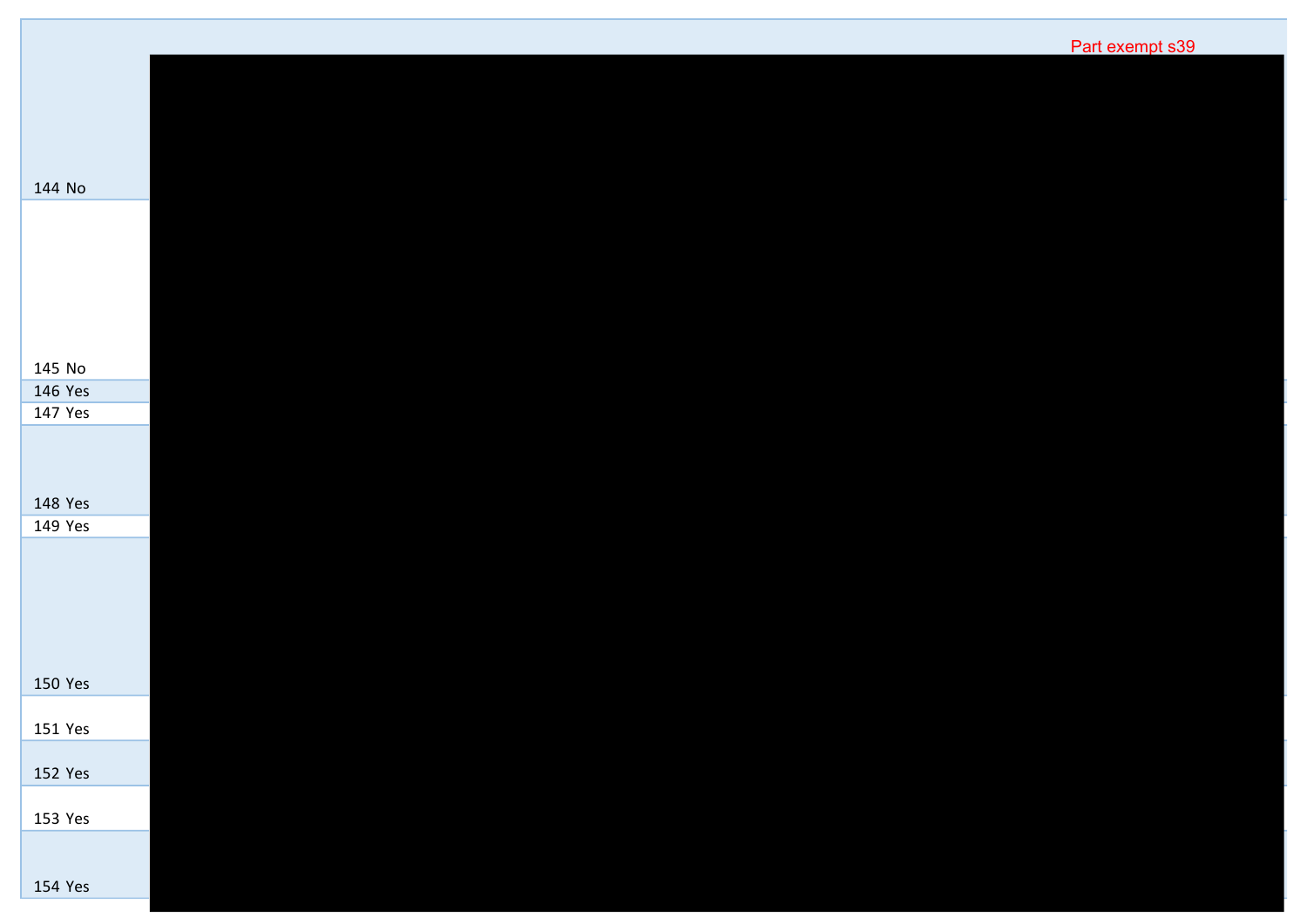| 155 Yes |  |  |  |  |
|---------|--|--|--|--|
| 156 Yes |  |  |  |  |
| 157 Yes |  |  |  |  |
| 158 Yes |  |  |  |  |
| 159 Yes |  |  |  |  |
|         |  |  |  |  |
|         |  |  |  |  |
|         |  |  |  |  |
| 160 No  |  |  |  |  |
|         |  |  |  |  |
| 161 Yes |  |  |  |  |
| 162 Yes |  |  |  |  |
|         |  |  |  |  |
|         |  |  |  |  |
|         |  |  |  |  |
|         |  |  |  |  |
|         |  |  |  |  |
|         |  |  |  |  |
|         |  |  |  |  |
|         |  |  |  |  |
|         |  |  |  |  |
|         |  |  |  |  |
|         |  |  |  |  |
|         |  |  |  |  |
|         |  |  |  |  |
|         |  |  |  |  |
|         |  |  |  |  |
|         |  |  |  |  |
|         |  |  |  |  |
|         |  |  |  |  |
| 163 No  |  |  |  |  |
| 164 Yes |  |  |  |  |
|         |  |  |  |  |
| 165 No  |  |  |  |  |
| 166 Yes |  |  |  |  |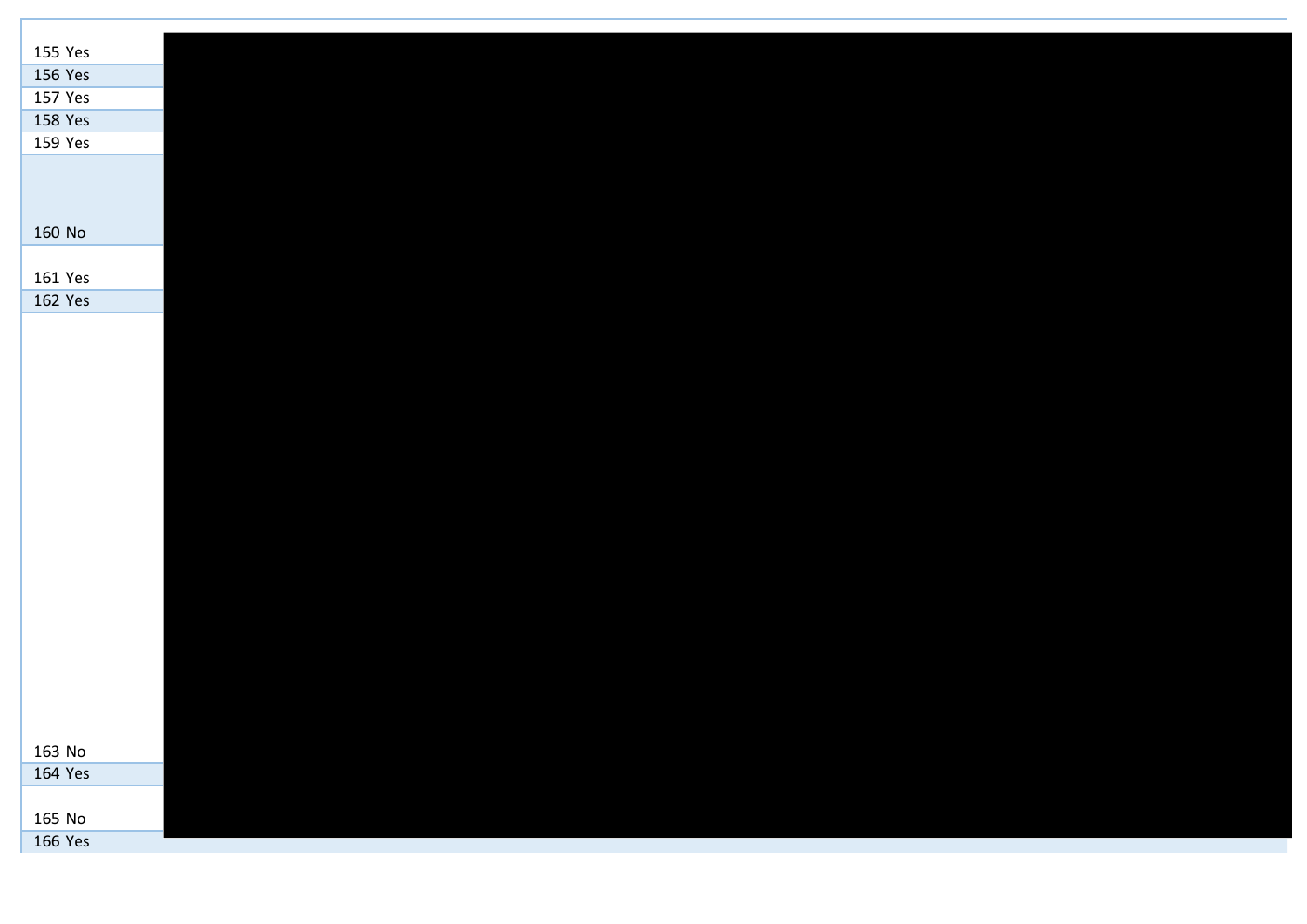No Yes Yes Yes No Yes No Yes Yes No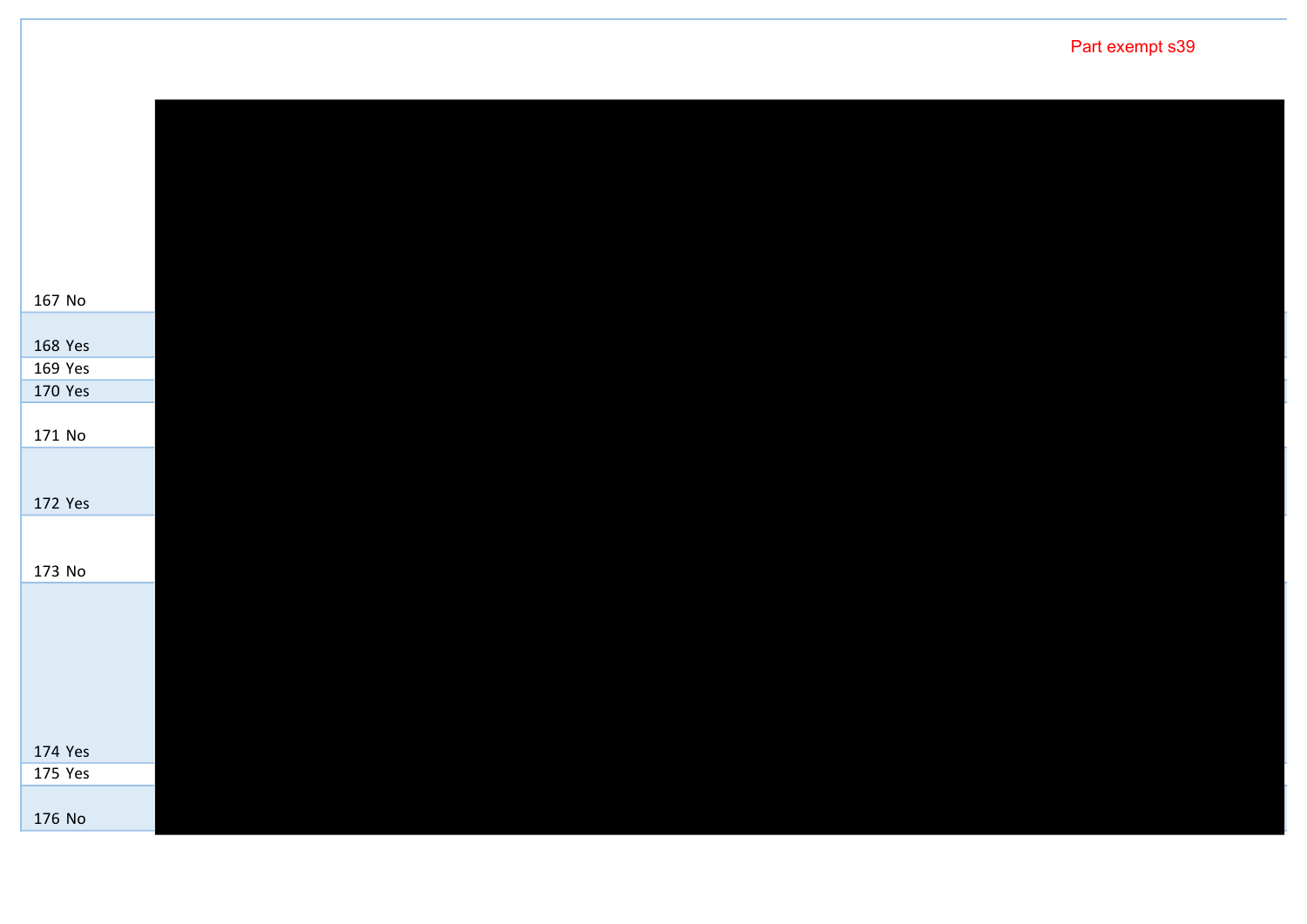| 177 No        |  |  |  |
|---------------|--|--|--|
|               |  |  |  |
| 178 Yes       |  |  |  |
|               |  |  |  |
| 179 Undecided |  |  |  |
| 180 Yes       |  |  |  |
|               |  |  |  |
| 181 Yes       |  |  |  |
| 182 Yes       |  |  |  |
| 183 Yes       |  |  |  |
|               |  |  |  |
| 184 No        |  |  |  |
| 185 No        |  |  |  |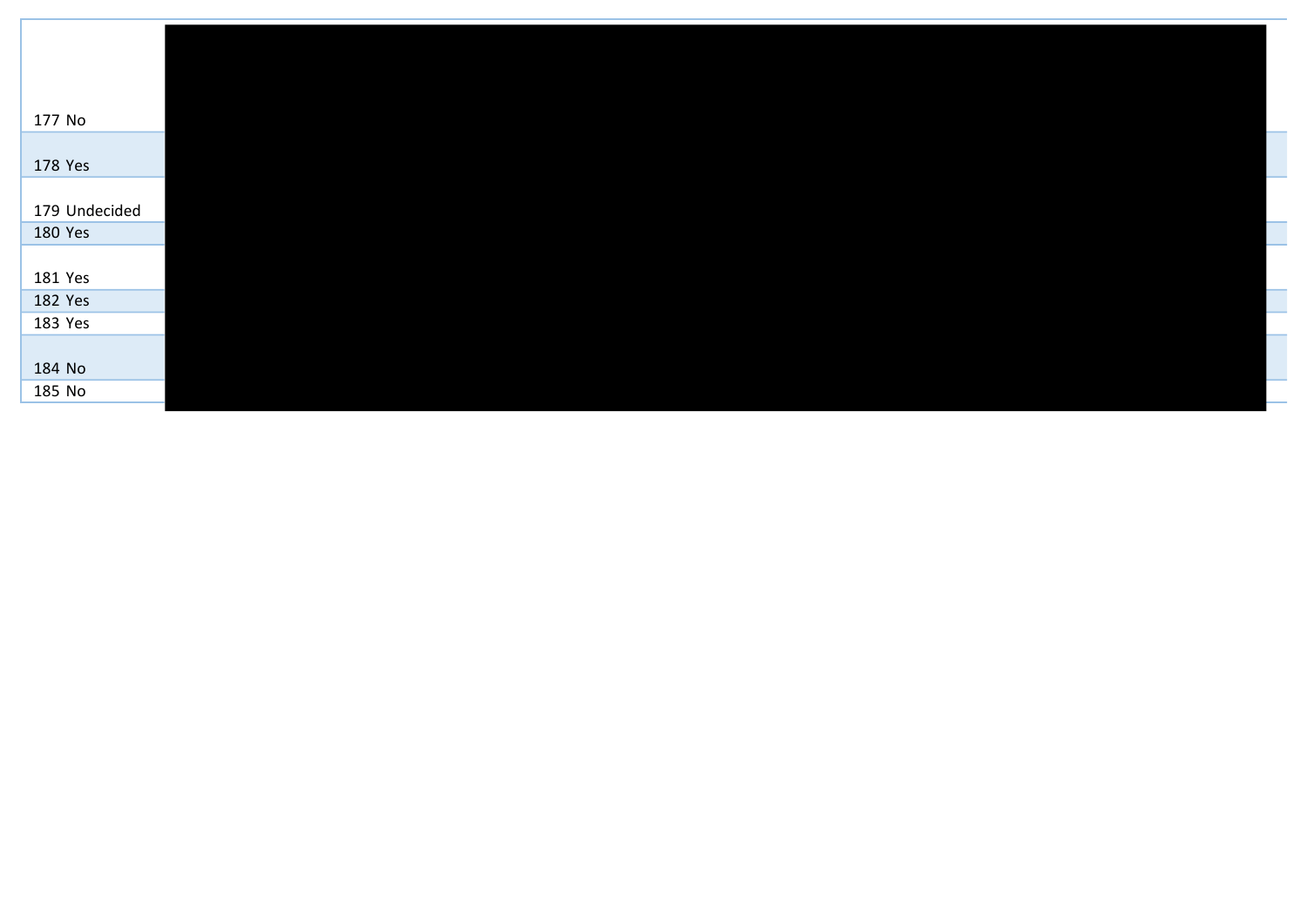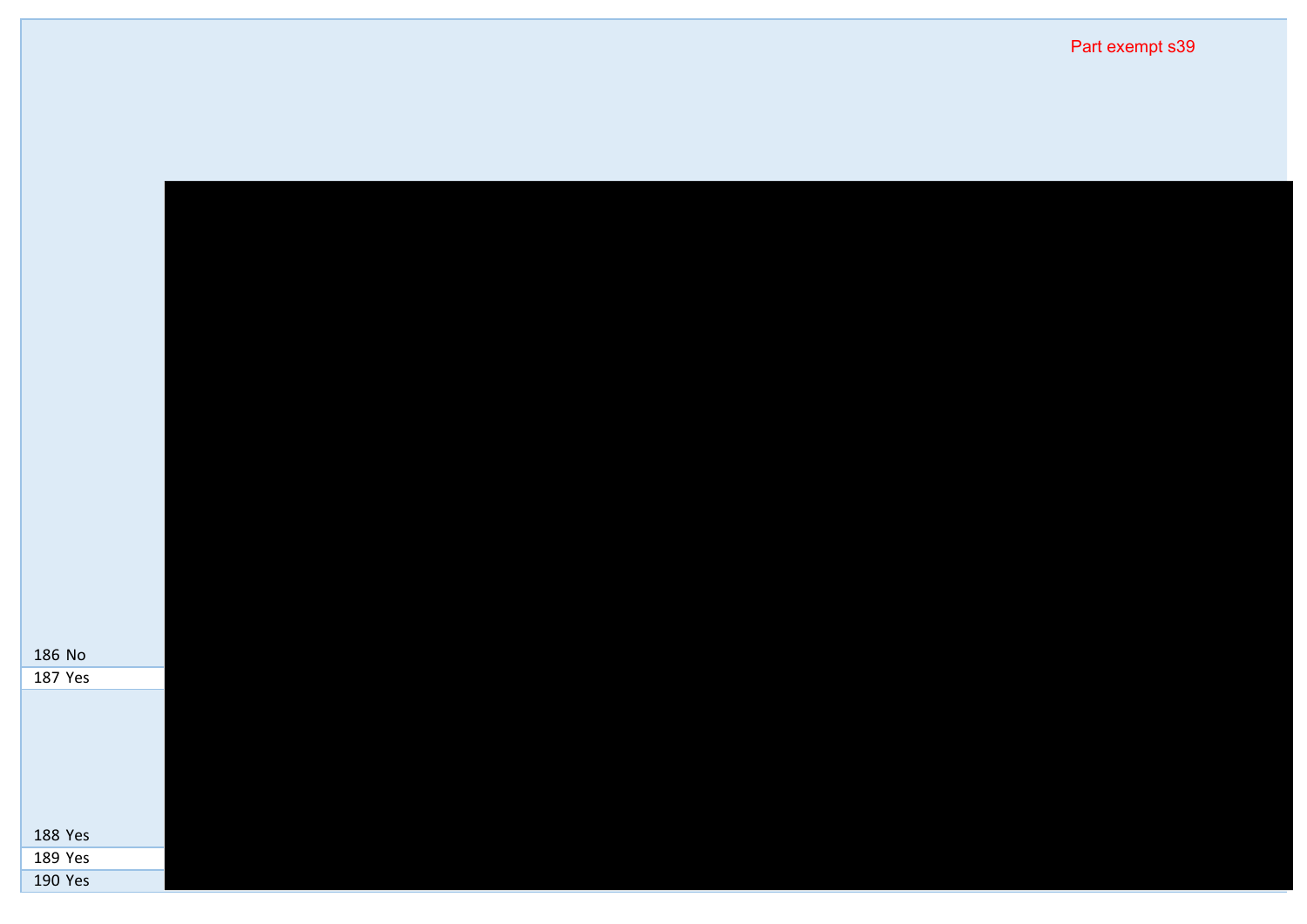| 191 No         |  |  |  |  |
|----------------|--|--|--|--|
| 192 Yes        |  |  |  |  |
| 193 Yes        |  |  |  |  |
| 194 Yes        |  |  |  |  |
|                |  |  |  |  |
|                |  |  |  |  |
| 195 Yes        |  |  |  |  |
|                |  |  |  |  |
|                |  |  |  |  |
|                |  |  |  |  |
| 196 Yes        |  |  |  |  |
| 197 Yes        |  |  |  |  |
| 198 Yes        |  |  |  |  |
|                |  |  |  |  |
| 199 Yes        |  |  |  |  |
| 200 Yes        |  |  |  |  |
| 201 Yes        |  |  |  |  |
| 202 Yes        |  |  |  |  |
| 203 Yes        |  |  |  |  |
| 204 Yes        |  |  |  |  |
| 205 Yes        |  |  |  |  |
| 206 Yes        |  |  |  |  |
|                |  |  |  |  |
| 207 Yes        |  |  |  |  |
| 208 No         |  |  |  |  |
|                |  |  |  |  |
|                |  |  |  |  |
|                |  |  |  |  |
| 209 Undecided  |  |  |  |  |
| 210 Yes        |  |  |  |  |
| 211 Yes        |  |  |  |  |
| <b>212 Yes</b> |  |  |  |  |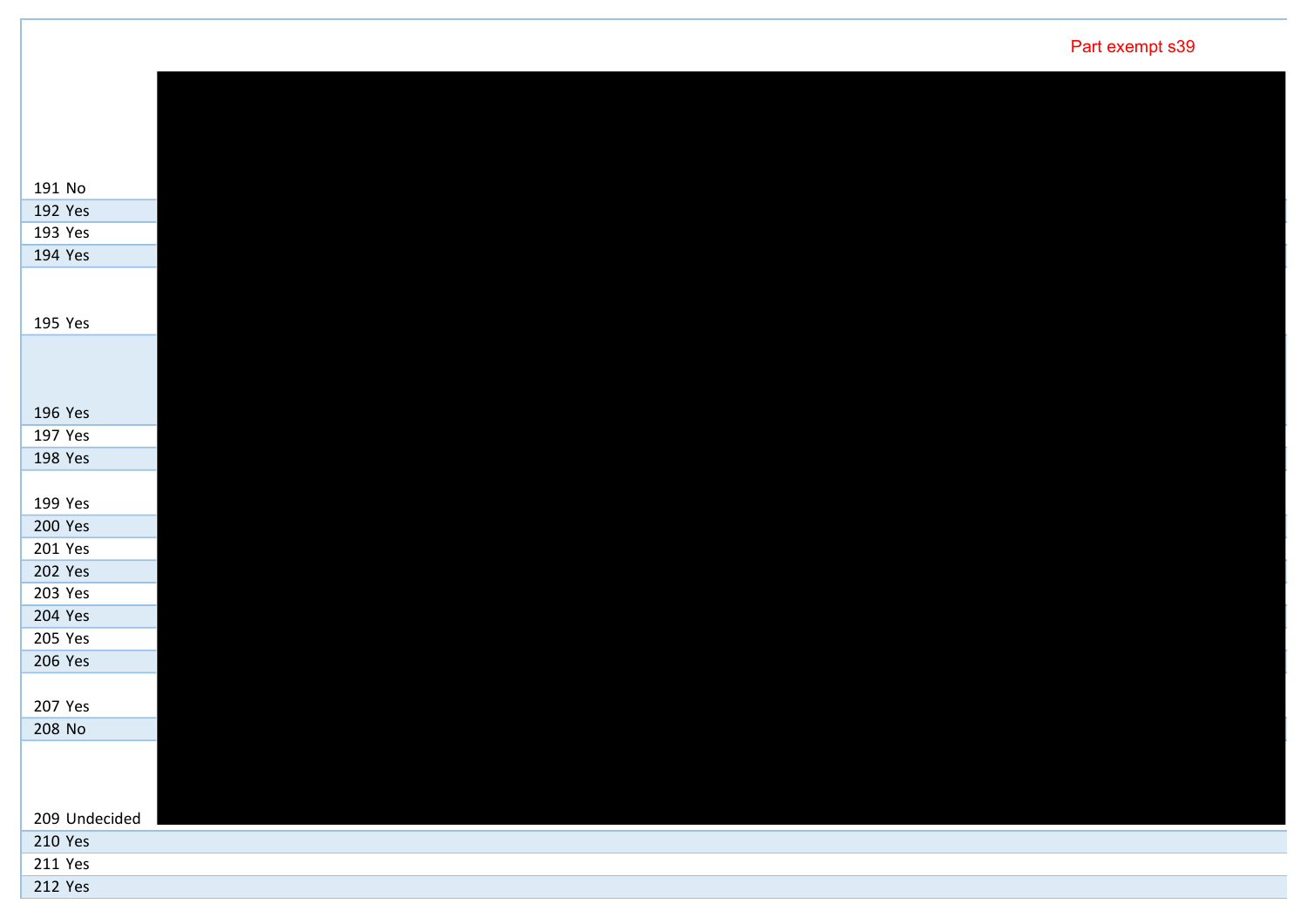| 213 Yes |                 |
|---------|-----------------|
| 214 Yes | Part exempt s39 |
|         |                 |
| 215 Yes |                 |
| 216 Yes |                 |
|         |                 |
|         |                 |
|         |                 |
|         |                 |
|         |                 |
|         |                 |
|         |                 |
|         |                 |
|         |                 |
| 217 Yes |                 |
| 218 Yes |                 |
| 219 Yes |                 |
|         |                 |
|         |                 |
| 220 No  |                 |
|         |                 |
|         |                 |
|         |                 |
|         |                 |
|         |                 |
|         |                 |
|         |                 |
|         |                 |
| 221 No  |                 |
| 222 Yes |                 |
|         |                 |
| 223 Yes |                 |
| 224 Yes |                 |
| 225 No  |                 |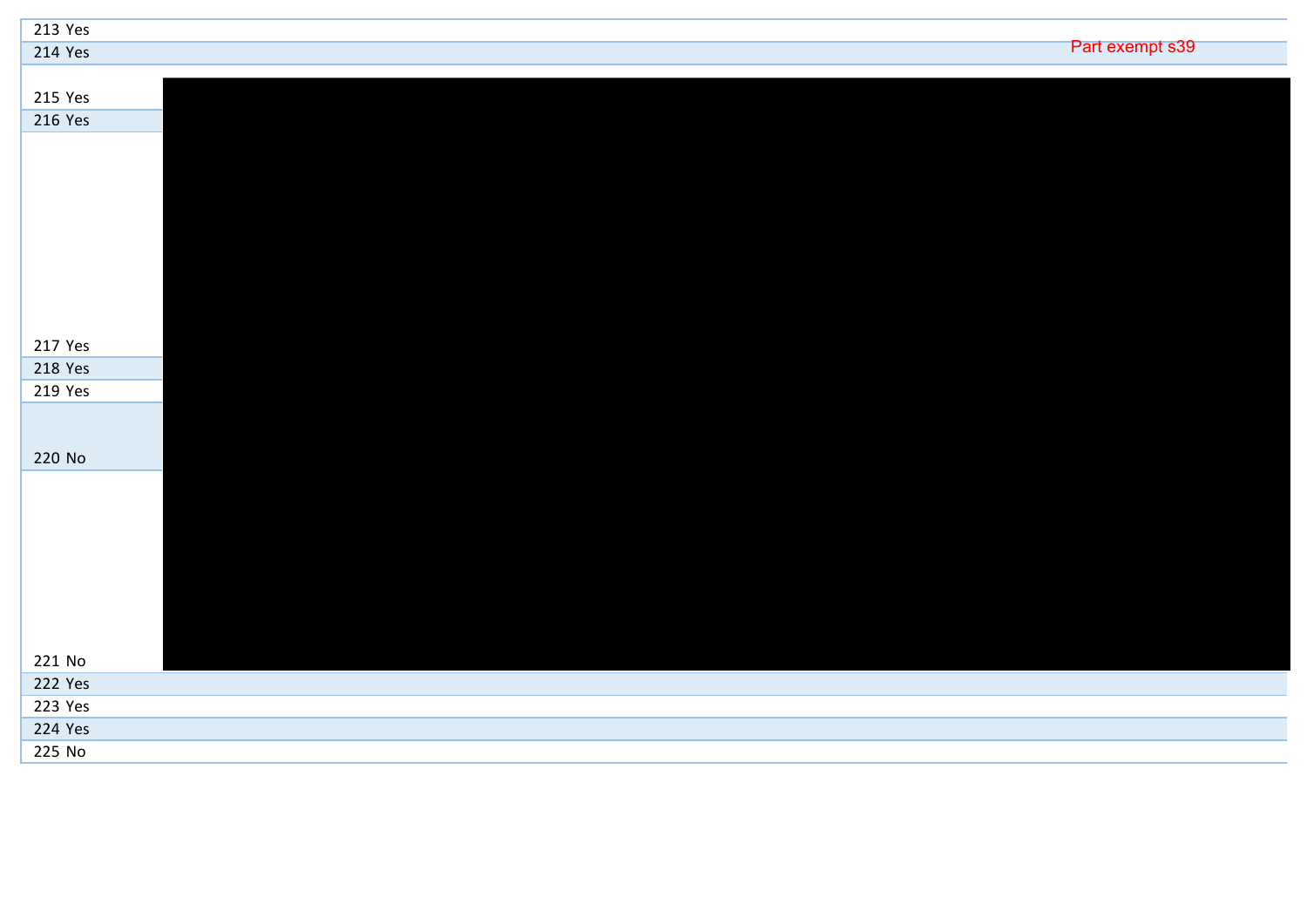| 226 Yes       |
|---------------|
| 227 Yes       |
| 228 Yes       |
| 229 Undecided |
| 230 Yes       |
| 231 No        |
| 232 Yes       |
| 233 Yes       |
| 234 Yes       |
| 235 Yes       |
| 236 Yes       |
| 237 Undecided |
| 238 Yes       |
| 239 Yes       |
| 240 No        |
| 241 Yes       |
| 242 Undecided |
| 243 Yes       |
| 244 Undecided |
| 245 Yes       |
|               |
|               |
|               |
|               |
|               |
|               |
|               |
|               |
|               |
| 246 No        |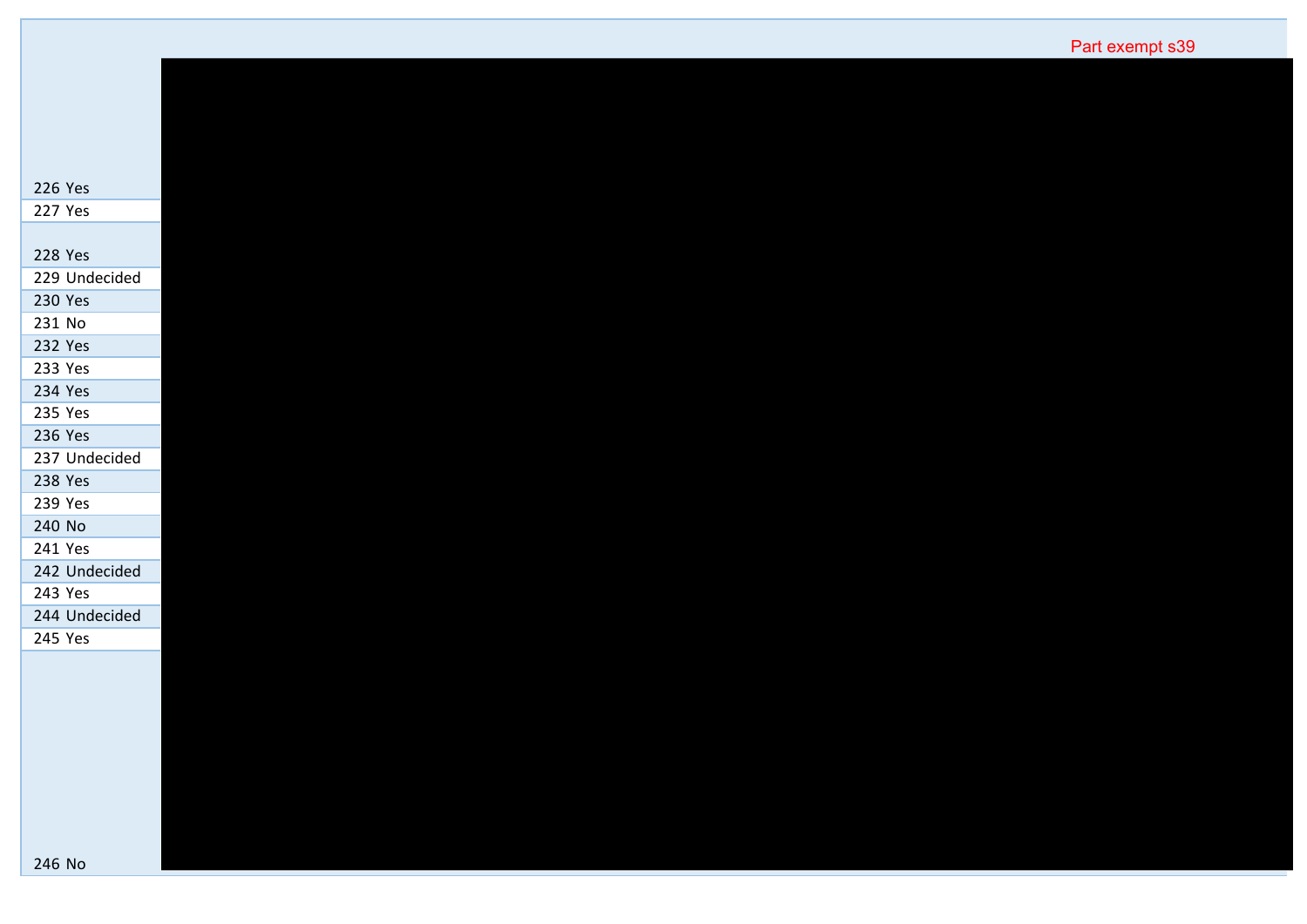No No Yes Yes Yes Undecided No No Yes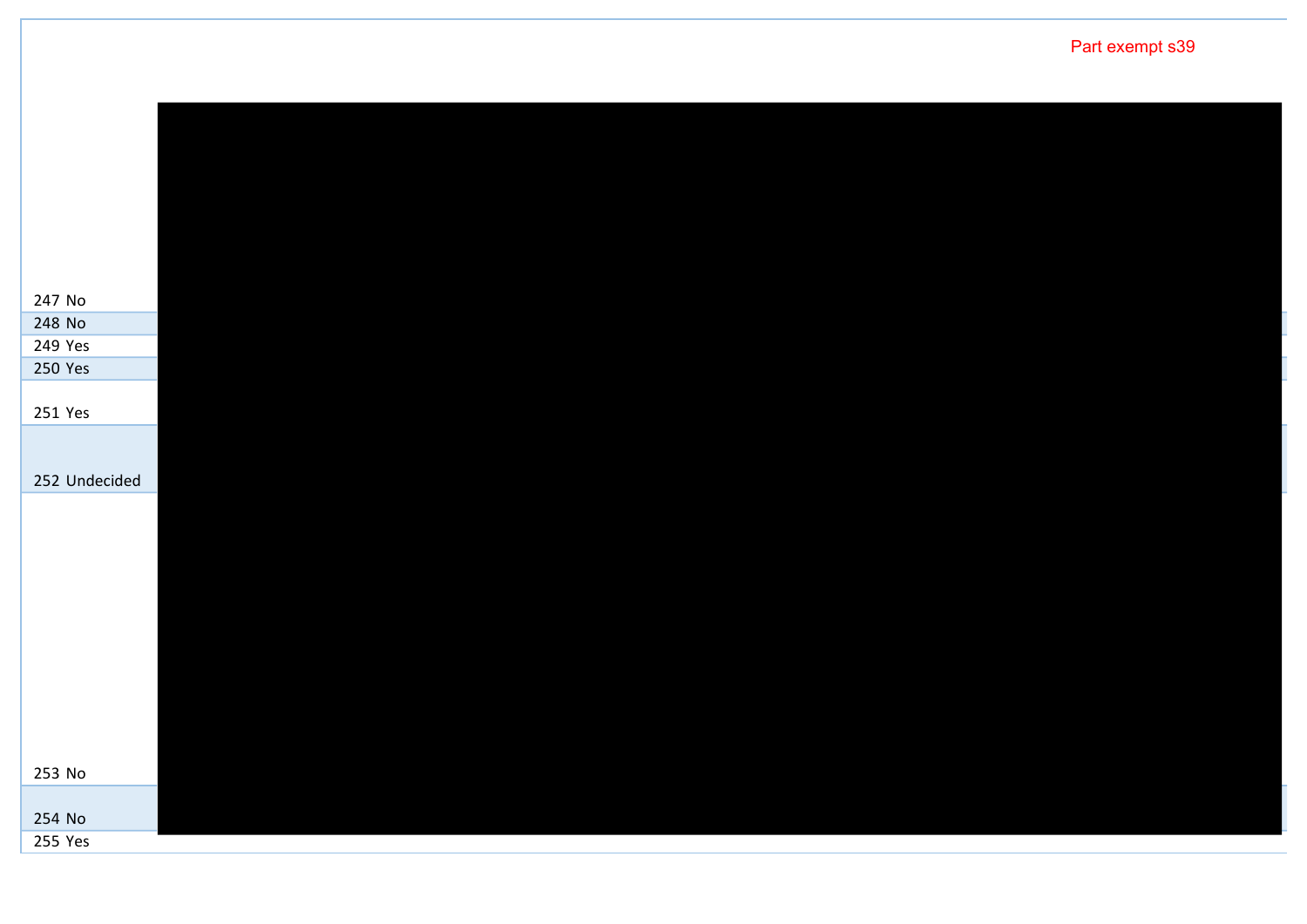| 256 Undecided |
|---------------|
| 257 Yes       |
| 258 Yes       |
|               |
| 259 Yes       |
| 260 Yes       |
| 261 Yes       |
|               |
|               |
| 262 Yes       |
| 263 Yes       |
| 264 Yes       |
| 265 Yes       |
| 266 Yes       |
| 267 Yes       |
| 268 Yes       |
| 269 Yes       |
| 270 Yes       |
| 271 Yes       |
| 272 Yes       |
| 273 Yes       |
| 274 Yes       |
| 275 Yes       |
| 276 Yes       |
| 277 Yes       |
| 278 Yes       |
| 279 Undecided |
| 280 Yes       |
| 281 Yes       |
| 282 Yes       |
| 283 Yes       |
| 284 Yes       |
| 285 Yes       |
|               |
| 286 Undecided |
| 287 Yes       |
| 288 Yes       |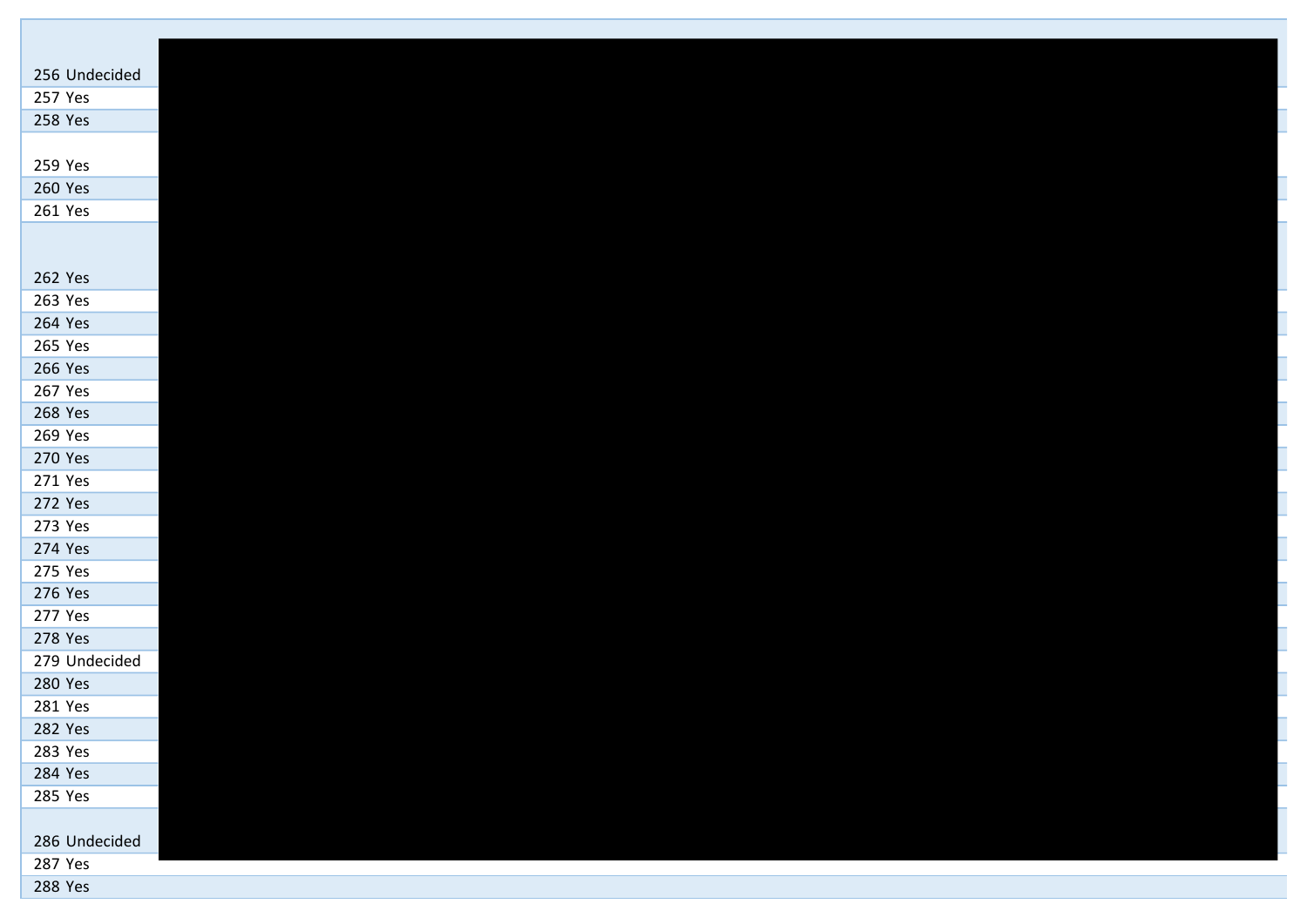| 289 Yes       |                 |  |
|---------------|-----------------|--|
| 290 Yes       | Part exempt s39 |  |
| 291 Yes       |                 |  |
|               |                 |  |
| 292 No        |                 |  |
| 293 No        |                 |  |
| 294 Yes       |                 |  |
| 295 Yes       |                 |  |
| 296 Yes       |                 |  |
| 297 Yes       |                 |  |
| 298 Yes       |                 |  |
| 299 Yes       |                 |  |
| 300 Yes       |                 |  |
| 301 Yes       |                 |  |
| 302 Yes       |                 |  |
|               |                 |  |
| 303 No        |                 |  |
| 304 Yes       |                 |  |
| 305 Yes       |                 |  |
| 306 Yes       |                 |  |
| 307 Yes       |                 |  |
| 308 Yes       |                 |  |
| 309 Yes       |                 |  |
|               |                 |  |
|               |                 |  |
|               |                 |  |
| 310 Undecided |                 |  |
| 311 Yes       |                 |  |
| 312 Yes       |                 |  |
| 313 Yes       |                 |  |
|               |                 |  |
| 314 Yes       |                 |  |
| 315 Yes       |                 |  |
|               |                 |  |
| 316 Undecided |                 |  |
|               |                 |  |
| 317 No        |                 |  |
| 318 Yes       |                 |  |
| 319 Undecided |                 |  |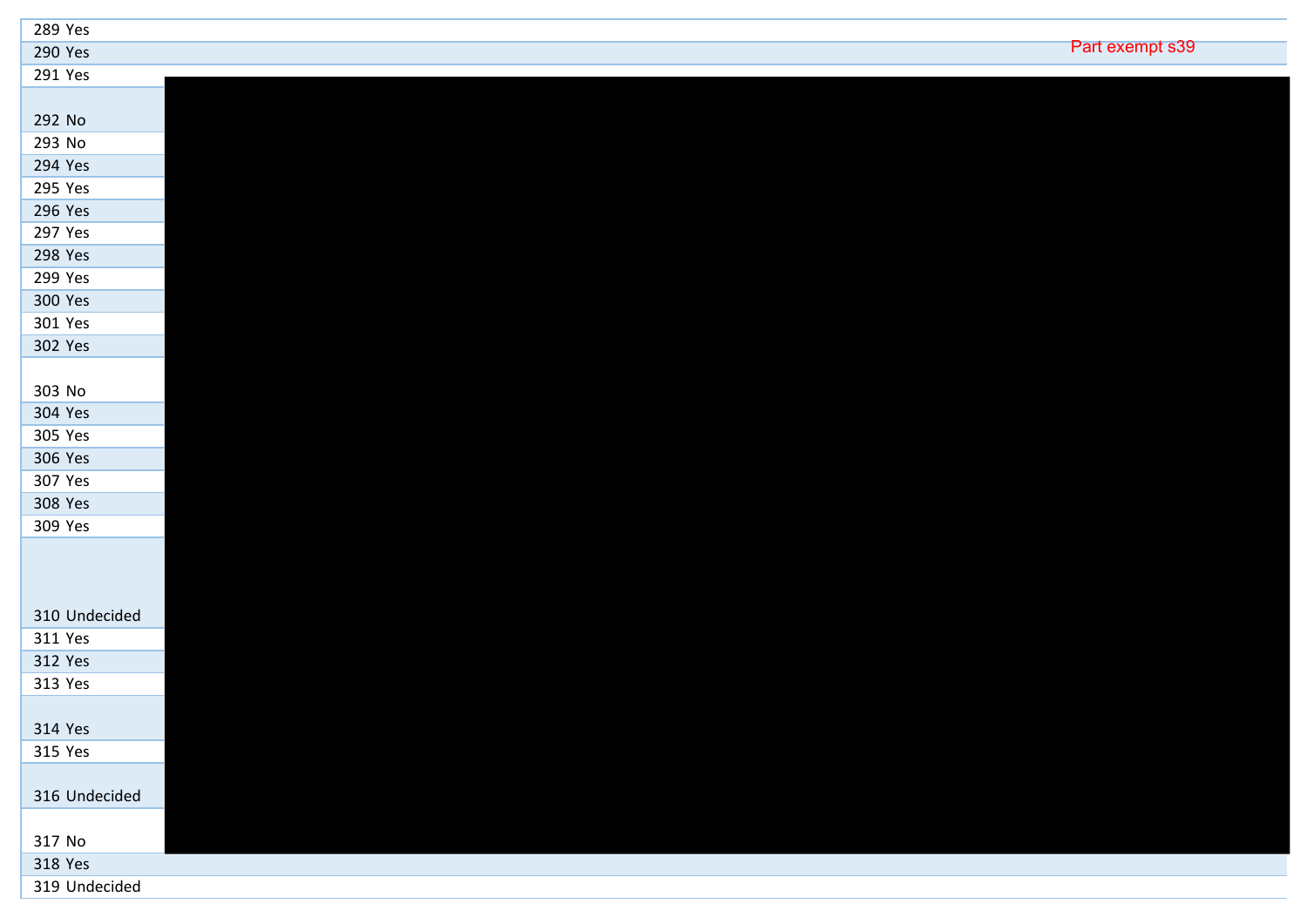| 320 Yes       |  |  |
|---------------|--|--|
|               |  |  |
|               |  |  |
| 321 No        |  |  |
|               |  |  |
|               |  |  |
|               |  |  |
| 322 Yes       |  |  |
| 323 Yes       |  |  |
|               |  |  |
|               |  |  |
| 324 Yes       |  |  |
| 325 Yes       |  |  |
|               |  |  |
| 326 Yes       |  |  |
|               |  |  |
| 327 No        |  |  |
| 328 Yes       |  |  |
| 329 Yes       |  |  |
|               |  |  |
| 330 Yes       |  |  |
| 331 Yes       |  |  |
|               |  |  |
| 332 Yes       |  |  |
| 333 Yes       |  |  |
| 334 Yes       |  |  |
| 335 Yes       |  |  |
| 336 Yes       |  |  |
| 337 Yes       |  |  |
| 338 Yes       |  |  |
| 339 Yes       |  |  |
| 340 Yes       |  |  |
|               |  |  |
| 341 Undecided |  |  |
| 342 Yes       |  |  |
| 343 Yes       |  |  |
|               |  |  |
|               |  |  |
| 344 Yes       |  |  |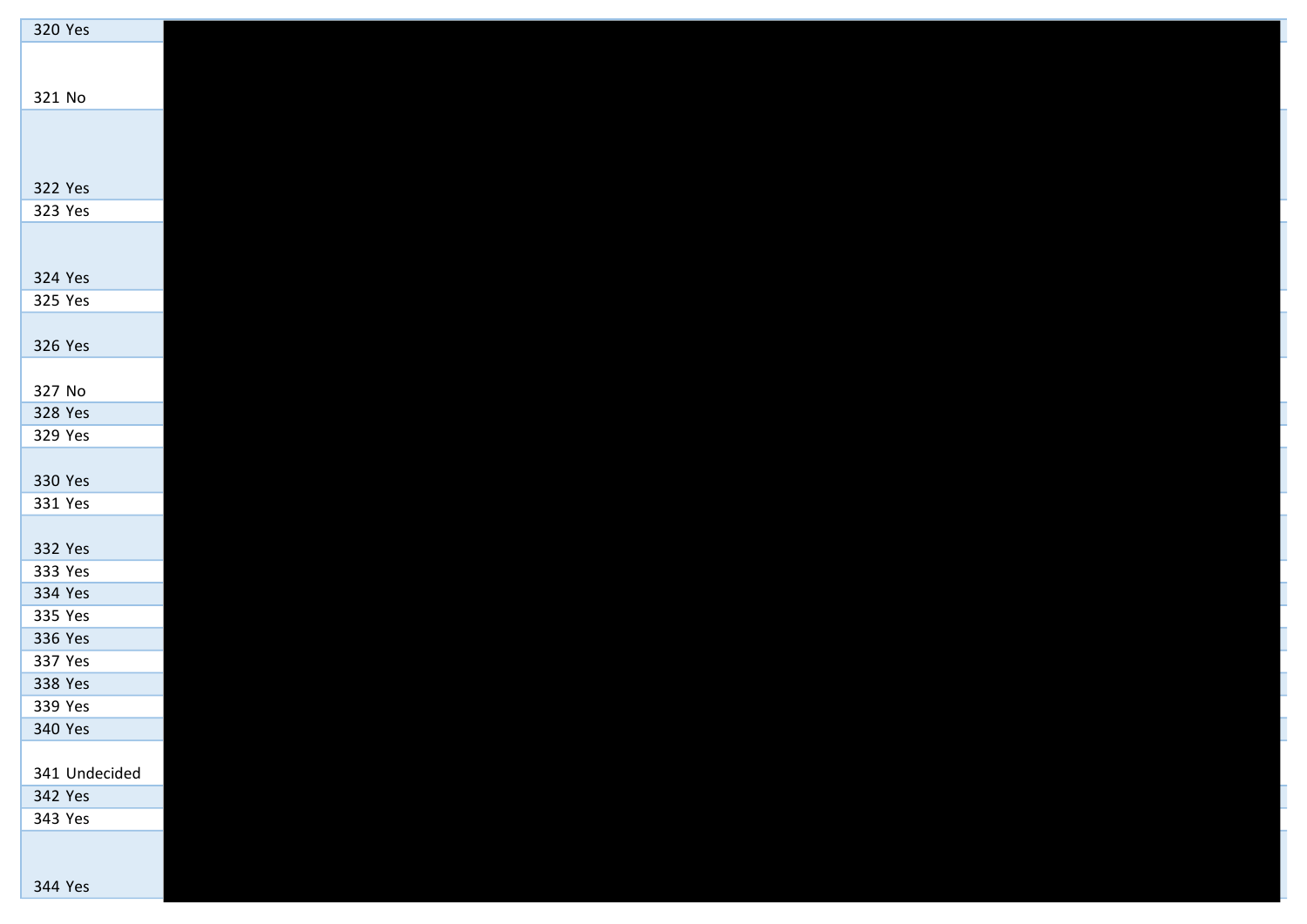| 345 Undecided |  |
|---------------|--|
| 346 Yes       |  |
| 347 Yes       |  |
|               |  |
|               |  |
|               |  |
|               |  |
|               |  |
|               |  |
|               |  |
| 348 Undecided |  |
| 349 Yes       |  |
| 350 Yes       |  |
|               |  |
| 351 Undecided |  |
|               |  |
|               |  |
|               |  |
| 352 No        |  |
| 353 Yes       |  |
| 354 Yes       |  |
|               |  |
|               |  |
| 355 Yes       |  |
| 356 Undecided |  |
| 357 Yes       |  |
| 358 Yes       |  |
| 359 Yes       |  |
| 360 Yes       |  |
| 361 Yes       |  |
|               |  |
|               |  |
| 362 Undecided |  |
|               |  |
| 363 Yes       |  |
| 364 Yes       |  |
| 365 Yes       |  |
|               |  |
| 366 Undecided |  |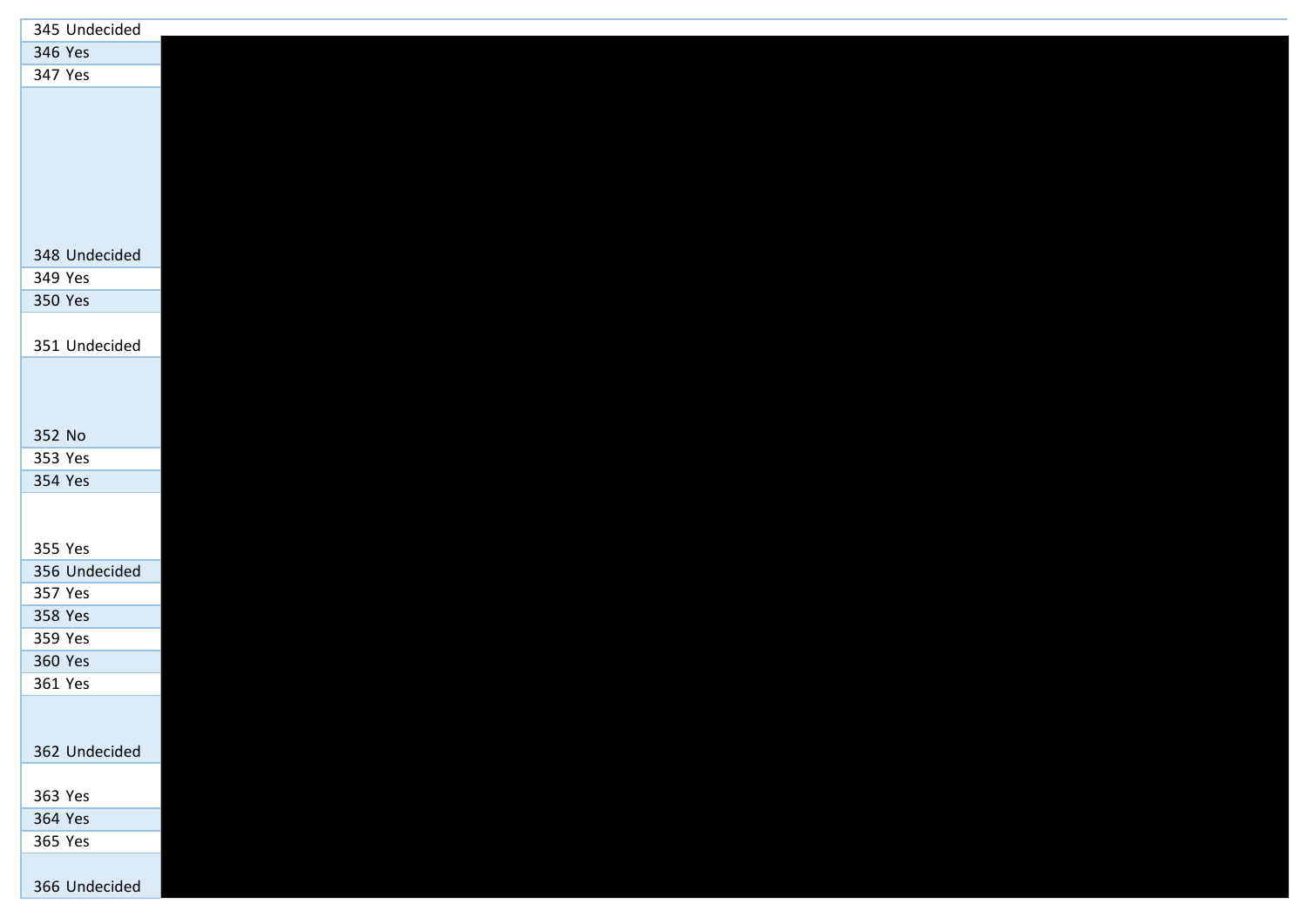| 367 Yes                        |  |  |  |
|--------------------------------|--|--|--|
|                                |  |  |  |
|                                |  |  |  |
| 368 Undecided<br>369 Undecided |  |  |  |
|                                |  |  |  |
| 370 Yes                        |  |  |  |
|                                |  |  |  |
|                                |  |  |  |
|                                |  |  |  |
| 371 Yes                        |  |  |  |
| 372 Yes                        |  |  |  |
|                                |  |  |  |
|                                |  |  |  |
|                                |  |  |  |
|                                |  |  |  |
| 373 Yes                        |  |  |  |
|                                |  |  |  |
| 374 Yes<br>375 Yes             |  |  |  |
| 376 Yes                        |  |  |  |
| 377 Yes                        |  |  |  |
|                                |  |  |  |
|                                |  |  |  |
|                                |  |  |  |
| 378 Yes                        |  |  |  |
| 379 Yes                        |  |  |  |
| 380 Yes                        |  |  |  |
| 381 Yes                        |  |  |  |
|                                |  |  |  |
|                                |  |  |  |
| 382 Yes                        |  |  |  |
| 383 Yes                        |  |  |  |
| 384 Yes                        |  |  |  |
| 385 Yes                        |  |  |  |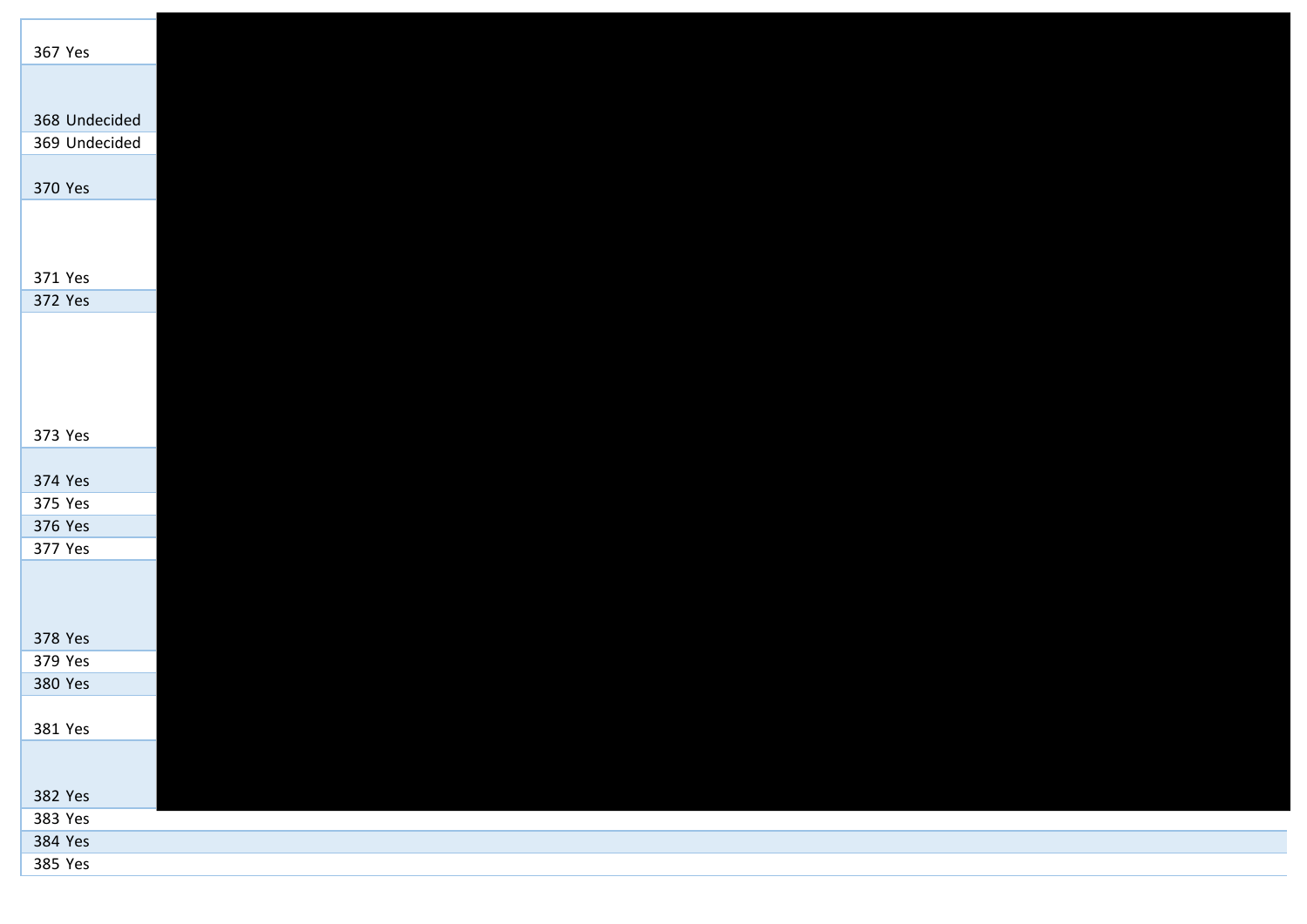| 386 Yes |
|---------|
|         |
| 387 Yes |
| 388 Yes |
| 389 Yes |
| 390 No  |
|         |
| 391 No  |
| 392 Yes |
| 393 Yes |
| 394 Yes |
| 395 Yes |
| 396 Yes |
|         |
|         |
| 397 Yes |
| 398 Yes |
|         |
| 399 No  |
|         |
| 400 Yes |
| 401 Yes |
| 402 Yes |
| 403 Yes |
| 404 Yes |
| 405 Yes |
| 406 Yes |
| 407 Yes |
| 408 Yes |
| 409 Yes |
|         |
|         |
| 410 Yes |
| 411 Yes |
|         |
| 412 No  |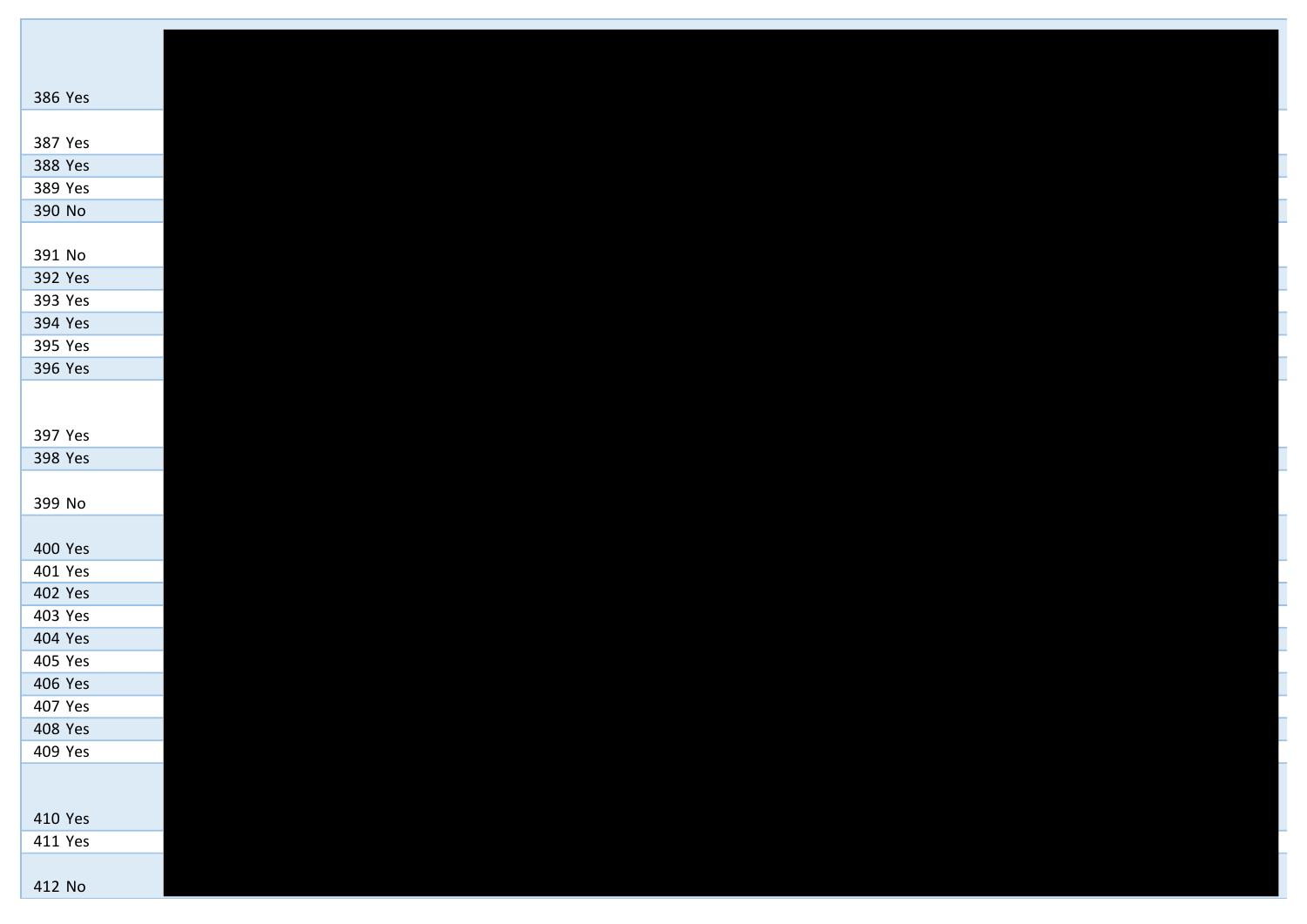| 413 No             |  |  |  |
|--------------------|--|--|--|
| 414 Yes            |  |  |  |
| 415 Yes            |  |  |  |
|                    |  |  |  |
| 416 Yes            |  |  |  |
| 417 Yes            |  |  |  |
| 418 Yes            |  |  |  |
| 419 Yes            |  |  |  |
| 420 Yes            |  |  |  |
| 421 Yes            |  |  |  |
|                    |  |  |  |
| 422 Yes            |  |  |  |
| 423 Yes            |  |  |  |
|                    |  |  |  |
|                    |  |  |  |
| 424 Yes            |  |  |  |
| 425 Yes            |  |  |  |
|                    |  |  |  |
| 426 Yes<br>427 Yes |  |  |  |
| 428 Undecided      |  |  |  |
| 429 Yes            |  |  |  |
|                    |  |  |  |
|                    |  |  |  |
| 430 Yes            |  |  |  |
|                    |  |  |  |
|                    |  |  |  |
| 431 Yes            |  |  |  |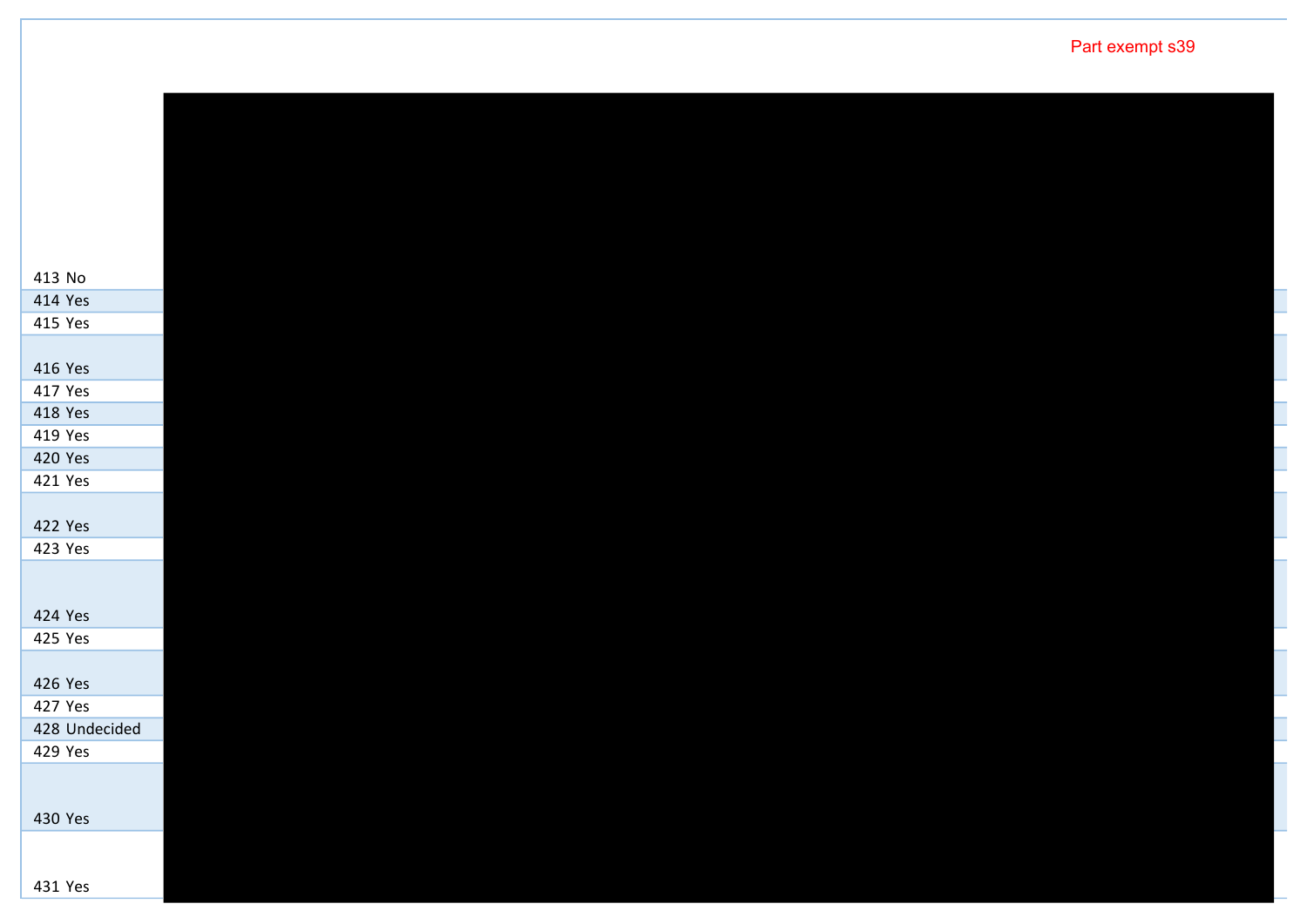| 432 Yes       |  |  |  |  |
|---------------|--|--|--|--|
| 433 Yes       |  |  |  |  |
| 434 Yes       |  |  |  |  |
| 435 Yes       |  |  |  |  |
| 436 No        |  |  |  |  |
|               |  |  |  |  |
|               |  |  |  |  |
| 437 Undecided |  |  |  |  |
|               |  |  |  |  |
| 438 Yes       |  |  |  |  |
| 439 No        |  |  |  |  |
|               |  |  |  |  |
| 440 Yes       |  |  |  |  |
|               |  |  |  |  |
| 441 No        |  |  |  |  |
|               |  |  |  |  |
|               |  |  |  |  |
|               |  |  |  |  |
|               |  |  |  |  |
|               |  |  |  |  |
|               |  |  |  |  |
| 442 No        |  |  |  |  |
|               |  |  |  |  |
|               |  |  |  |  |
|               |  |  |  |  |
|               |  |  |  |  |
|               |  |  |  |  |
|               |  |  |  |  |
| 443 Yes       |  |  |  |  |
| 444 Yes       |  |  |  |  |
|               |  |  |  |  |
|               |  |  |  |  |
| 445 Yes       |  |  |  |  |
| 446 Yes       |  |  |  |  |
| 447 Yes       |  |  |  |  |
|               |  |  |  |  |
| 448 Yes       |  |  |  |  |
| 449 Yes       |  |  |  |  |
|               |  |  |  |  |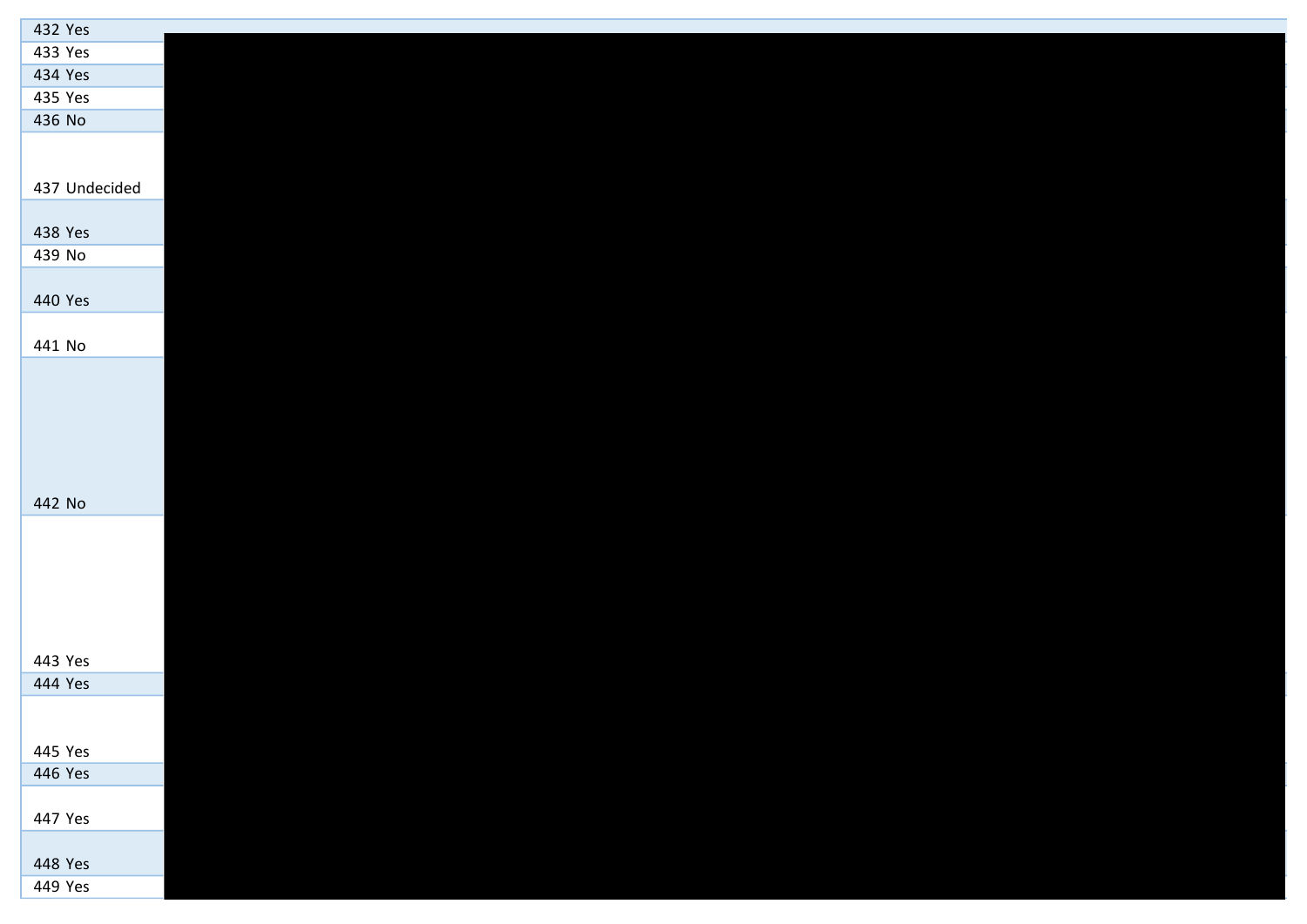| 450 Yes          |            |
|------------------|------------|
| 451 No           | s30<br>DA. |
| Undecided<br>452 |            |

| 453 Undecided      |  |
|--------------------|--|
|                    |  |
|                    |  |
|                    |  |
| 454 Yes            |  |
| 455 Yes            |  |
| 456 Undecided      |  |
| 457 Yes            |  |
| 458 Yes            |  |
| 459 Yes            |  |
|                    |  |
| 460 Yes            |  |
| 461 Yes            |  |
| 462 Yes            |  |
| 463 Yes            |  |
| 464 Yes            |  |
| 465 No             |  |
|                    |  |
| 466 Yes            |  |
| 467 Yes            |  |
|                    |  |
| 468 Yes<br>469 Yes |  |
| 470 Yes            |  |
| 471 Yes            |  |
|                    |  |
| 472 Yes            |  |
| 473 Yes            |  |
| 474 Yes            |  |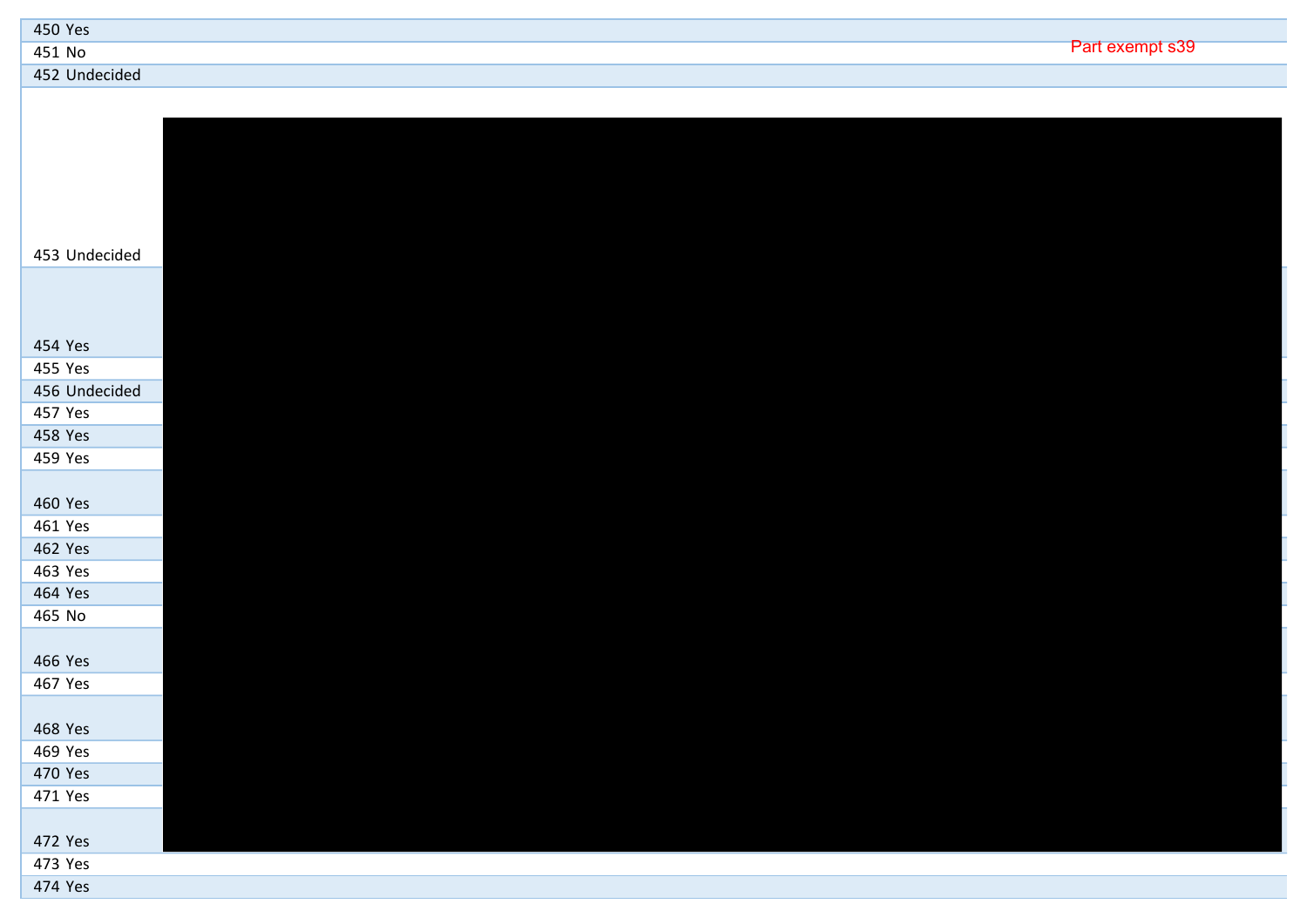| 475 No            |                 |  |
|-------------------|-----------------|--|
|                   | Part exempt s39 |  |
|                   |                 |  |
|                   |                 |  |
|                   |                 |  |
| 476 Yes           |                 |  |
|                   |                 |  |
| 477 No<br>478 Yes |                 |  |
| 479 Yes           |                 |  |
|                   |                 |  |
| 480 Yes           |                 |  |
| 481 Yes           |                 |  |
|                   |                 |  |
|                   |                 |  |
| 482 Yes           |                 |  |
|                   |                 |  |
| 483 Yes           |                 |  |
| 484 Yes           |                 |  |
|                   |                 |  |
| 485 Yes           |                 |  |
| 486 Yes           |                 |  |
|                   |                 |  |
|                   |                 |  |
|                   |                 |  |
| 487 Yes           |                 |  |
|                   |                 |  |
|                   |                 |  |
|                   |                 |  |
|                   |                 |  |
|                   |                 |  |
|                   |                 |  |
| 488 No            |                 |  |

Ī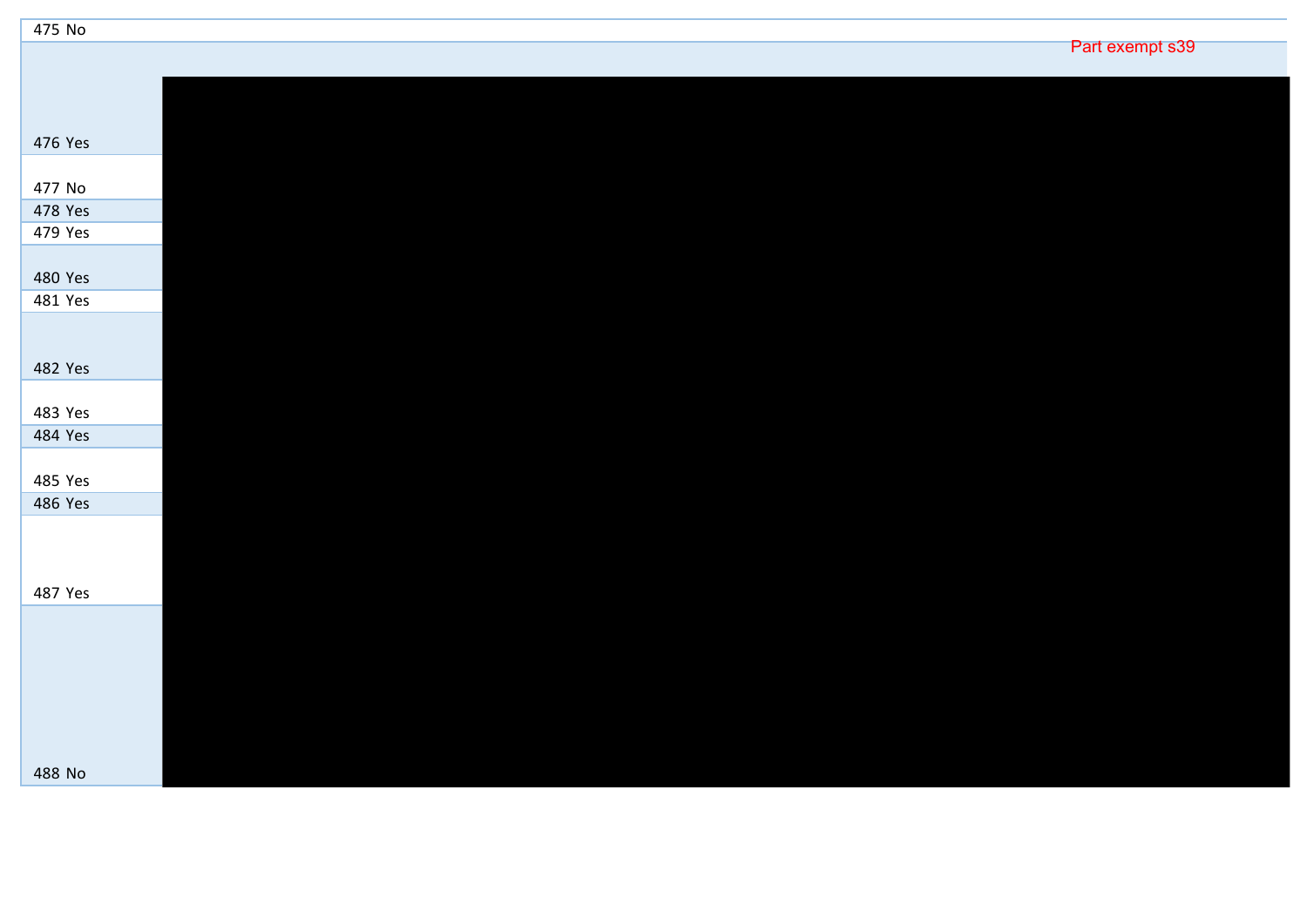|                           | Part exempt s39 |
|---------------------------|-----------------|
|                           |                 |
|                           |                 |
|                           |                 |
| 489 Yes                   |                 |
| 490 Yes                   |                 |
|                           |                 |
|                           |                 |
|                           |                 |
|                           |                 |
|                           |                 |
|                           |                 |
| 491 Yes                   |                 |
|                           |                 |
|                           |                 |
| 492 No                    |                 |
| 493 Yes                   |                 |
|                           |                 |
|                           |                 |
| 494 Yes                   |                 |
| 495 Yes                   |                 |
| 496 Yes                   |                 |
| 497 Yes                   |                 |
|                           |                 |
|                           |                 |
| 498 Undecided             |                 |
| 499 Yes<br><b>500 Yes</b> |                 |
| 501 Yes                   |                 |
|                           |                 |
|                           |                 |
|                           |                 |

Yes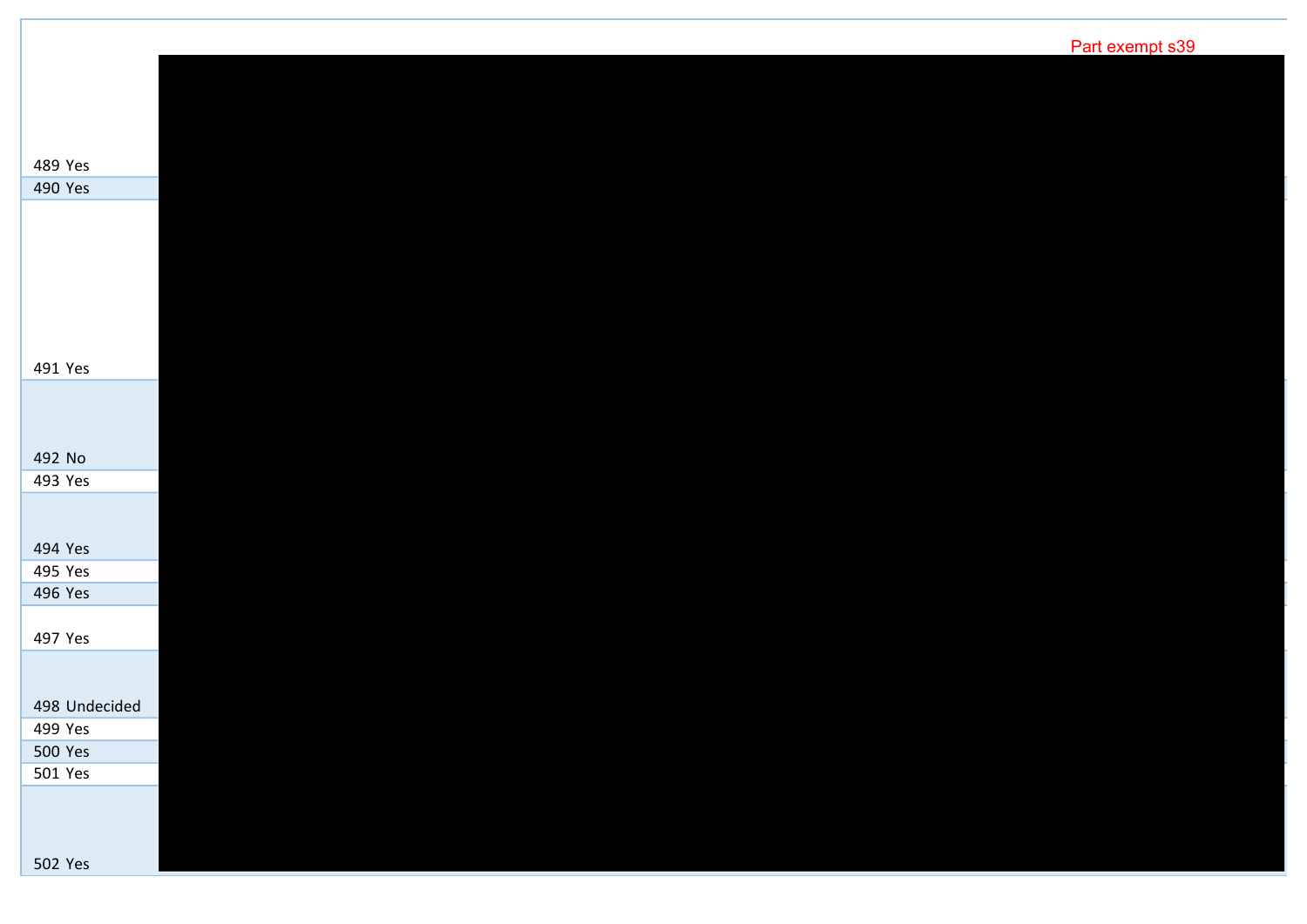| 503 No         |  |  |  |  |
|----------------|--|--|--|--|
| 504 Yes        |  |  |  |  |
|                |  |  |  |  |
|                |  |  |  |  |
| 505 No         |  |  |  |  |
| 506 Yes        |  |  |  |  |
| 507 Yes        |  |  |  |  |
|                |  |  |  |  |
|                |  |  |  |  |
| 508 No         |  |  |  |  |
|                |  |  |  |  |
| 509 Yes        |  |  |  |  |
|                |  |  |  |  |
|                |  |  |  |  |
| 510 Yes        |  |  |  |  |
|                |  |  |  |  |
|                |  |  |  |  |
|                |  |  |  |  |
|                |  |  |  |  |
| 511 Yes        |  |  |  |  |
| 512 Yes        |  |  |  |  |
| 513 Yes        |  |  |  |  |
|                |  |  |  |  |
| 514 Yes        |  |  |  |  |
| 515 Yes        |  |  |  |  |
| 516 Yes        |  |  |  |  |
|                |  |  |  |  |
| 517 Yes        |  |  |  |  |
| 518 Yes        |  |  |  |  |
|                |  |  |  |  |
| 519 Yes        |  |  |  |  |
|                |  |  |  |  |
| 520 Yes        |  |  |  |  |
|                |  |  |  |  |
| 521 Yes        |  |  |  |  |
| <b>522 Yes</b> |  |  |  |  |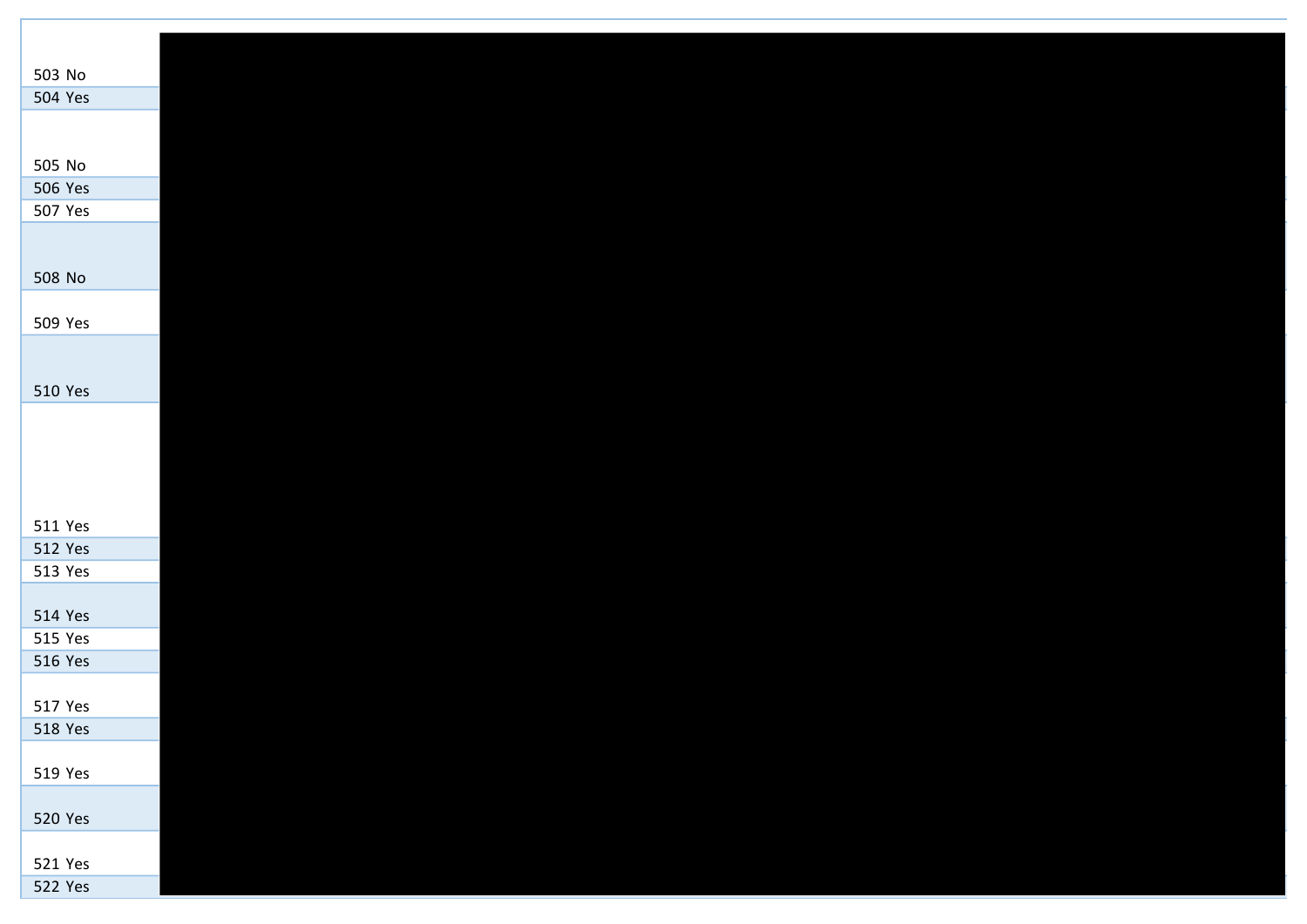| 523 No             |  |  |  |  |
|--------------------|--|--|--|--|
| 524 Yes            |  |  |  |  |
|                    |  |  |  |  |
| 525 Yes            |  |  |  |  |
|                    |  |  |  |  |
| 526 No             |  |  |  |  |
| 527 Yes            |  |  |  |  |
| 528 Yes            |  |  |  |  |
| 529 Yes            |  |  |  |  |
|                    |  |  |  |  |
| 530 Yes            |  |  |  |  |
| 531 Yes            |  |  |  |  |
|                    |  |  |  |  |
|                    |  |  |  |  |
|                    |  |  |  |  |
|                    |  |  |  |  |
| 532 Undecided      |  |  |  |  |
| 533 Yes            |  |  |  |  |
|                    |  |  |  |  |
|                    |  |  |  |  |
|                    |  |  |  |  |
|                    |  |  |  |  |
| 534 Undecided      |  |  |  |  |
| 535 Yes            |  |  |  |  |
|                    |  |  |  |  |
| 536 Yes            |  |  |  |  |
| 537 Yes            |  |  |  |  |
|                    |  |  |  |  |
|                    |  |  |  |  |
|                    |  |  |  |  |
|                    |  |  |  |  |
| 538 Yes            |  |  |  |  |
|                    |  |  |  |  |
| 539 Yes<br>540 Yes |  |  |  |  |
|                    |  |  |  |  |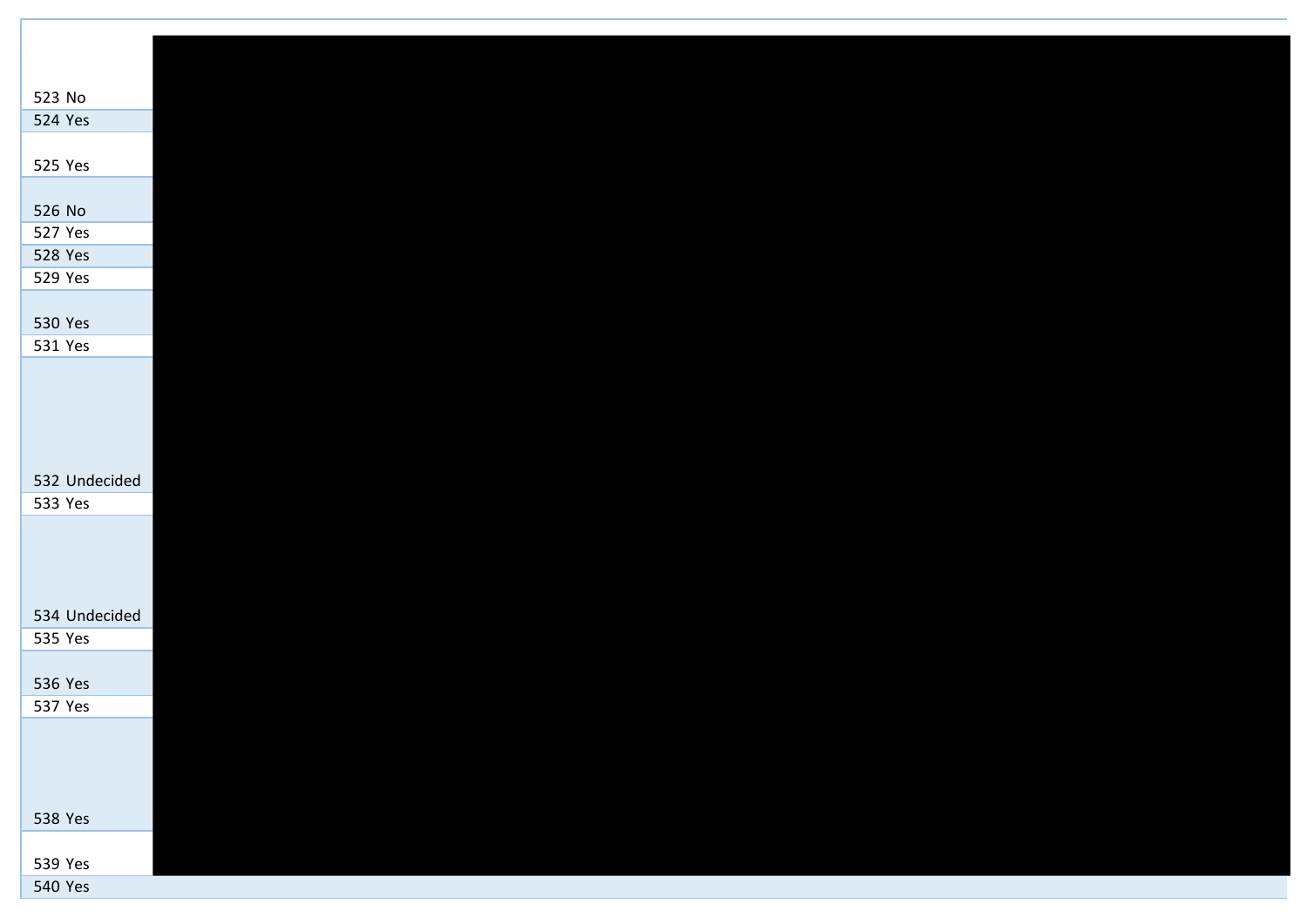| 541 Yes       |
|---------------|
| 542 Yes       |
| 543 Undecided |
| 544 Yes       |
| 545 Yes       |
| 546 Yes       |
|               |
|               |
| 547 Yes       |
| 548 Yes       |
| 549 Yes       |
|               |
| 550 Yes       |
|               |
| 551 Yes       |
| 552 Yes       |
|               |
|               |
|               |
| 553 Yes       |
| 554 Yes       |
| 555 Yes       |
| 556 Yes       |
|               |
| 557 Yes       |
| 558 Undecided |
|               |
| 559 No        |
|               |
| 560 Yes       |
| 561 Undecided |
| 562 Yes       |
| 563 Yes       |
|               |
| 564 Yes       |
|               |
| 565 Yes       |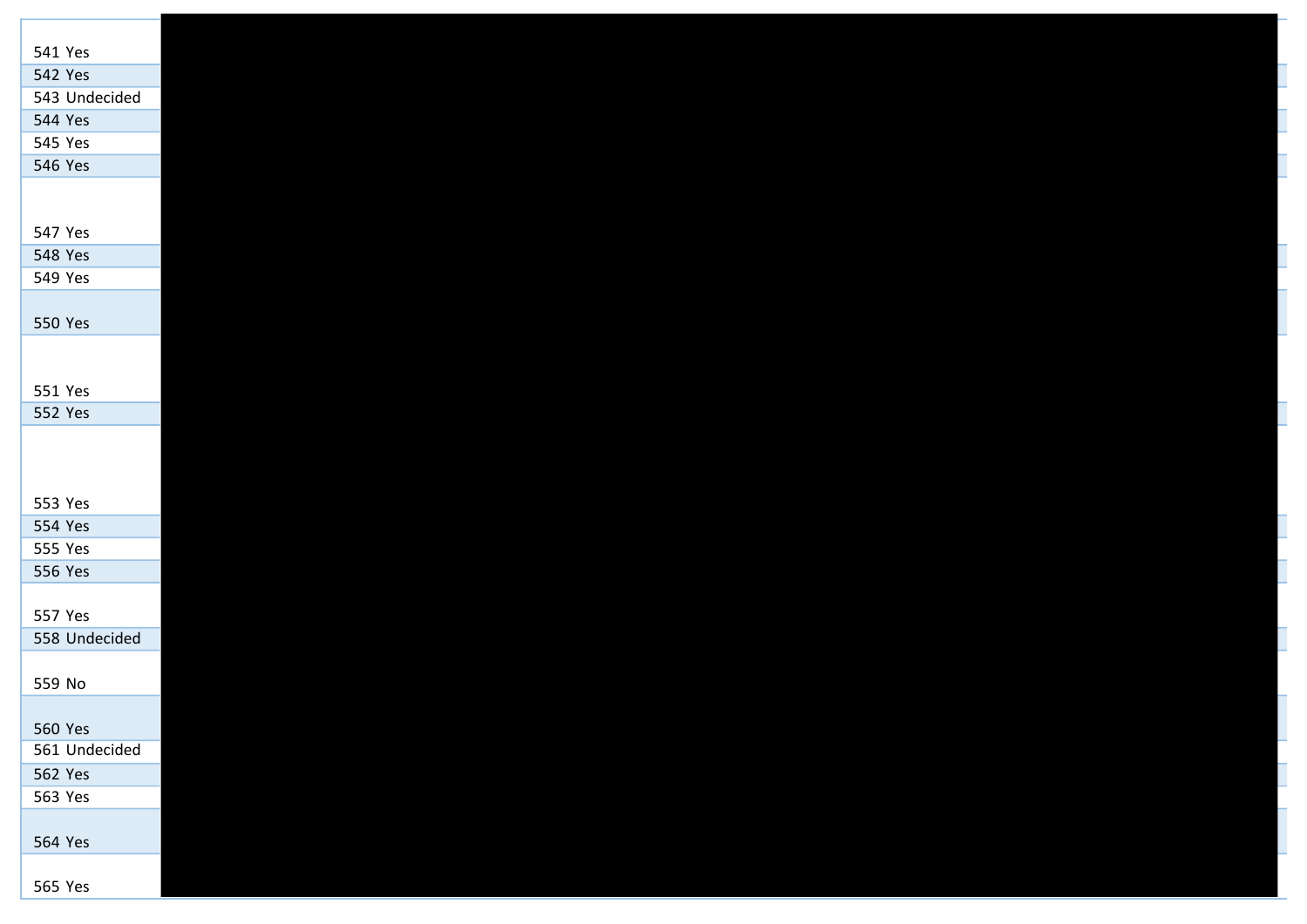| 566 Yes       |
|---------------|
| 567 No        |
| 568 Yes       |
|               |
|               |
| 569 Yes       |
| 570 Undecided |
|               |
| 571 Yes       |
| 572 Yes       |
| 573 Yes       |
|               |
|               |
| 574 Yes       |
| 575 Undecided |
|               |
|               |
|               |
| 576 Yes       |
| 577 Yes       |
| 578 Yes       |
| 579 No        |
| 580 Yes       |
| 581 Yes       |
|               |
| 582 Yes       |
| 583 Yes       |
| 584 Yes       |
|               |
| 585 Yes       |
| 586 Yes       |
| 587 Yes       |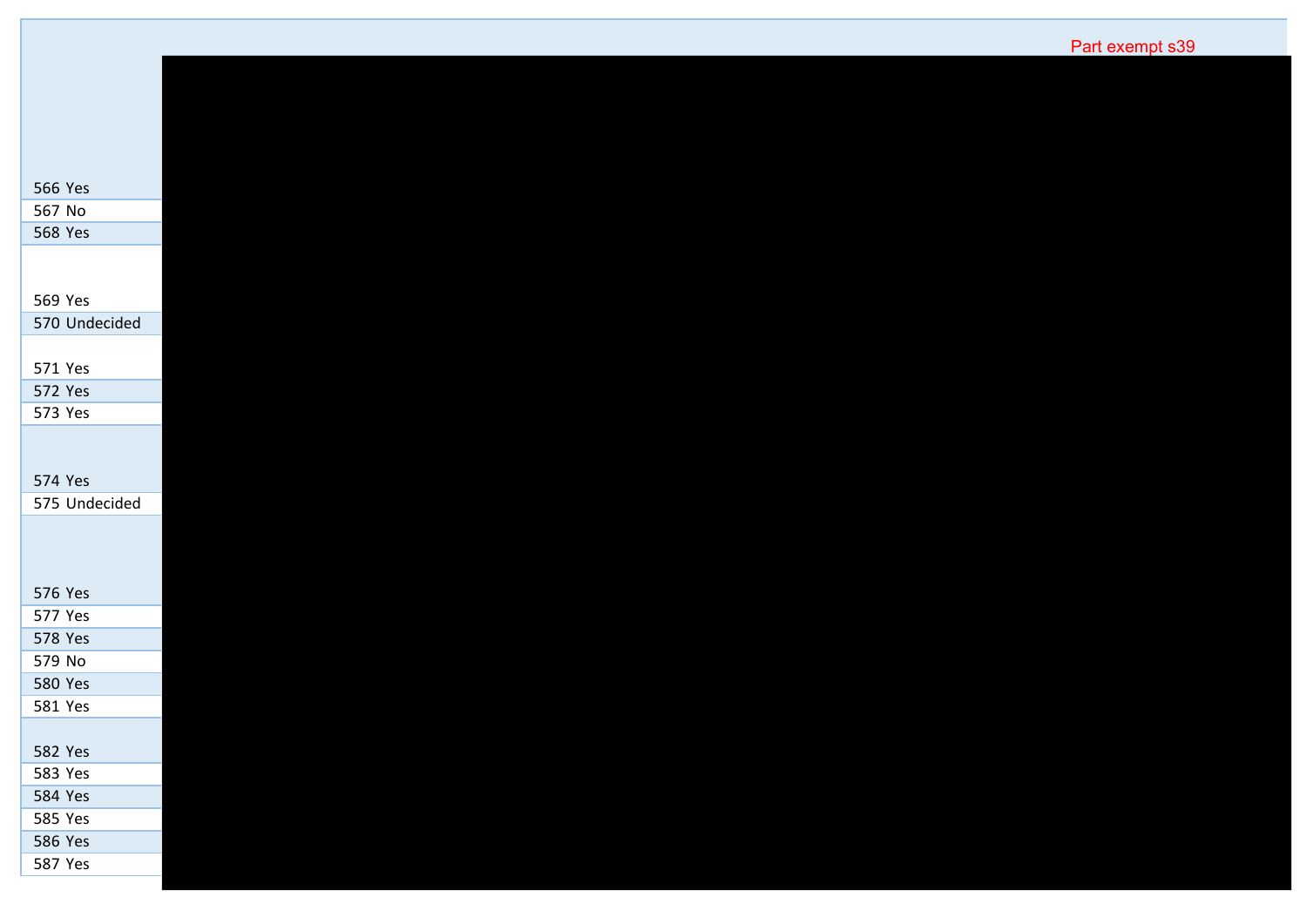| 588 Yes       |  |  |  |
|---------------|--|--|--|
|               |  |  |  |
|               |  |  |  |
|               |  |  |  |
|               |  |  |  |
|               |  |  |  |
|               |  |  |  |
|               |  |  |  |
| 589 No        |  |  |  |
| 590 Yes       |  |  |  |
| 591 Yes       |  |  |  |
|               |  |  |  |
| 592 Yes       |  |  |  |
| 593 Yes       |  |  |  |
|               |  |  |  |
| 594 Yes       |  |  |  |
| 595 Undecided |  |  |  |
| 596 Yes       |  |  |  |
| 597 Yes       |  |  |  |
|               |  |  |  |
| 598 Yes       |  |  |  |
|               |  |  |  |
| 599 Yes       |  |  |  |
| 600 Yes       |  |  |  |
|               |  |  |  |
| 601 Yes       |  |  |  |
| 602 Yes       |  |  |  |
| 603 Yes       |  |  |  |
|               |  |  |  |
| 604 No        |  |  |  |
|               |  |  |  |
| 605 No        |  |  |  |
| 606 Yes       |  |  |  |
| 607 Yes       |  |  |  |
| 608 No        |  |  |  |
|               |  |  |  |
|               |  |  |  |
| 609 Yes       |  |  |  |
| 610 Yes       |  |  |  |
|               |  |  |  |

-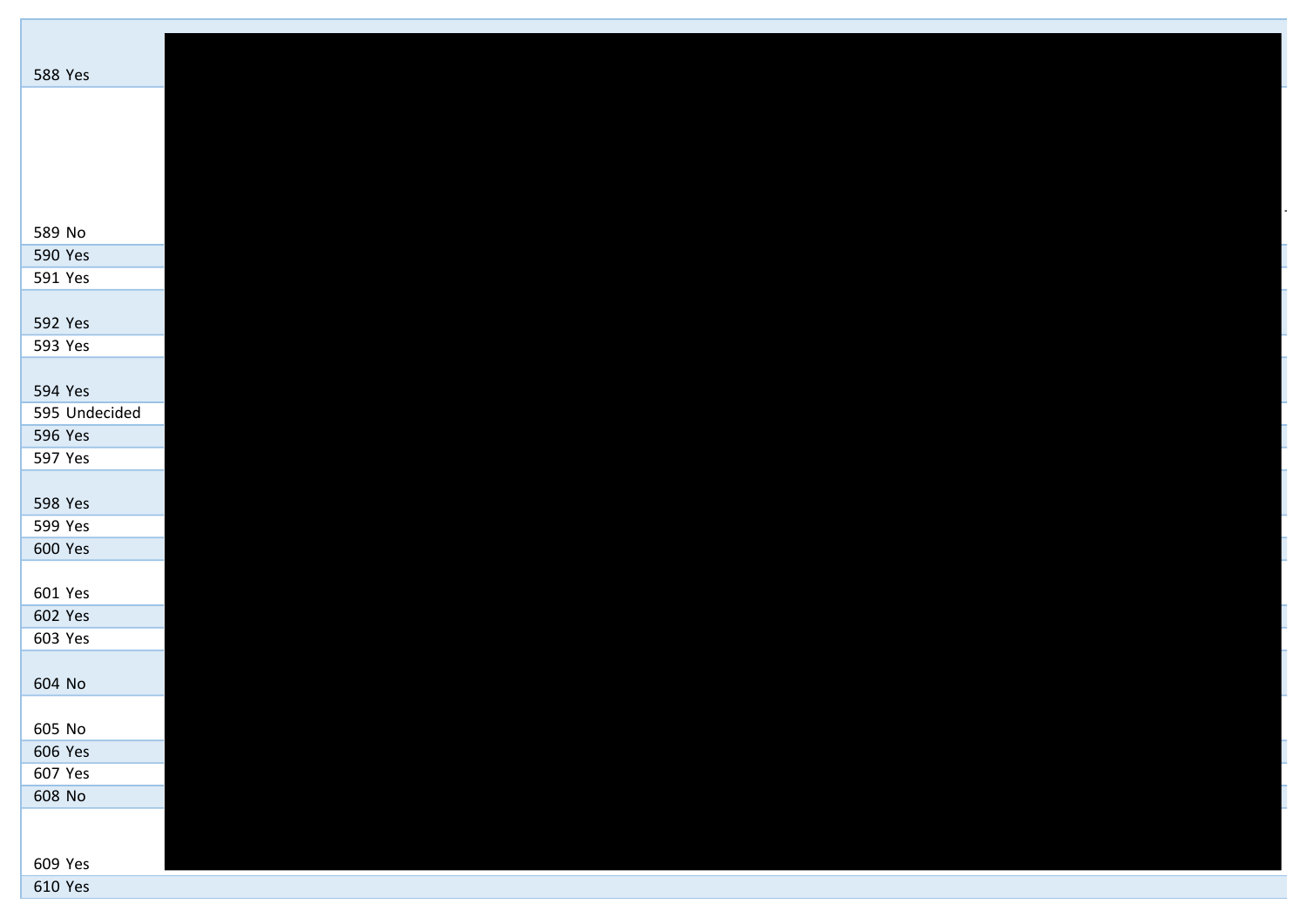| 611 Yes |  |  |  |
|---------|--|--|--|
| 612 Yes |  |  |  |
|         |  |  |  |
| 613 Yes |  |  |  |
| 614 Yes |  |  |  |
| 615 Yes |  |  |  |
|         |  |  |  |
|         |  |  |  |
|         |  |  |  |
|         |  |  |  |
|         |  |  |  |
|         |  |  |  |
|         |  |  |  |
|         |  |  |  |
|         |  |  |  |
| 616 Yes |  |  |  |
|         |  |  |  |
|         |  |  |  |
|         |  |  |  |
| 617 No  |  |  |  |
| 618 Yes |  |  |  |
| 619 Yes |  |  |  |
| 620 Yes |  |  |  |
| 621 Yes |  |  |  |
| 622 Yes |  |  |  |
|         |  |  |  |
|         |  |  |  |
| 623 Yes |  |  |  |
| 624 Yes |  |  |  |
| 625 Yes |  |  |  |
| 626 Yes |  |  |  |
|         |  |  |  |
|         |  |  |  |
|         |  |  |  |
|         |  |  |  |
|         |  |  |  |
| 627 Yes |  |  |  |
| 628 No  |  |  |  |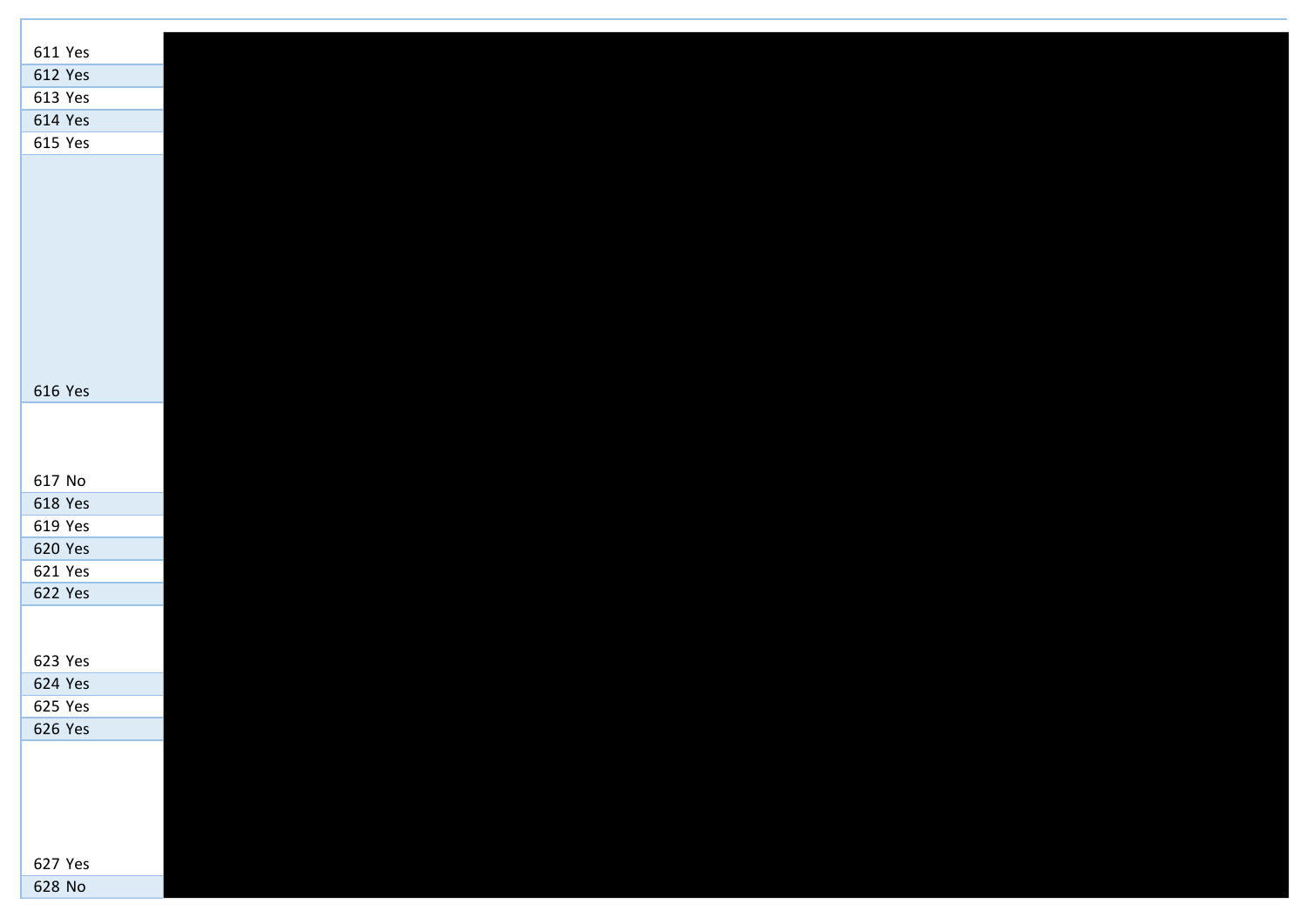| 629 Yes |  |  |
|---------|--|--|
| 630 No  |  |  |
|         |  |  |
|         |  |  |
|         |  |  |
|         |  |  |
| 631 Yes |  |  |
|         |  |  |
|         |  |  |
|         |  |  |
|         |  |  |
|         |  |  |
|         |  |  |
|         |  |  |
| 632 Yes |  |  |
| 633 No  |  |  |
| 634 Yes |  |  |
| 635 Yes |  |  |
| 636 Yes |  |  |
| 637 Yes |  |  |
| 638 Yes |  |  |
| 639 No  |  |  |
|         |  |  |
|         |  |  |
|         |  |  |
| 640 Yes |  |  |
| 641 Yes |  |  |
| 642 Yes |  |  |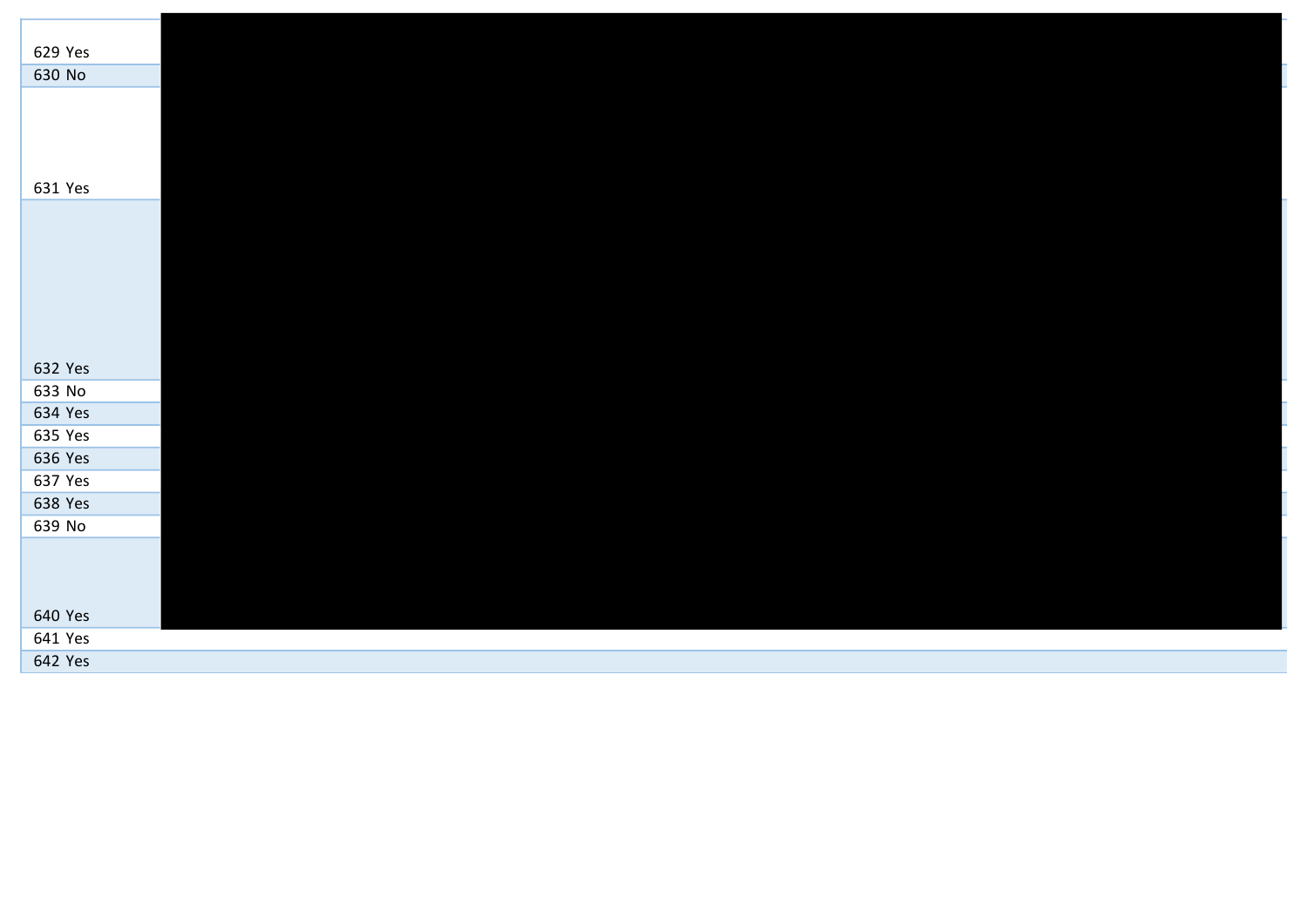| 643 Yes           |  |  |  |
|-------------------|--|--|--|
|                   |  |  |  |
|                   |  |  |  |
|                   |  |  |  |
| 644 No            |  |  |  |
|                   |  |  |  |
|                   |  |  |  |
|                   |  |  |  |
|                   |  |  |  |
| 645 No            |  |  |  |
| 646 No<br>647 Yes |  |  |  |
| 648 Yes           |  |  |  |
|                   |  |  |  |
|                   |  |  |  |
| 649 No            |  |  |  |
| 650 No            |  |  |  |
| 651 Yes           |  |  |  |
| 652 Yes           |  |  |  |
| 653 Yes           |  |  |  |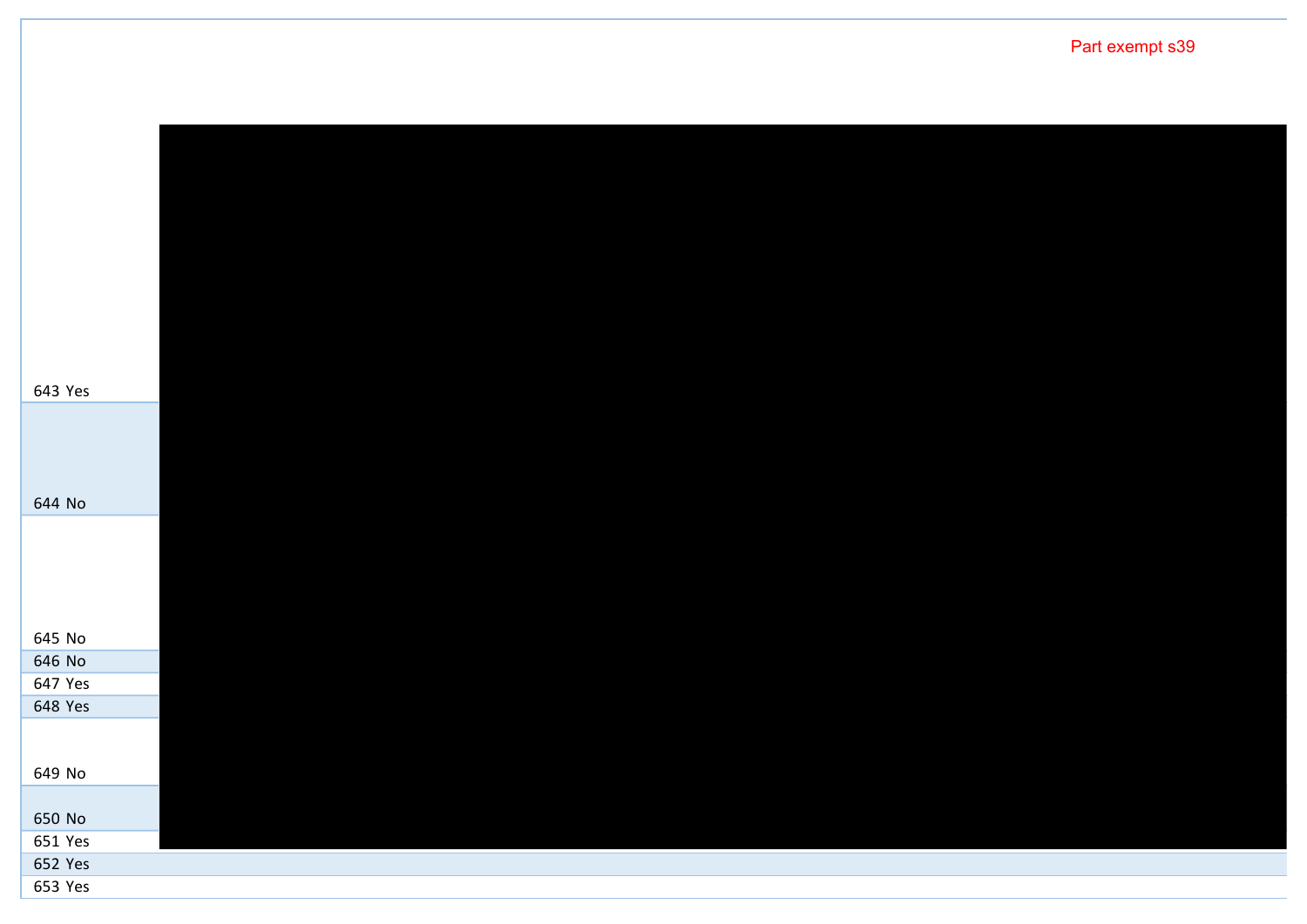| 654 Undecided |  |  |  |
|---------------|--|--|--|
|               |  |  |  |
|               |  |  |  |
|               |  |  |  |
|               |  |  |  |
|               |  |  |  |
|               |  |  |  |
| 655 Yes       |  |  |  |
|               |  |  |  |
|               |  |  |  |
| 656 No        |  |  |  |
|               |  |  |  |
|               |  |  |  |
|               |  |  |  |
| 657 No        |  |  |  |
| 658 Undecided |  |  |  |
| 659 No        |  |  |  |
|               |  |  |  |
| 660 Yes       |  |  |  |
| 661 Undecided |  |  |  |
| 662 Yes       |  |  |  |
| 663 Yes       |  |  |  |
| 664 Yes       |  |  |  |
| 665 Yes       |  |  |  |
|               |  |  |  |
|               |  |  |  |
|               |  |  |  |
|               |  |  |  |
| 666 Yes       |  |  |  |
| 667 No        |  |  |  |
|               |  |  |  |
|               |  |  |  |
| 668 Yes       |  |  |  |
| 669 No        |  |  |  |
| 670 Yes       |  |  |  |
| 671 Yes       |  |  |  |
| 672 Yes       |  |  |  |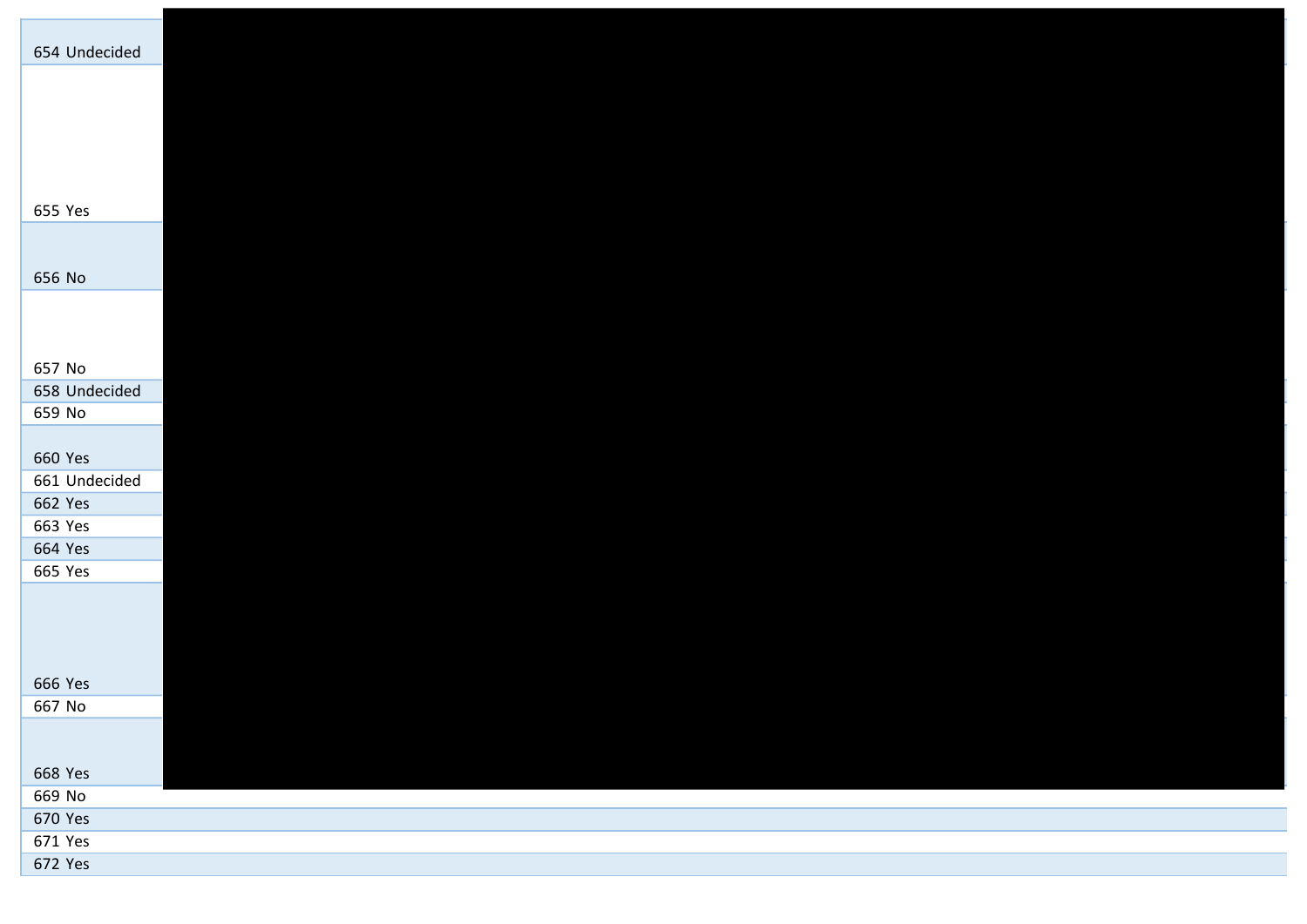| 673 No        |  |  |  |
|---------------|--|--|--|
| 674 Yes       |  |  |  |
| 675 Yes       |  |  |  |
| 676 Yes       |  |  |  |
|               |  |  |  |
| 677 Yes       |  |  |  |
| 678 Yes       |  |  |  |
|               |  |  |  |
|               |  |  |  |
|               |  |  |  |
|               |  |  |  |
| 679 Yes       |  |  |  |
| 680 Yes       |  |  |  |
| 681 No        |  |  |  |
| 682 No        |  |  |  |
| 683 Yes       |  |  |  |
| 684 Yes       |  |  |  |
| 685 Yes       |  |  |  |
| 686 Yes       |  |  |  |
| 687 Yes       |  |  |  |
|               |  |  |  |
|               |  |  |  |
| 688 Yes       |  |  |  |
| 689 Yes       |  |  |  |
| 690 Yes       |  |  |  |
| 691 Yes       |  |  |  |
| 692 Undecided |  |  |  |
| 693 No        |  |  |  |
| 694 Yes       |  |  |  |
| 695 Yes       |  |  |  |
|               |  |  |  |
|               |  |  |  |
|               |  |  |  |
|               |  |  |  |
| 696 Yes       |  |  |  |
| 697 Undecided |  |  |  |
| 698 Yes       |  |  |  |
| 699 Yes       |  |  |  |

I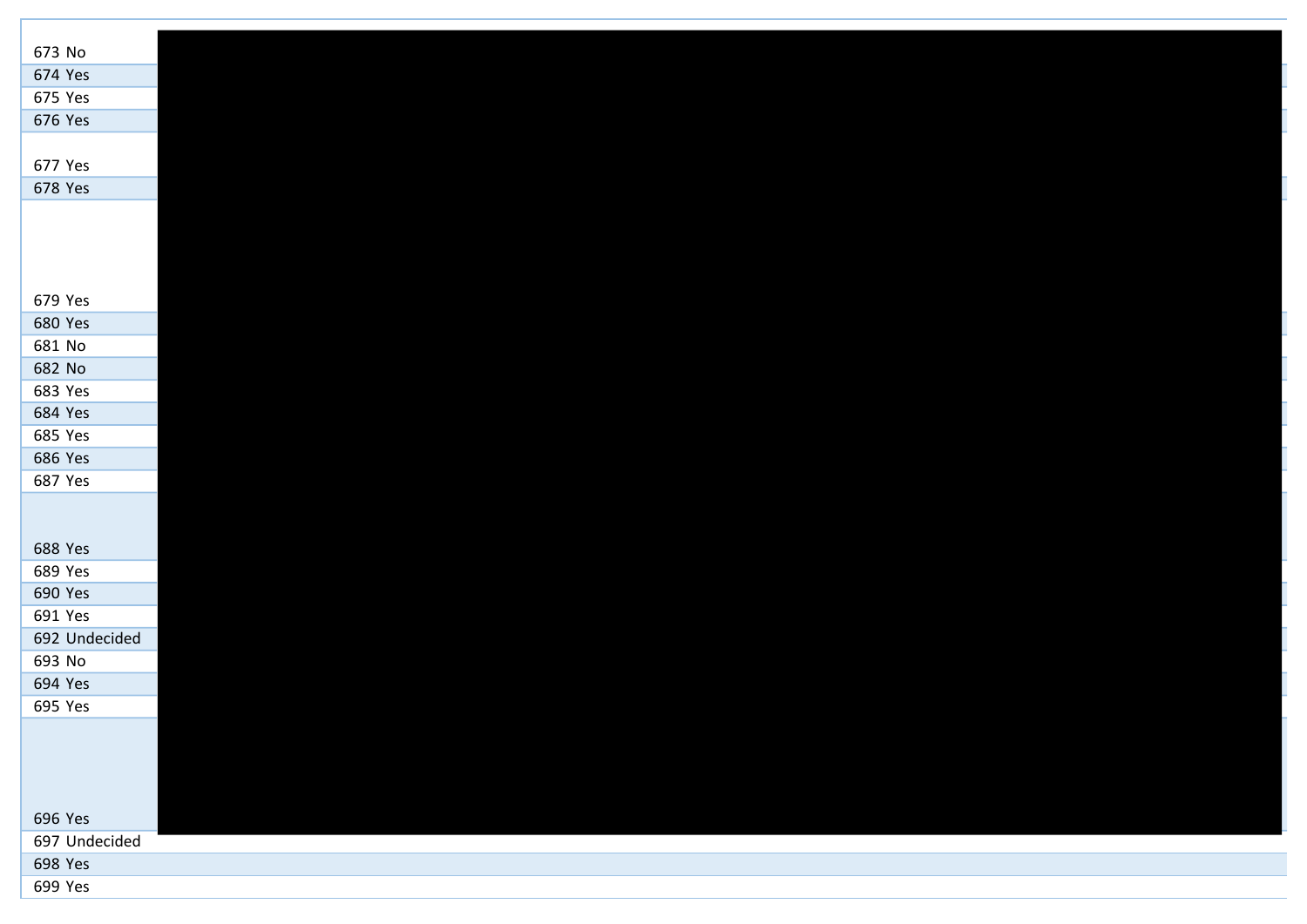| 700 Yes |                 |
|---------|-----------------|
| 701 Yes | Part exempt s39 |
| 702 Yes |                 |
| 703 Yes |                 |
| 704 Yes |                 |
|         |                 |
| 705 Yes |                 |
| 706 No  |                 |
| 707 Yes |                 |
| 708 No  |                 |
| 709 Yes |                 |
| 710 Yes |                 |
| 711 Yes |                 |
| 712 Yes |                 |
| 713 Yes |                 |
| 714 Yes |                 |
| 715 Yes |                 |
| 716 Yes |                 |
| 717 Yes |                 |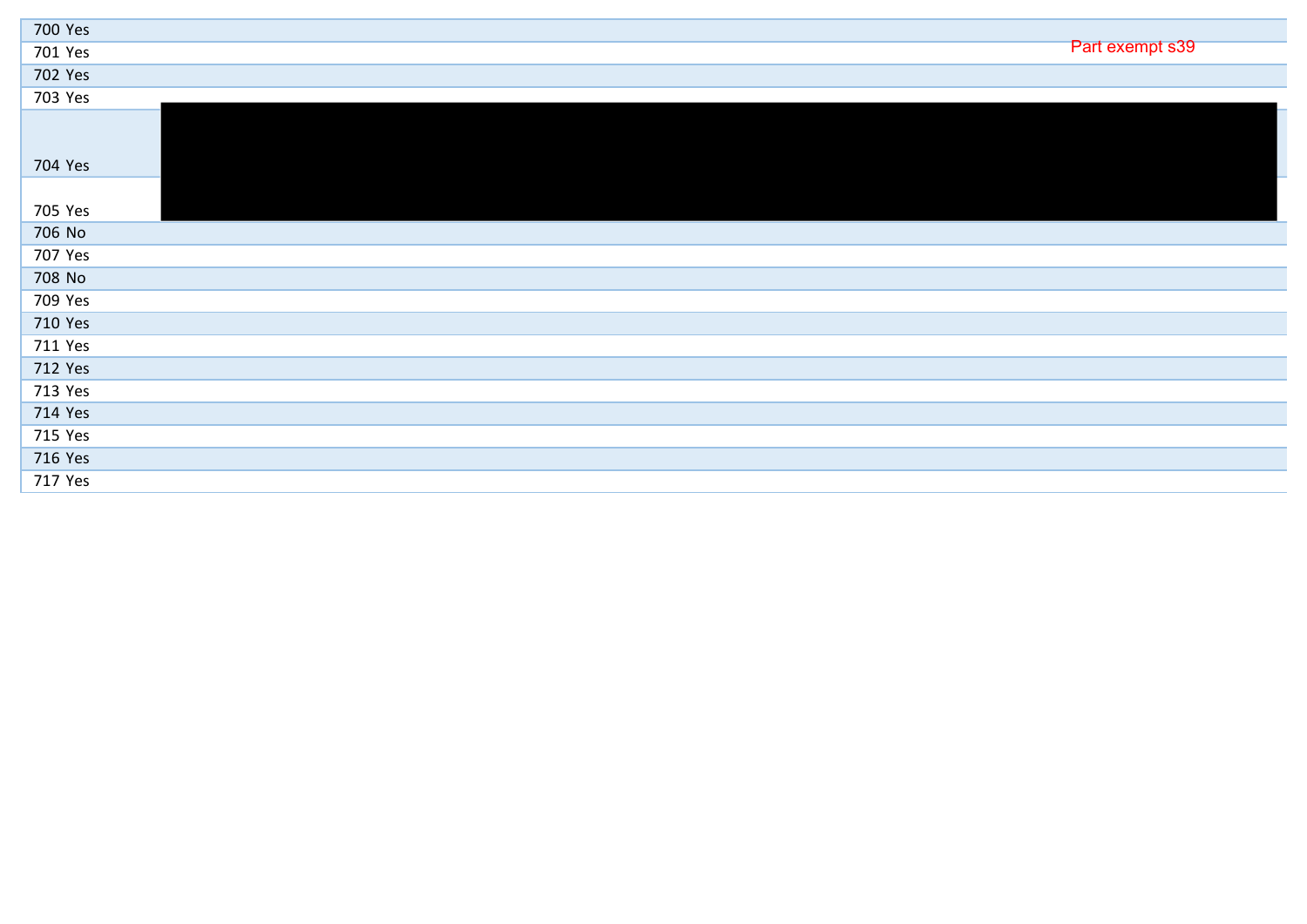| 718 Yes |  |  |
|---------|--|--|
| 719 No  |  |  |
| 720 No  |  |  |
| 721 Yes |  |  |
| 722 Yes |  |  |
| 723 Yes |  |  |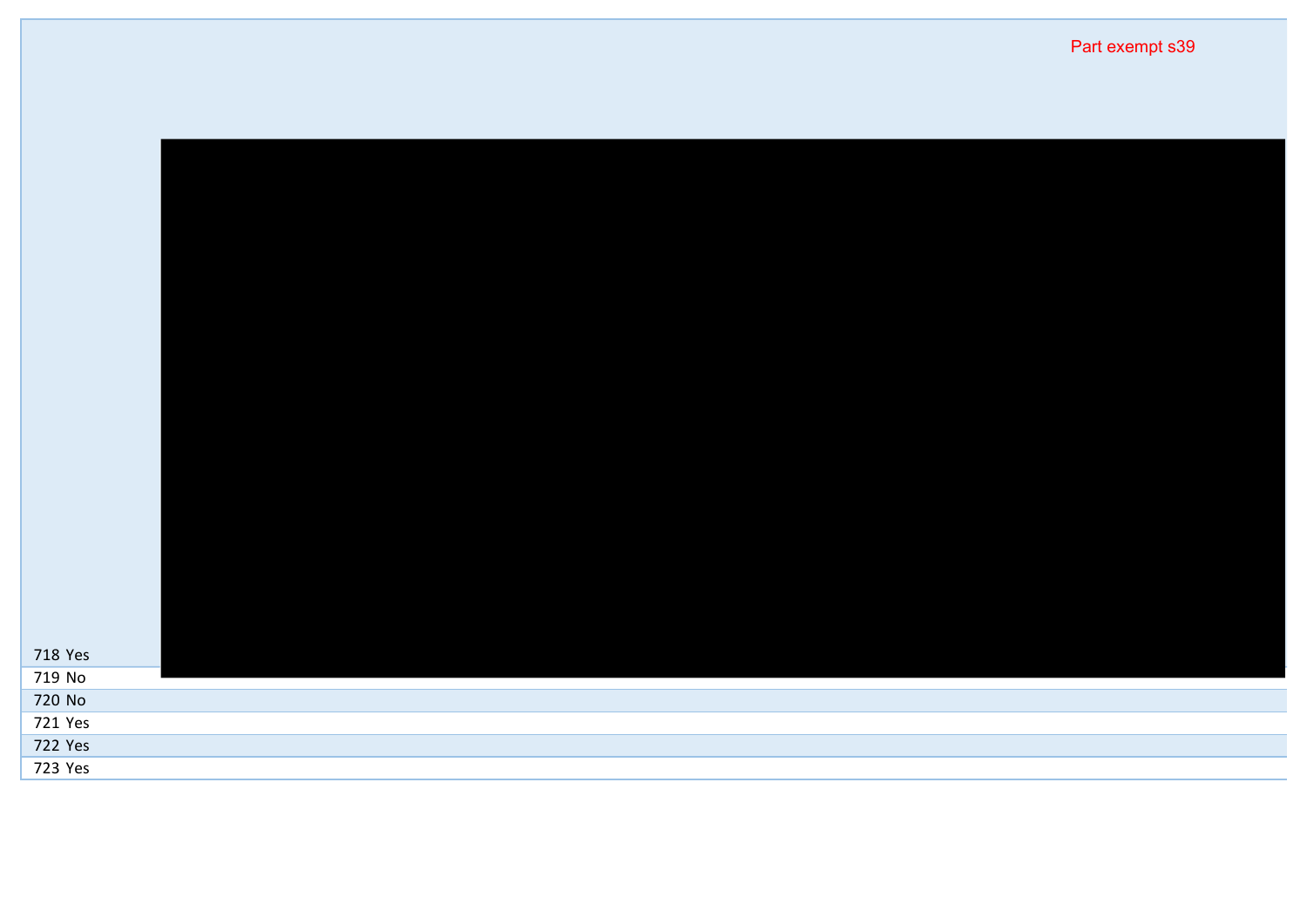| 724 Yes<br>725 No  |  |  |  |
|--------------------|--|--|--|
| 726 Yes            |  |  |  |
|                    |  |  |  |
| 727 Yes            |  |  |  |
| 728 Yes            |  |  |  |
| 729 Yes            |  |  |  |
| 730 Yes            |  |  |  |
| 731 Yes            |  |  |  |
|                    |  |  |  |
|                    |  |  |  |
|                    |  |  |  |
|                    |  |  |  |
|                    |  |  |  |
| 732 Yes            |  |  |  |
| 733 Yes            |  |  |  |
| 734 Yes            |  |  |  |
| 735 Yes            |  |  |  |
|                    |  |  |  |
|                    |  |  |  |
| 736 Yes            |  |  |  |
| 737 No             |  |  |  |
| 738 Yes            |  |  |  |
| 739 Yes<br>740 Yes |  |  |  |
| 741 Yes            |  |  |  |
| 742 No             |  |  |  |
|                    |  |  |  |
| 743 Yes            |  |  |  |
| 744 Yes            |  |  |  |
| 745 Yes            |  |  |  |
| 746 Yes            |  |  |  |
| 747 Yes            |  |  |  |
| 748 Yes            |  |  |  |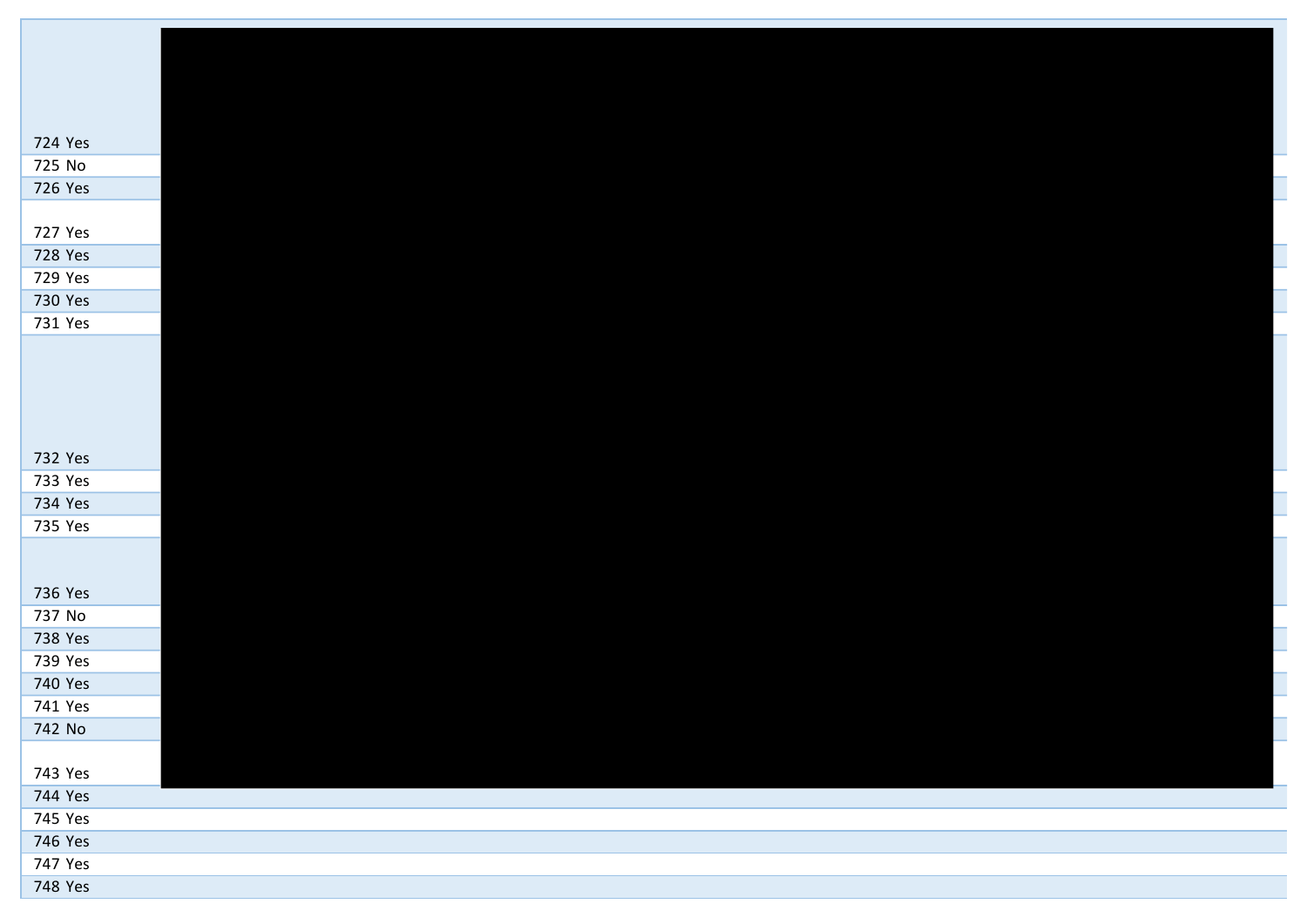| 749 Yes       |
|---------------|
| 750 Undecided |
|               |
| 751 Yes       |
|               |
| 752 Yes       |
| 753 Yes       |
|               |
|               |
| 754 No        |
| 755 No        |
|               |
| 756 Yes       |
| 757 Yes       |
| 758 Yes       |
| 759 Yes       |
| 760 Yes       |
| 761 Yes       |
|               |
|               |
| 762 Yes       |
| 763 Yes       |
| 764 Yes       |
| 765 Yes       |
|               |
| 766 Undecided |
|               |
| 767 Yes       |
| 768 Undecided |
| 769 Yes       |
| 770 Yes       |
| 771 Yes       |
| 772 No        |
| 773 Yes       |
| 774 Yes       |
|               |
|               |
|               |
| 775 Yes       |
| 776 No        |
|               |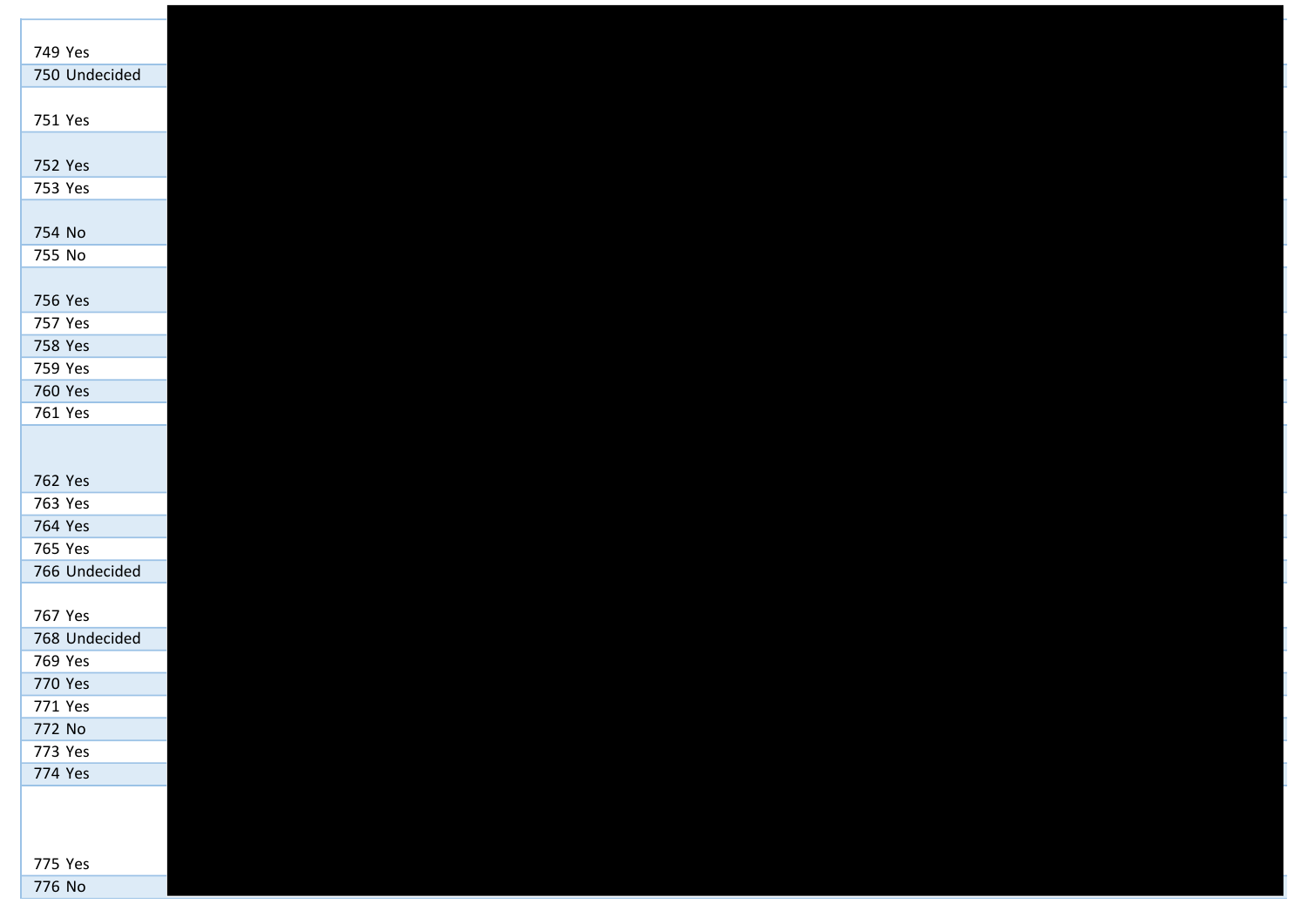Yes No Yes No Yes Yes Yes Yes Yes Undecided No Yes Undecided Yes Yes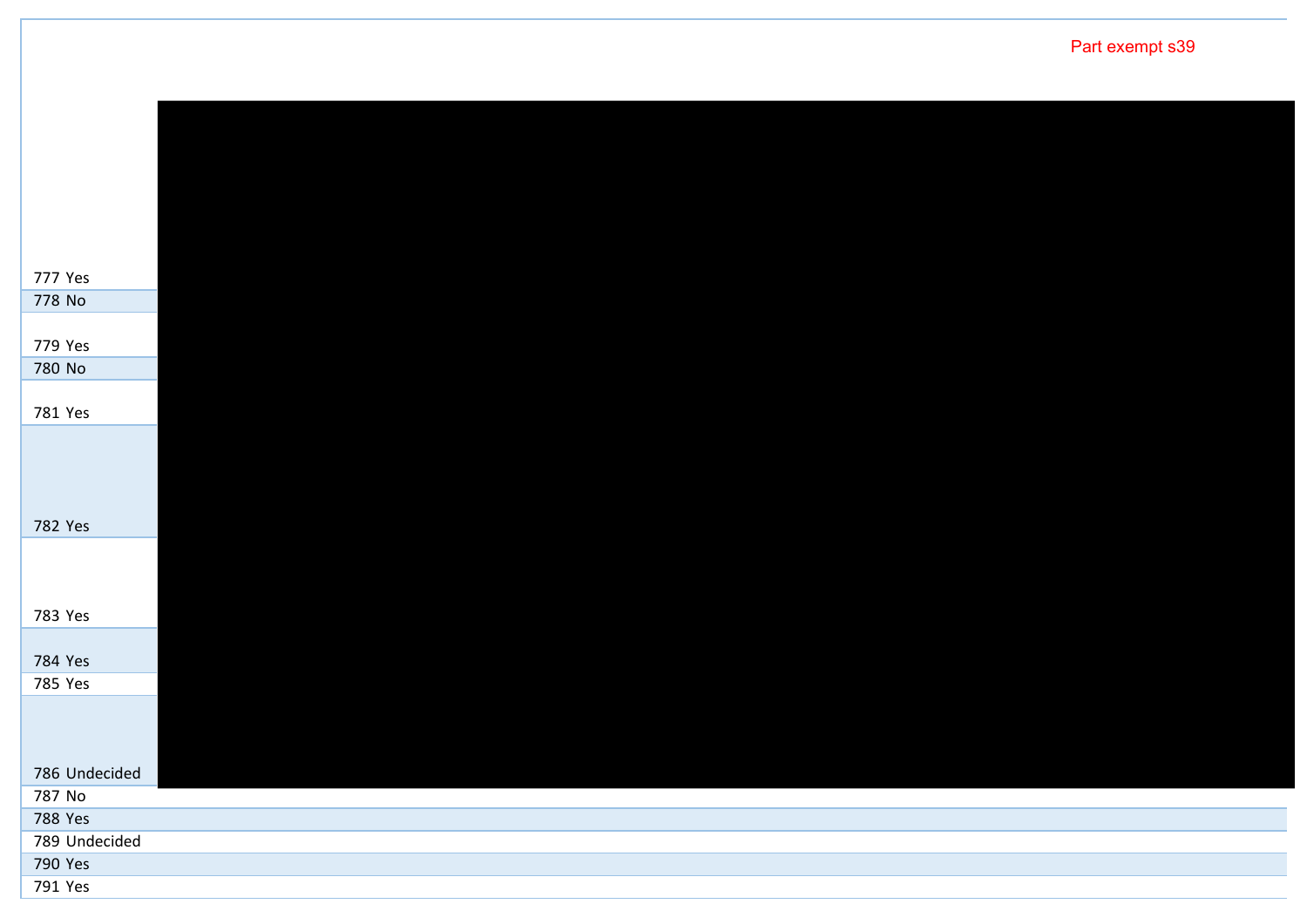| 792 Yes       |                 |
|---------------|-----------------|
|               | Part exempt s39 |
| 793 No        |                 |
| 794 Yes       |                 |
| 795 Yes       |                 |
|               |                 |
|               |                 |
|               |                 |
| 796 Yes       |                 |
| 797 Yes       |                 |
| 798 Yes       |                 |
| 799 Yes       |                 |
| 800 Yes       |                 |
|               |                 |
| 801 Yes       |                 |
| 802 No        |                 |
| 803 Yes       |                 |
| 804 Yes       |                 |
| 805 Undecided |                 |
| 806 Yes       |                 |
|               |                 |
| 807 Yes       |                 |
| 808 Yes       |                 |
| 809 No        |                 |
| 810 No        |                 |
| 811 Yes       |                 |
| 812 Yes       |                 |
| 813 Yes       |                 |
|               |                 |
|               |                 |
|               |                 |
|               |                 |
| 814 No        |                 |
|               |                 |
|               |                 |
|               |                 |
|               |                 |
| 815 Yes       |                 |
| 816 No        |                 |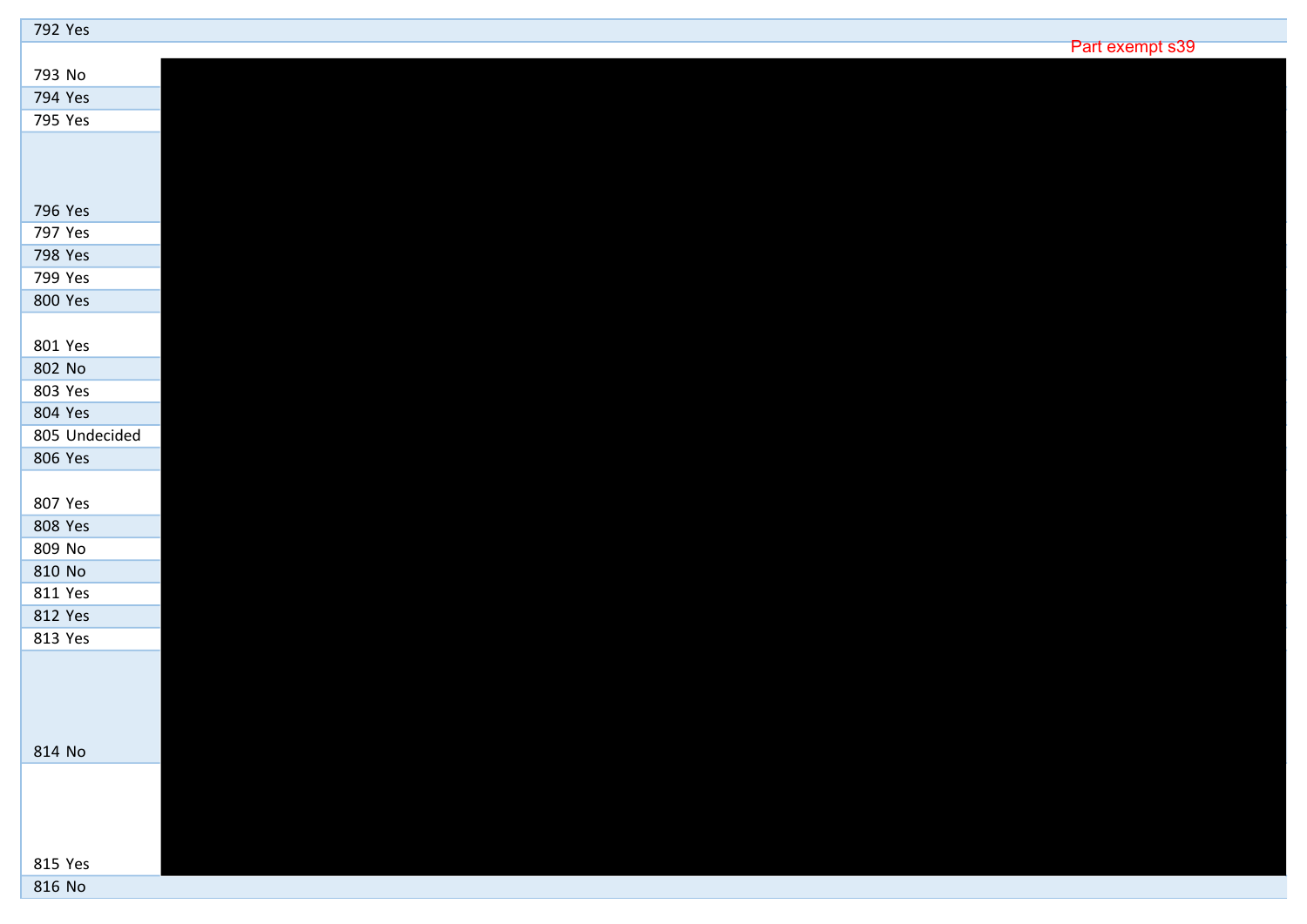Yes No Yes Yes Yes Undecided Yes Yes Yes Yes No No Yes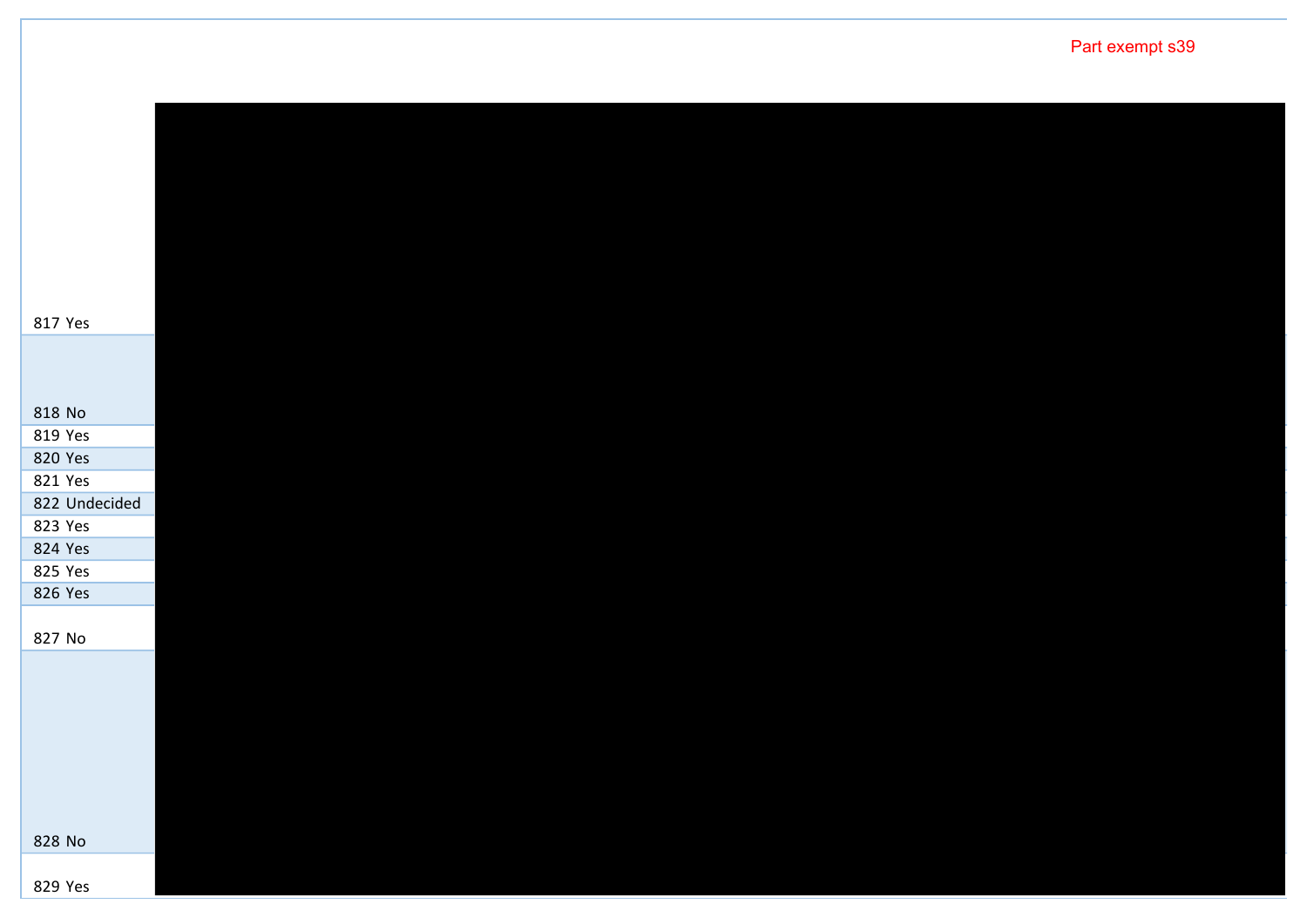| 830 No             |  |  |  |
|--------------------|--|--|--|
|                    |  |  |  |
|                    |  |  |  |
|                    |  |  |  |
|                    |  |  |  |
| 831 Yes            |  |  |  |
|                    |  |  |  |
| 832 Yes            |  |  |  |
| 833 Yes            |  |  |  |
| 834 No             |  |  |  |
| 835 Yes            |  |  |  |
|                    |  |  |  |
|                    |  |  |  |
|                    |  |  |  |
|                    |  |  |  |
|                    |  |  |  |
|                    |  |  |  |
|                    |  |  |  |
| 836 Yes            |  |  |  |
| 837 No             |  |  |  |
| 838 Yes            |  |  |  |
| 839 Yes<br>840 Yes |  |  |  |
|                    |  |  |  |
| 841 Yes            |  |  |  |
| 842 Yes            |  |  |  |
|                    |  |  |  |
|                    |  |  |  |
| 843 Undecided      |  |  |  |
| 844 No             |  |  |  |
| 845 Yes<br>846 Yes |  |  |  |
|                    |  |  |  |
|                    |  |  |  |
| 847 Yes            |  |  |  |
| 848 Undecided      |  |  |  |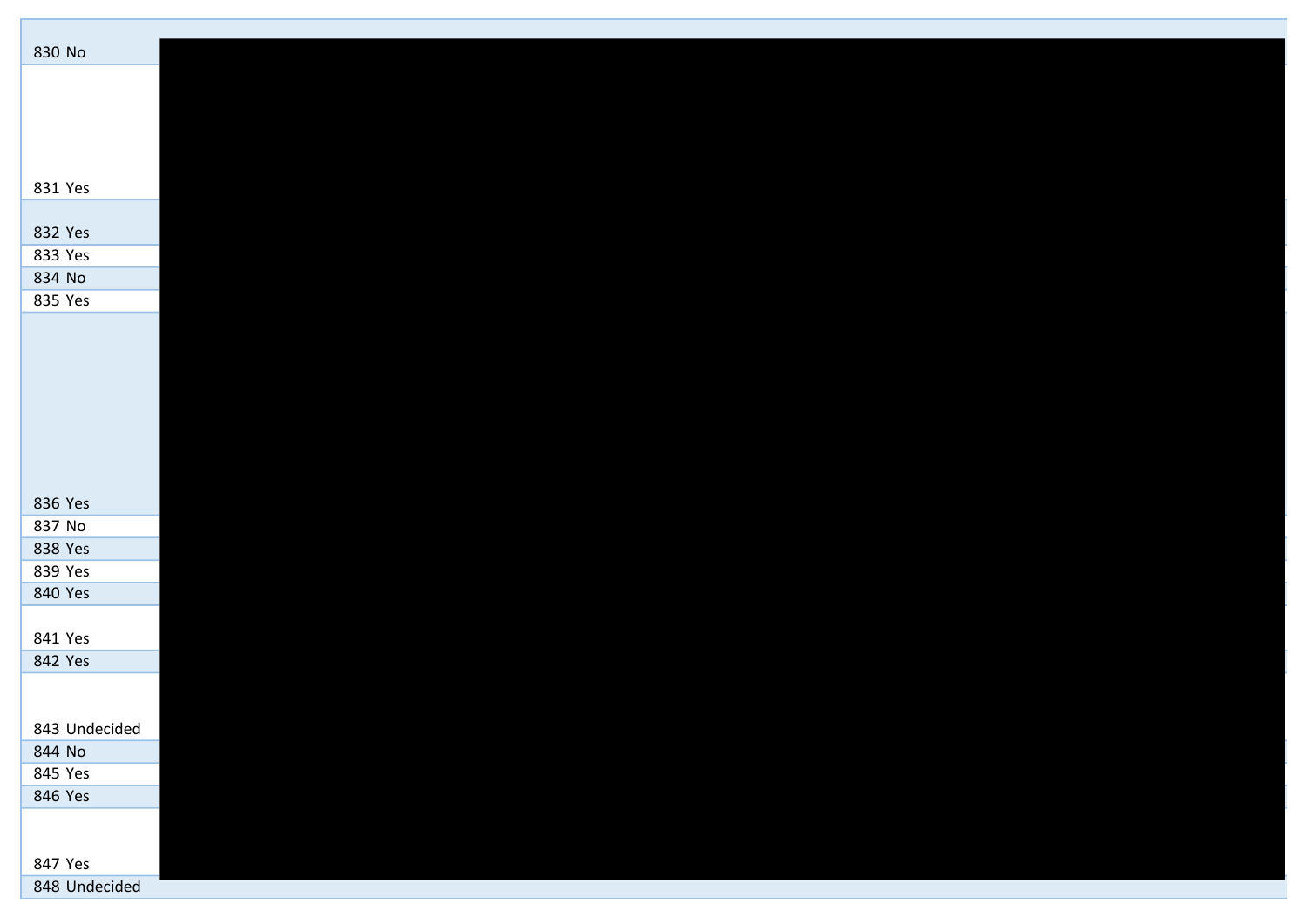| 849 Yes       |                 |
|---------------|-----------------|
| 850 Yes       | Part exempt s39 |
| 851 Yes       |                 |
| 852 Undecided |                 |
|               |                 |
| 853 Yes       |                 |
| 854 Yes       |                 |

| 855 Yes |  |  |  |
|---------|--|--|--|
| 856 Yes |  |  |  |
| 857 Yes |  |  |  |
| 858 Yes |  |  |  |
| 859 Yes |  |  |  |
| 860 Yes |  |  |  |
|         |  |  |  |

| 861 Yes |  |  |  |
|---------|--|--|--|
| 862 Yes |  |  |  |
|         |  |  |  |
| 863 Yes |  |  |  |

| 864 Yes |  |  |  |
|---------|--|--|--|
| 865 Yes |  |  |  |
| 866 Yes |  |  |  |
| 867 Yes |  |  |  |
| 868 Yes |  |  |  |

| 869 Yes |  |  |  |
|---------|--|--|--|
|         |  |  |  |
|         |  |  |  |
|         |  |  |  |
|         |  |  |  |
|         |  |  |  |
| 870 Yes |  |  |  |
|         |  |  |  |
|         |  |  |  |
|         |  |  |  |
|         |  |  |  |
|         |  |  |  |
|         |  |  |  |
|         |  |  |  |
|         |  |  |  |
|         |  |  |  |
|         |  |  |  |
|         |  |  |  |
|         |  |  |  |
|         |  |  |  |
|         |  |  |  |
|         |  |  |  |
|         |  |  |  |
|         |  |  |  |
|         |  |  |  |
|         |  |  |  |
|         |  |  |  |
|         |  |  |  |
|         |  |  |  |
|         |  |  |  |

| 871 Yes |  |  |  |
|---------|--|--|--|
| 872 No  |  |  |  |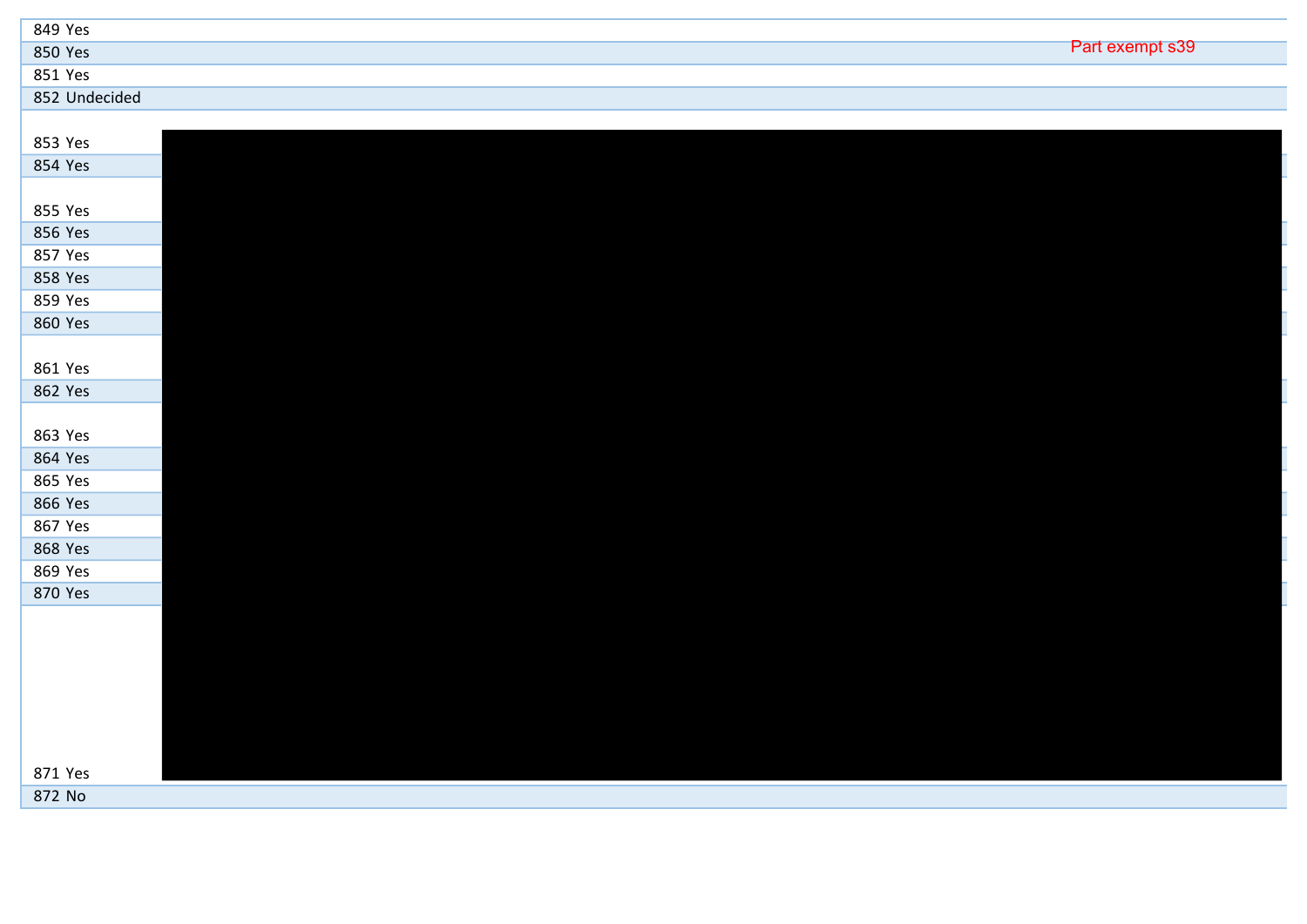| 873 No        |  |  |  |  |
|---------------|--|--|--|--|
| 874 Yes       |  |  |  |  |
| 875 Yes       |  |  |  |  |
| 876 Undecided |  |  |  |  |
| 877 Yes       |  |  |  |  |
| 878 Yes       |  |  |  |  |
| 879 Undecided |  |  |  |  |
| 880 Yes       |  |  |  |  |
| 881 Yes       |  |  |  |  |
| 882 Undecided |  |  |  |  |
|               |  |  |  |  |
|               |  |  |  |  |
|               |  |  |  |  |
|               |  |  |  |  |
| 883 Yes       |  |  |  |  |
| 884 Yes       |  |  |  |  |
| 885 Yes       |  |  |  |  |
|               |  |  |  |  |
|               |  |  |  |  |
|               |  |  |  |  |
|               |  |  |  |  |
| 886 Yes       |  |  |  |  |
|               |  |  |  |  |
|               |  |  |  |  |
|               |  |  |  |  |
|               |  |  |  |  |
| 887 Undecided |  |  |  |  |
| 888 No        |  |  |  |  |
| 889 Yes       |  |  |  |  |
| 890 Yes       |  |  |  |  |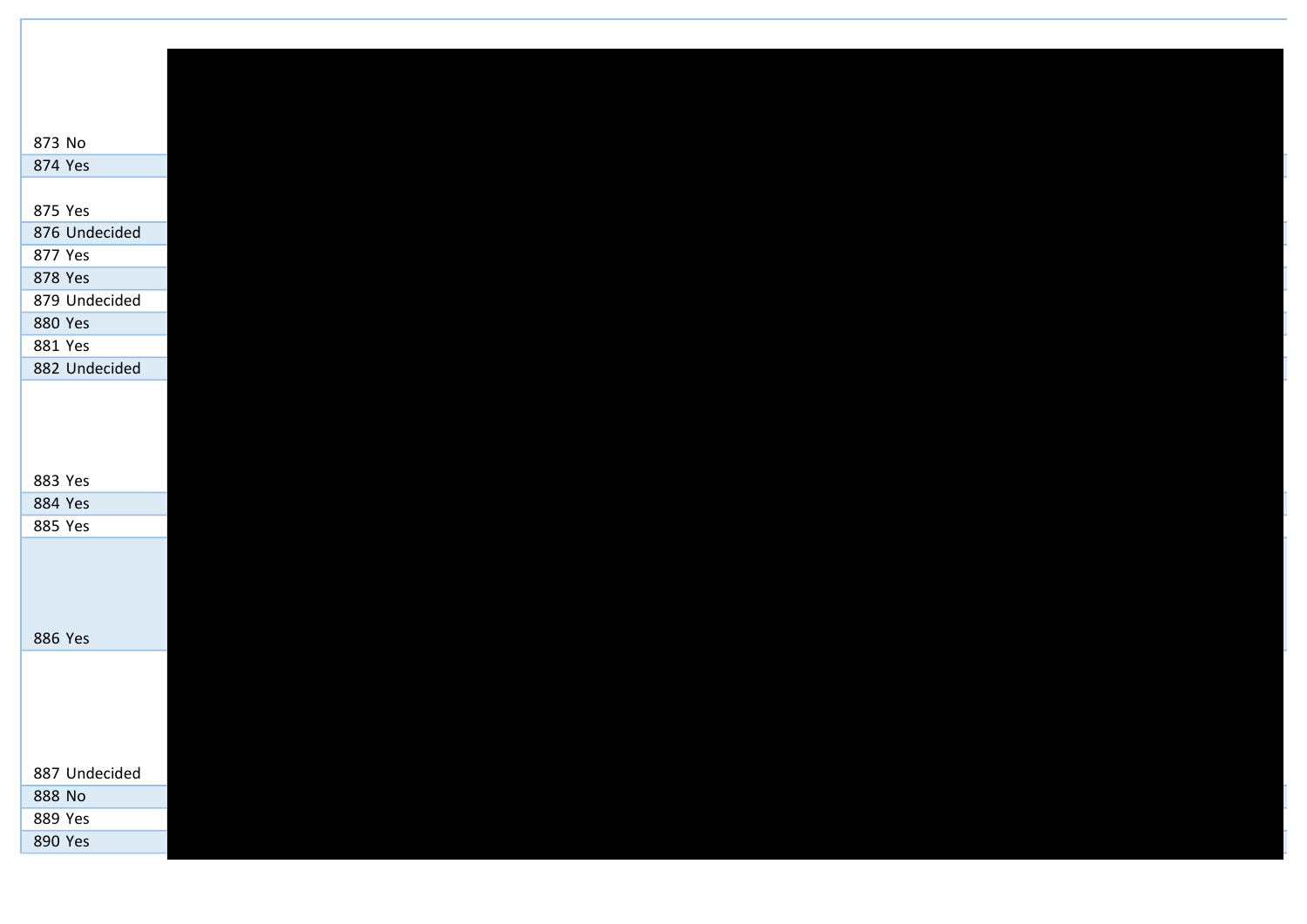| 891 Yes       |  |  |  |
|---------------|--|--|--|
| 892 No        |  |  |  |
| 893 Yes       |  |  |  |
| 894 Yes       |  |  |  |
| 895 Yes       |  |  |  |
| 896 Yes       |  |  |  |
|               |  |  |  |
| 897 Undecided |  |  |  |
| 898 Yes       |  |  |  |
| 899 Yes       |  |  |  |
| 900 Yes       |  |  |  |
| 901 Yes       |  |  |  |
| 902 No        |  |  |  |
|               |  |  |  |
| 903 Yes       |  |  |  |
| 904 Yes       |  |  |  |
|               |  |  |  |
| 905 Yes       |  |  |  |
| 906 Yes       |  |  |  |
| 907 Yes       |  |  |  |
| 908 Yes       |  |  |  |
|               |  |  |  |
|               |  |  |  |
|               |  |  |  |
| 909 Yes       |  |  |  |
| 910 No        |  |  |  |
| 911 Yes       |  |  |  |
| 912 Yes       |  |  |  |
| 913 Yes       |  |  |  |
| 914 Yes       |  |  |  |
|               |  |  |  |
| 915 Yes       |  |  |  |
| 916 Yes       |  |  |  |
| 917 Yes       |  |  |  |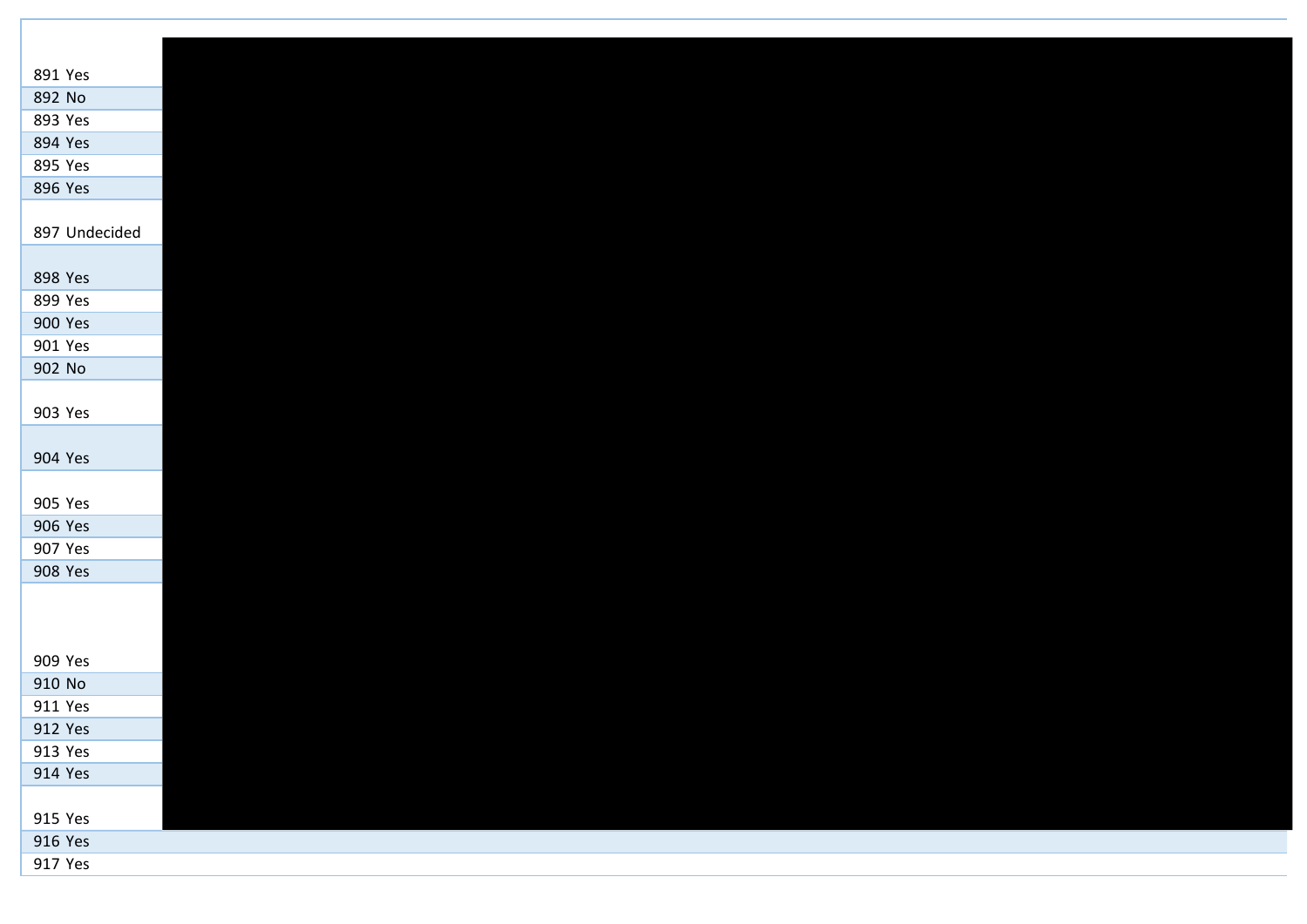| 918 Yes       |  |  |  |
|---------------|--|--|--|
| 919 Undecided |  |  |  |
| 920 No        |  |  |  |
| 921 Yes       |  |  |  |
|               |  |  |  |
|               |  |  |  |
|               |  |  |  |
| 922 Yes       |  |  |  |
| 923 No        |  |  |  |
| 924 Yes       |  |  |  |
| 925 Yes       |  |  |  |
|               |  |  |  |
| 926 Yes       |  |  |  |
|               |  |  |  |
|               |  |  |  |
|               |  |  |  |
|               |  |  |  |
| 927 Yes       |  |  |  |
| 928 No        |  |  |  |
| 929 Yes       |  |  |  |
|               |  |  |  |
|               |  |  |  |
|               |  |  |  |
|               |  |  |  |
|               |  |  |  |
|               |  |  |  |
|               |  |  |  |
|               |  |  |  |
|               |  |  |  |
|               |  |  |  |
| 930 Yes       |  |  |  |
| 931 Undecided |  |  |  |
|               |  |  |  |
| 932 Yes       |  |  |  |
| 933 Yes       |  |  |  |
| 934 Yes       |  |  |  |
| 935 Yes       |  |  |  |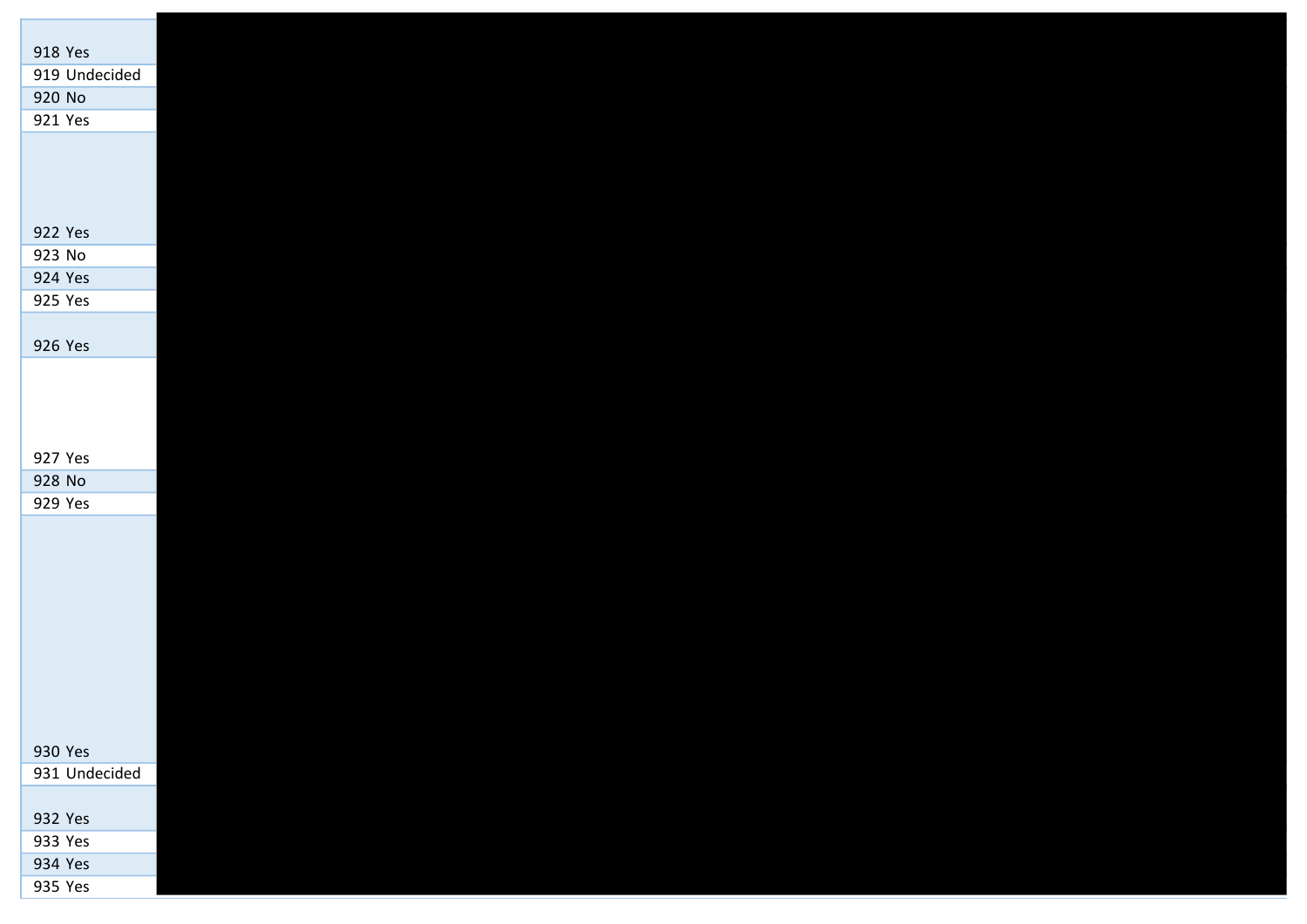| 936 Yes       |                 |  |
|---------------|-----------------|--|
|               | Part exempt s39 |  |
|               |                 |  |
|               |                 |  |
|               |                 |  |
| 937 Yes       |                 |  |
| 938 No        |                 |  |
| 939 Yes       |                 |  |
|               |                 |  |
|               |                 |  |
| 940 Yes       |                 |  |
|               |                 |  |
|               |                 |  |
|               |                 |  |
| 941 Undecided |                 |  |
|               |                 |  |
| 942 Yes       |                 |  |
|               |                 |  |
|               |                 |  |
| 943 No        |                 |  |
| 944 No        |                 |  |
| 945 Yes       |                 |  |
|               |                 |  |
| 946 Yes       |                 |  |
|               |                 |  |
| 947 Yes       |                 |  |
|               |                 |  |
|               |                 |  |
|               |                 |  |
| 948 Yes       |                 |  |
| 949 No        |                 |  |
| 950 Yes       |                 |  |
| 951 Yes       |                 |  |
| 952 Yes       |                 |  |
|               |                 |  |
| 953 Yes       |                 |  |
| 954 Undecided |                 |  |
| 955 Yes       |                 |  |
| 956 Yes       |                 |  |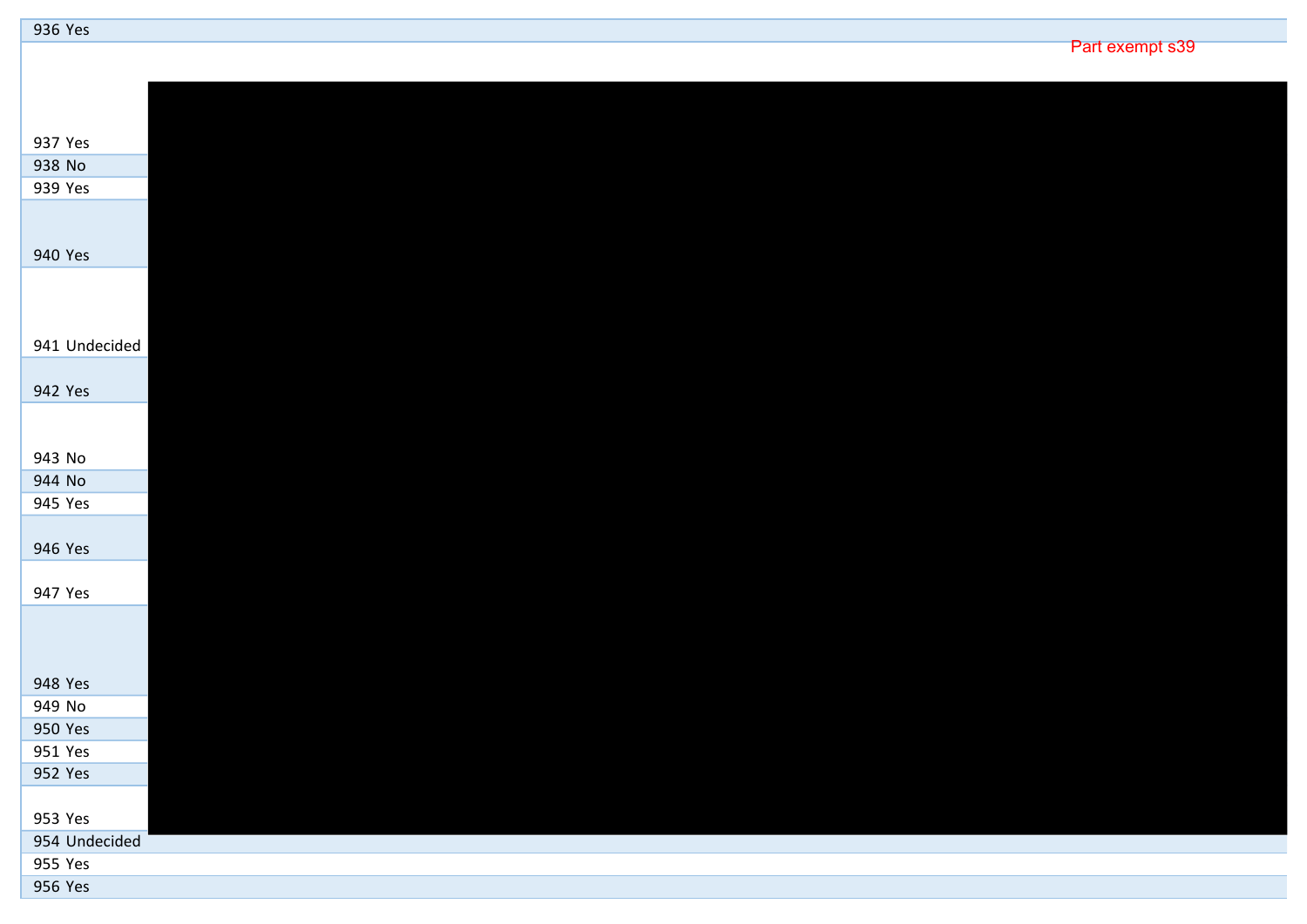| 957 Yes |                 |
|---------|-----------------|
| 958 Yes | Part exempt s39 |
| 959 Yes |                 |
| 960 Yes |                 |

| 961 Yes       |
|---------------|
| 962 Undecided |
|               |
|               |
|               |
|               |
|               |
| 963 Yes       |
| 964 Undecided |
| 965 Yes       |
| 966 Yes       |
| 967 Yes       |
| 968 Undecided |
| 969 Undecided |
| 970 Yes       |
|               |
| 971 Yes       |
|               |
|               |
| 972 Yes       |
| 973 Yes       |
| 974 Yes       |
|               |
|               |
| 975 Yes       |
| 976 Yes       |
| 977 Yes       |
| 978 Yes       |
| 979 Yes       |
|               |
| 980 Yes       |
| 981 Yes       |
|               |
|               |
|               |
| 982 Yes       |
|               |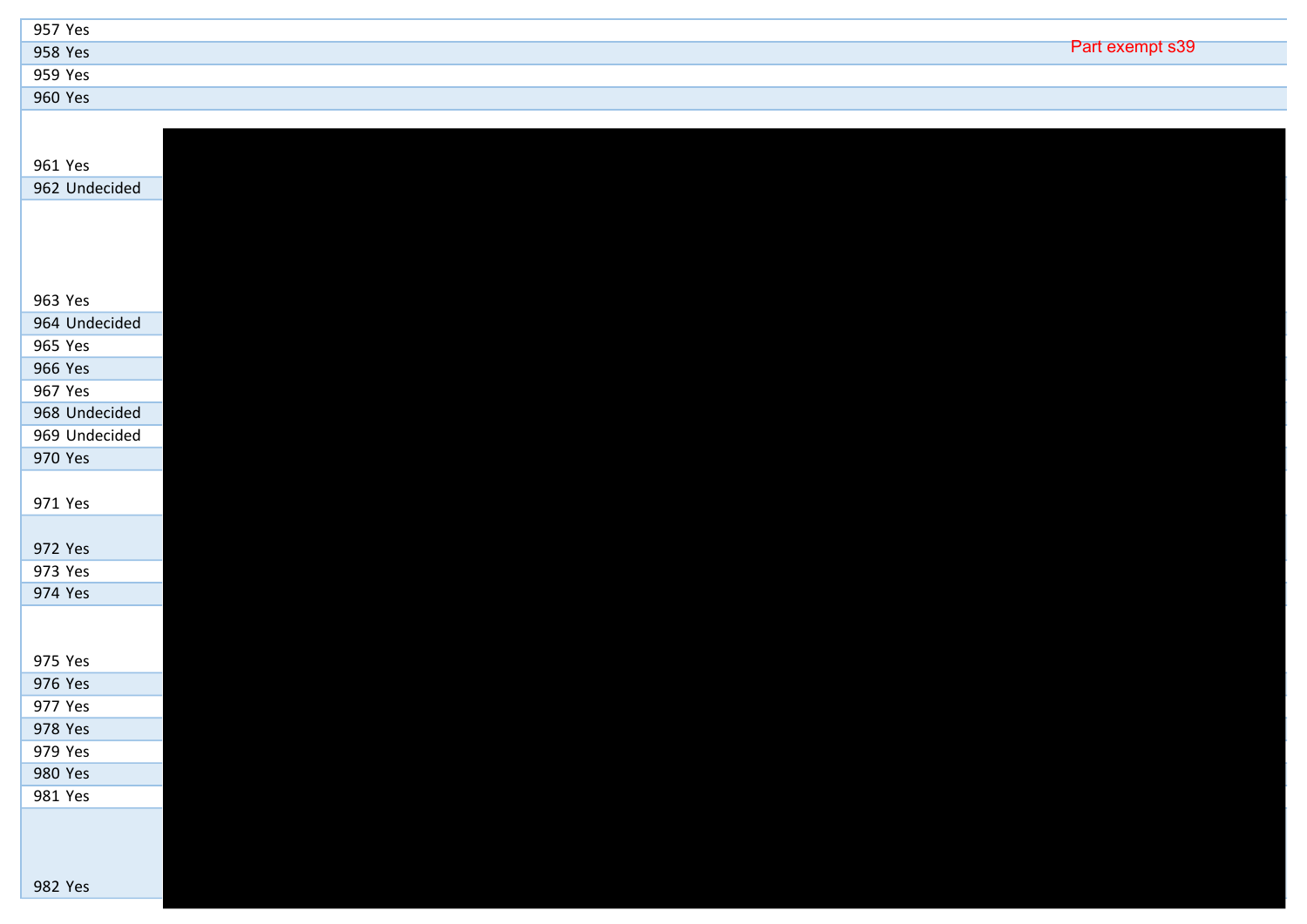| 983 Yes              |  |  |  |
|----------------------|--|--|--|
|                      |  |  |  |
| 984 Yes              |  |  |  |
|                      |  |  |  |
|                      |  |  |  |
| 985 Undecided        |  |  |  |
| 986 No               |  |  |  |
| 987 Yes              |  |  |  |
|                      |  |  |  |
|                      |  |  |  |
|                      |  |  |  |
| 988 Yes<br>989 Yes   |  |  |  |
| 990 Yes              |  |  |  |
| 991 No               |  |  |  |
| 992 Yes              |  |  |  |
| 993 Yes              |  |  |  |
| 994 Yes              |  |  |  |
|                      |  |  |  |
| 995 Yes              |  |  |  |
| 996 No               |  |  |  |
| 997 Yes              |  |  |  |
| 998 Yes              |  |  |  |
|                      |  |  |  |
|                      |  |  |  |
| 999 Yes              |  |  |  |
| 1000 Yes             |  |  |  |
| 1001 Yes             |  |  |  |
| 1002 Yes<br>1003 Yes |  |  |  |
| 1004 Yes             |  |  |  |
| 1005 Yes             |  |  |  |
| 1006 Yes             |  |  |  |
| 1007 Yes             |  |  |  |
| 1008 Yes             |  |  |  |
| 1009 Yes             |  |  |  |
|                      |  |  |  |
|                      |  |  |  |
| 1010 Yes             |  |  |  |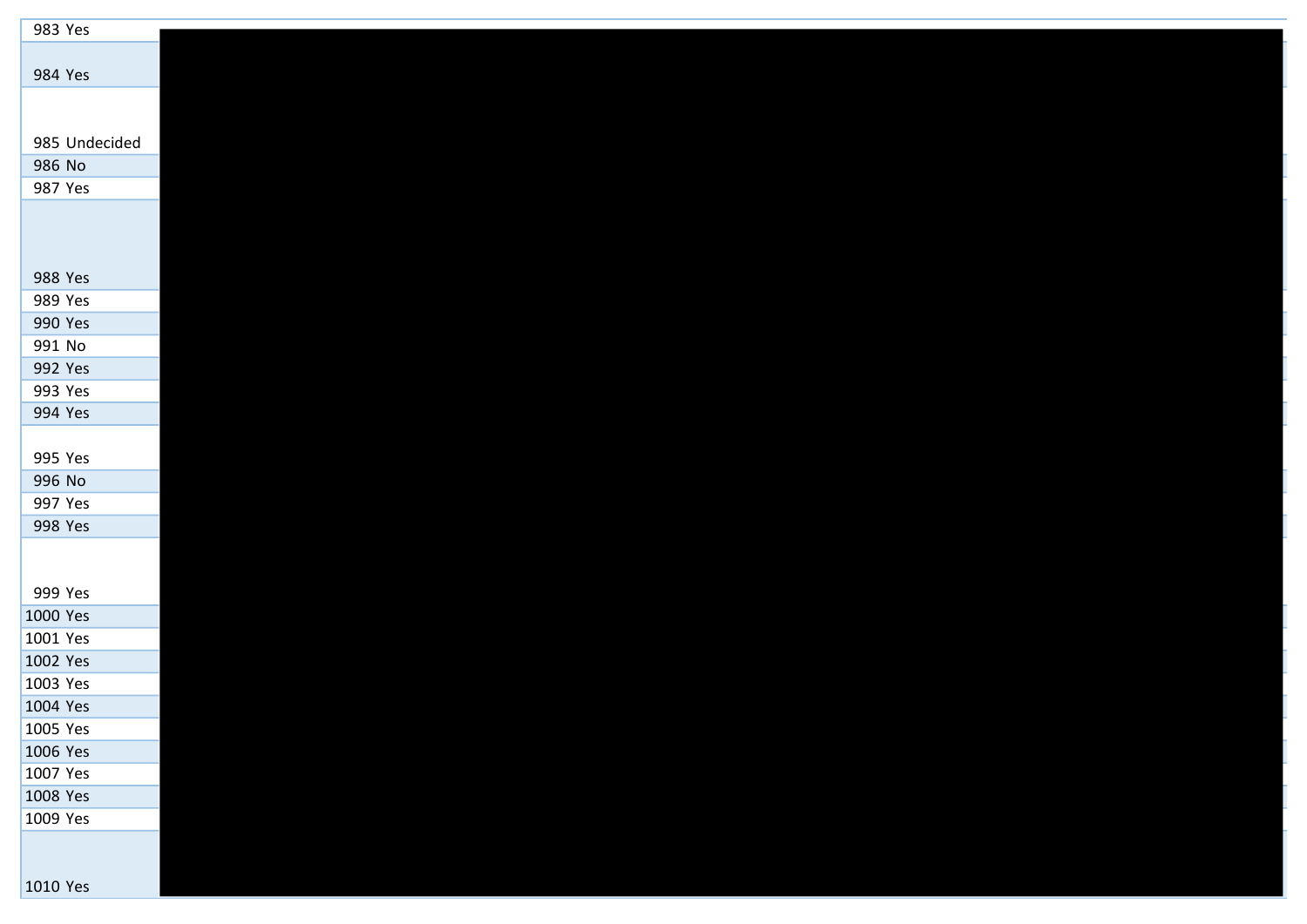| 1011 Yes       |  |  |  |
|----------------|--|--|--|
|                |  |  |  |
|                |  |  |  |
|                |  |  |  |
|                |  |  |  |
|                |  |  |  |
|                |  |  |  |
|                |  |  |  |
| 1012 Yes       |  |  |  |
| 1013 No        |  |  |  |
| 1014 Yes       |  |  |  |
|                |  |  |  |
|                |  |  |  |
|                |  |  |  |
| 1015 No        |  |  |  |
| 1016 Yes       |  |  |  |
| 1017 Yes       |  |  |  |
|                |  |  |  |
|                |  |  |  |
| 1018 Yes       |  |  |  |
| 1019 Yes       |  |  |  |
| 1020 Yes       |  |  |  |
| 1021 Yes       |  |  |  |
| 1022 Yes       |  |  |  |
|                |  |  |  |
| 1023 Yes       |  |  |  |
| 1024 Undecided |  |  |  |
| 1025 Yes       |  |  |  |
| 1026 Yes       |  |  |  |
| 1027 Yes       |  |  |  |
| 1028 Yes       |  |  |  |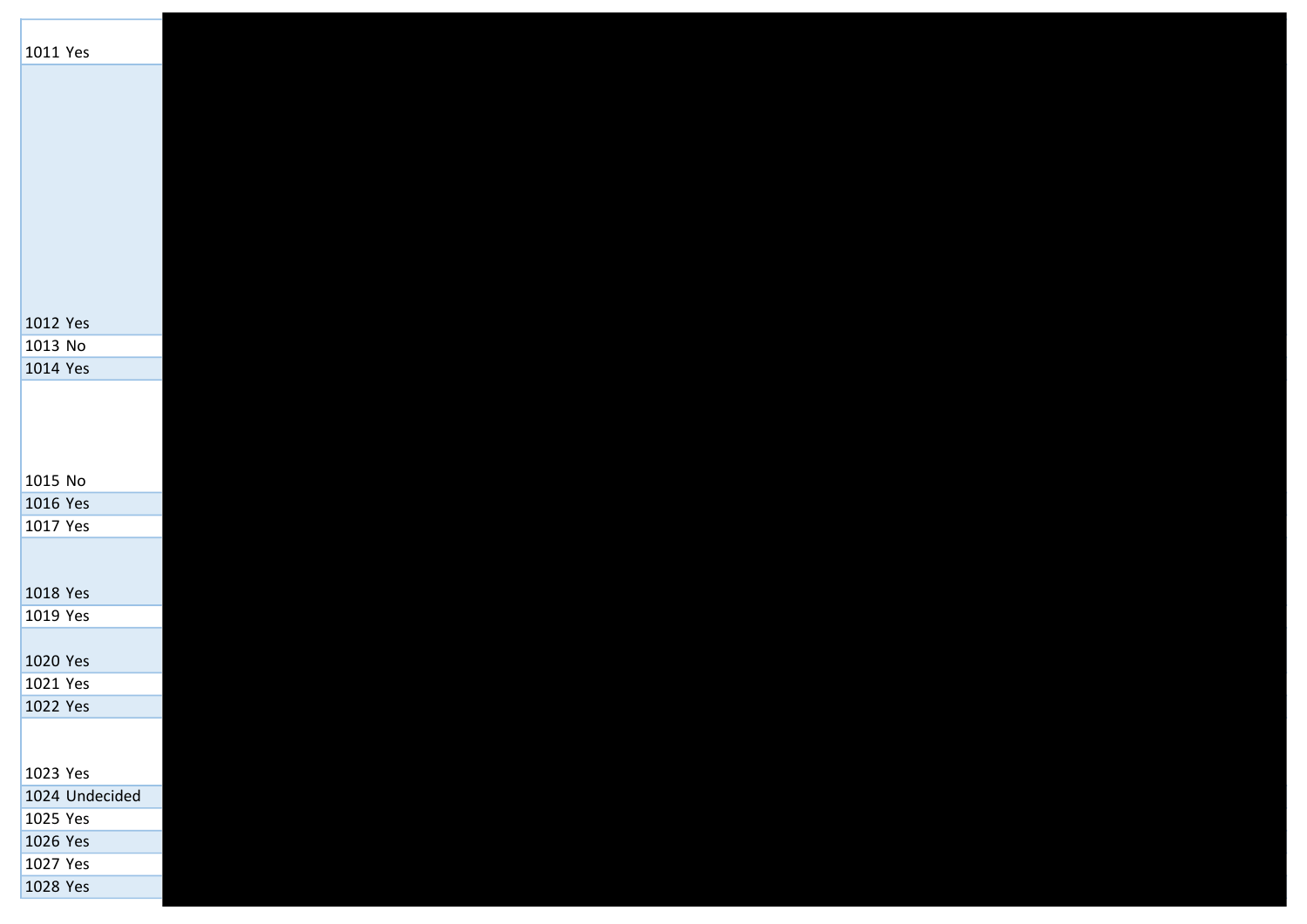| 1029 Yes            |  |  |  |
|---------------------|--|--|--|
|                     |  |  |  |
| 1030 Yes            |  |  |  |
|                     |  |  |  |
|                     |  |  |  |
| 1031 Yes            |  |  |  |
|                     |  |  |  |
| 1032 Undecided      |  |  |  |
| 1033 Undecided      |  |  |  |
|                     |  |  |  |
| 1034 Yes            |  |  |  |
|                     |  |  |  |
|                     |  |  |  |
|                     |  |  |  |
| 1035 Yes            |  |  |  |
| 1036 Undecided      |  |  |  |
| 1037 Yes            |  |  |  |
|                     |  |  |  |
| 1038 Yes            |  |  |  |
|                     |  |  |  |
|                     |  |  |  |
|                     |  |  |  |
|                     |  |  |  |
| 1039 Yes            |  |  |  |
|                     |  |  |  |
| 1040 Yes            |  |  |  |
| 1041 No<br>1042 Yes |  |  |  |
| 1043 No             |  |  |  |
| 1044 Yes            |  |  |  |
|                     |  |  |  |
|                     |  |  |  |
|                     |  |  |  |
| 1045 Yes            |  |  |  |
| 1046 No             |  |  |  |
|                     |  |  |  |
|                     |  |  |  |
| 1047 Yes            |  |  |  |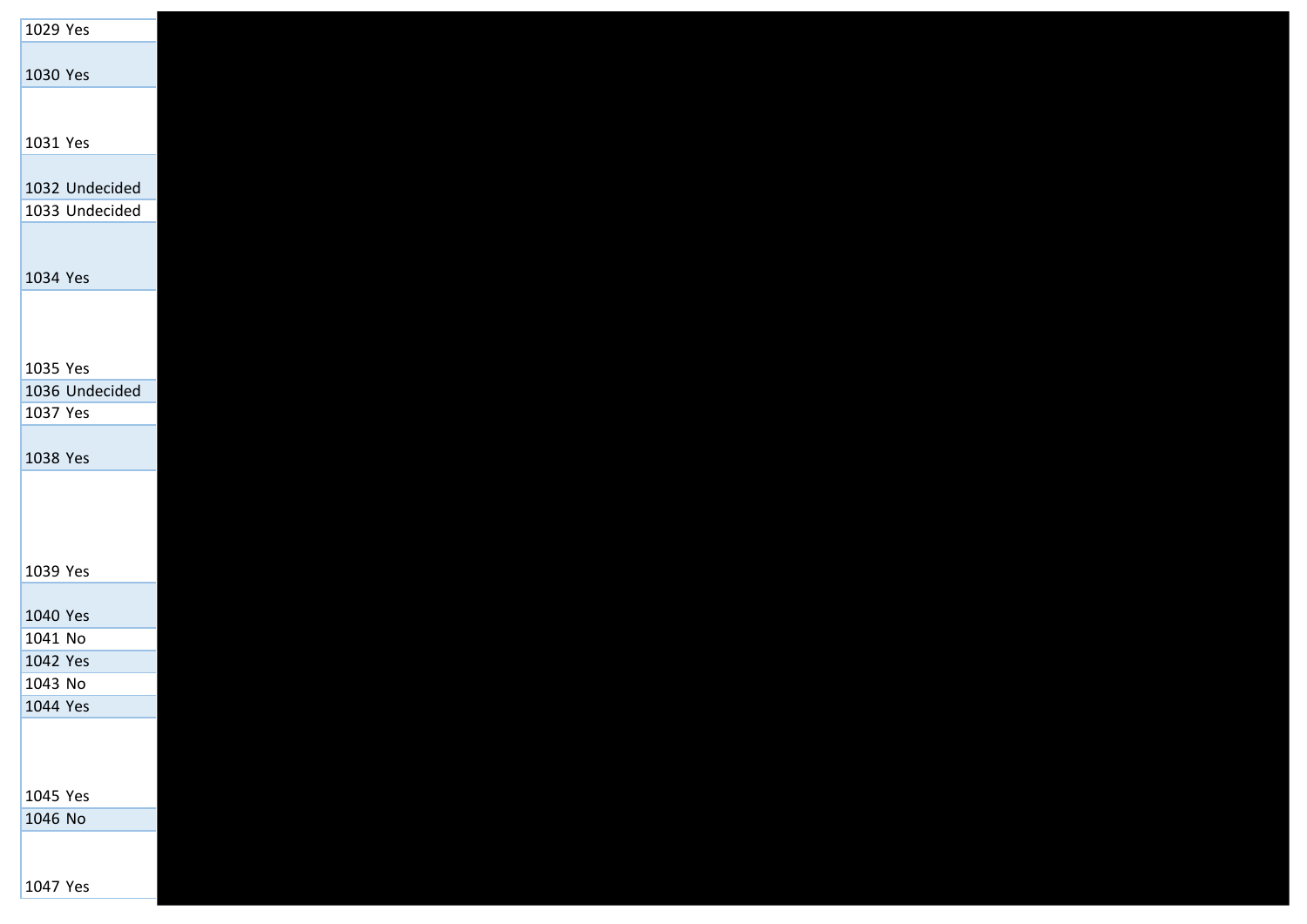| 1048 Yes       |                 |
|----------------|-----------------|
| 1049 Yes       | Part exempt s39 |
|                |                 |
|                |                 |
| 1050 Yes       |                 |
|                |                 |
|                |                 |
| 1051 Yes       |                 |
| 1052 Yes       |                 |
| 1053 Undecided |                 |
| 1054 Yes       |                 |
| 1055 No        |                 |
| 1056 Yes       |                 |
| 1057 Yes       |                 |
| 1058 Yes       |                 |
|                |                 |
|                |                 |
|                |                 |
|                |                 |
| 1059 Yes       |                 |
| 1060 Undecided |                 |
| 1061 Yes       |                 |
|                |                 |
|                |                 |
|                |                 |
|                |                 |
|                |                 |
|                |                 |
|                |                 |
|                |                 |
|                |                 |
| 1062 Yes       |                 |
| 1063 No        |                 |
| 1064 Yes       |                 |
| 1065 No        |                 |
| 1066 Yes       |                 |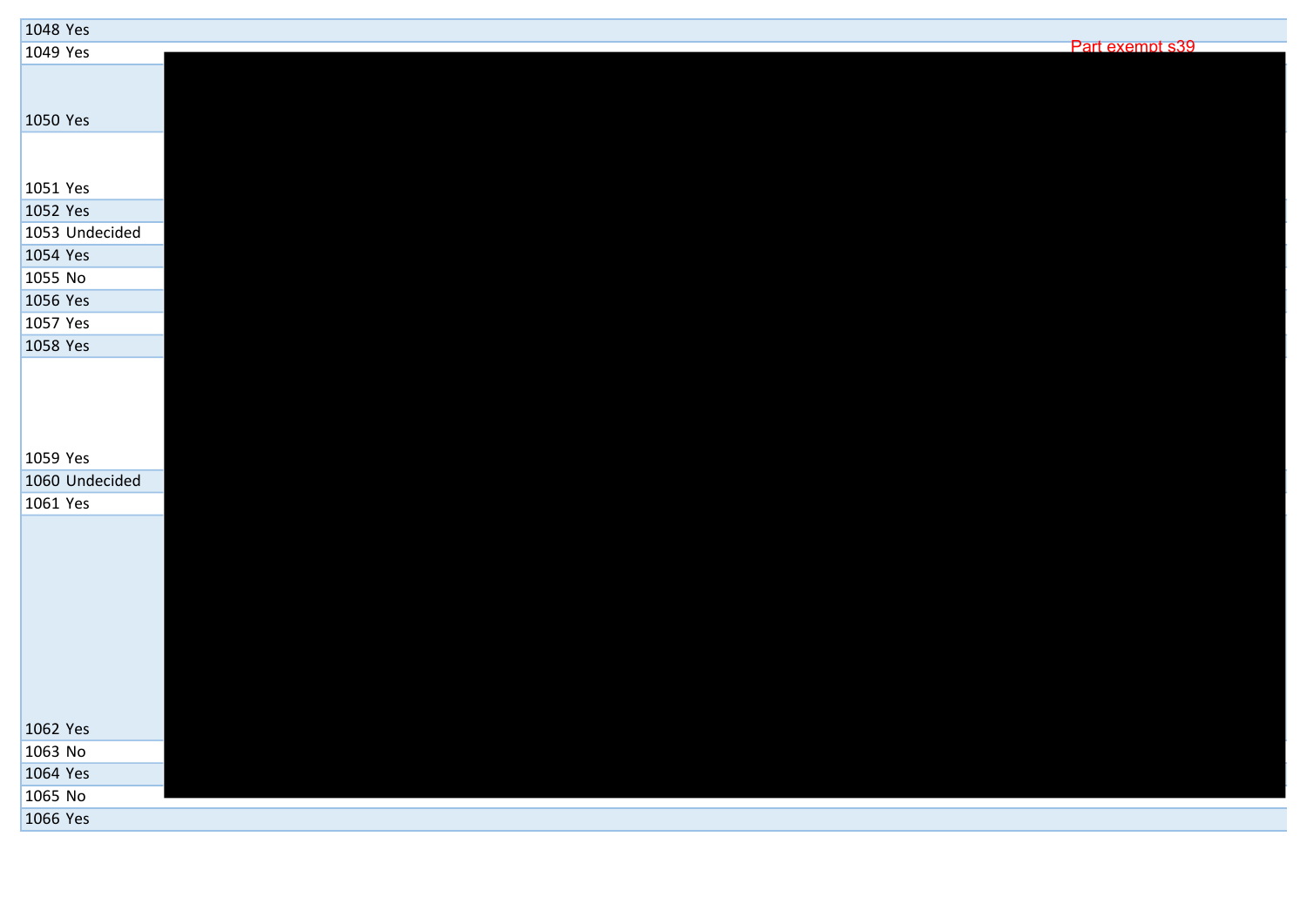| 1067 Yes       |  |  |  |  |  |
|----------------|--|--|--|--|--|
| 1068 Yes       |  |  |  |  |  |
|                |  |  |  |  |  |
|                |  |  |  |  |  |
|                |  |  |  |  |  |
|                |  |  |  |  |  |
|                |  |  |  |  |  |
| 1069 Yes       |  |  |  |  |  |
| 1070 No        |  |  |  |  |  |
| 1071 Yes       |  |  |  |  |  |
| 1072 Yes       |  |  |  |  |  |
| 1073 Yes       |  |  |  |  |  |
|                |  |  |  |  |  |
| 1074 Yes       |  |  |  |  |  |
| 1075 Undecided |  |  |  |  |  |
| 1076 Undecided |  |  |  |  |  |
| 1077 Yes       |  |  |  |  |  |
|                |  |  |  |  |  |
|                |  |  |  |  |  |
|                |  |  |  |  |  |
|                |  |  |  |  |  |
|                |  |  |  |  |  |
| 1078 Yes       |  |  |  |  |  |
| 1079 Yes       |  |  |  |  |  |
|                |  |  |  |  |  |
|                |  |  |  |  |  |
|                |  |  |  |  |  |
|                |  |  |  |  |  |
|                |  |  |  |  |  |
| 1080 Yes       |  |  |  |  |  |
|                |  |  |  |  |  |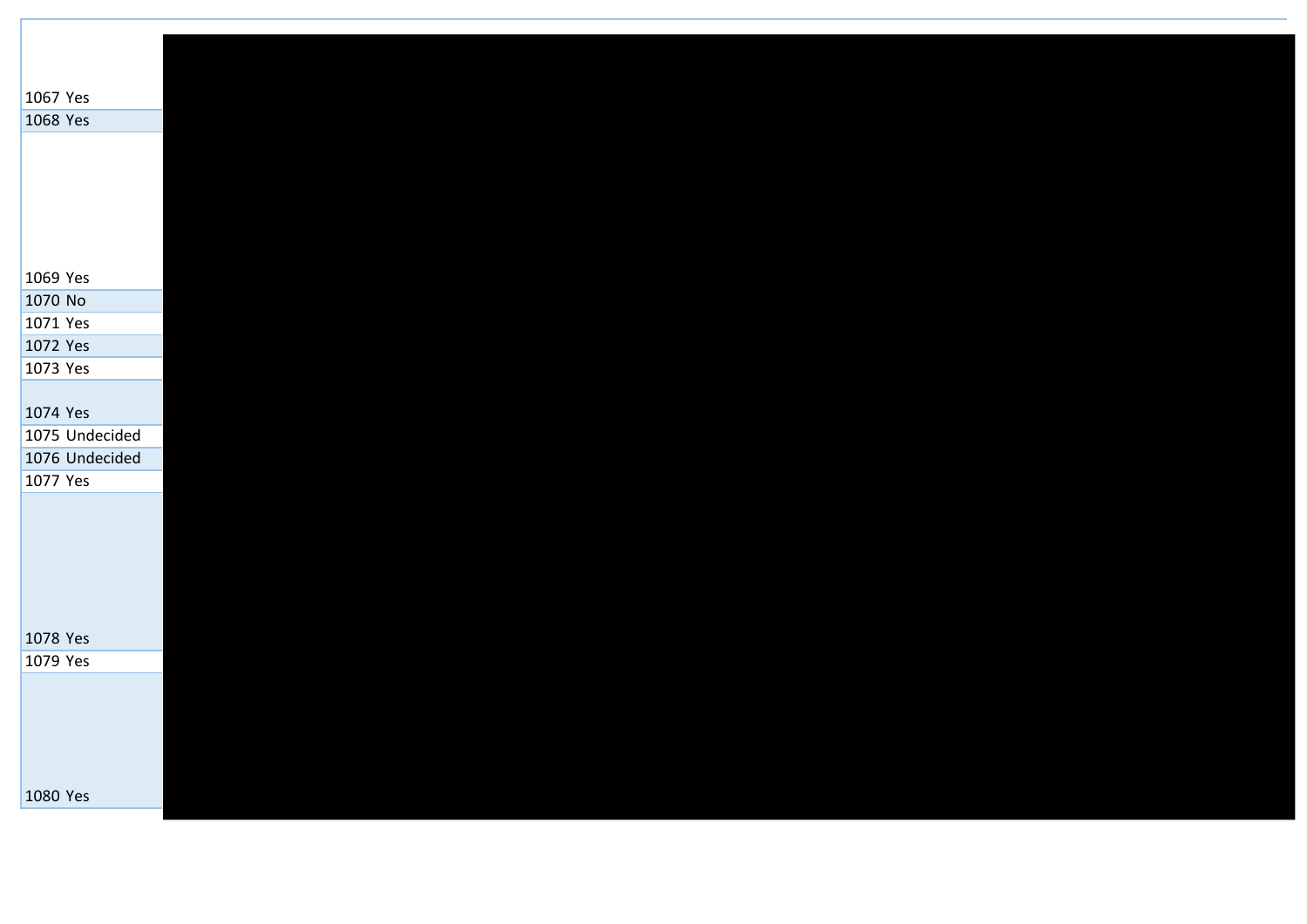| 1081 Yes |  |  |  |
|----------|--|--|--|
| 1082 Yes |  |  |  |
| 1083 Yes |  |  |  |
|          |  |  |  |
|          |  |  |  |
| 1084 Yes |  |  |  |
| 1085 Yes |  |  |  |
| 1086 Yes |  |  |  |
|          |  |  |  |
|          |  |  |  |
| 1087 Yes |  |  |  |
| 1088 Yes |  |  |  |
|          |  |  |  |
|          |  |  |  |
| 1089 Yes |  |  |  |
|          |  |  |  |
| 1090 Yes |  |  |  |
|          |  |  |  |
|          |  |  |  |
|          |  |  |  |
| 1091 Yes |  |  |  |
|          |  |  |  |
|          |  |  |  |
| 1092 No  |  |  |  |
| 1093 Yes |  |  |  |
| 1094 Yes |  |  |  |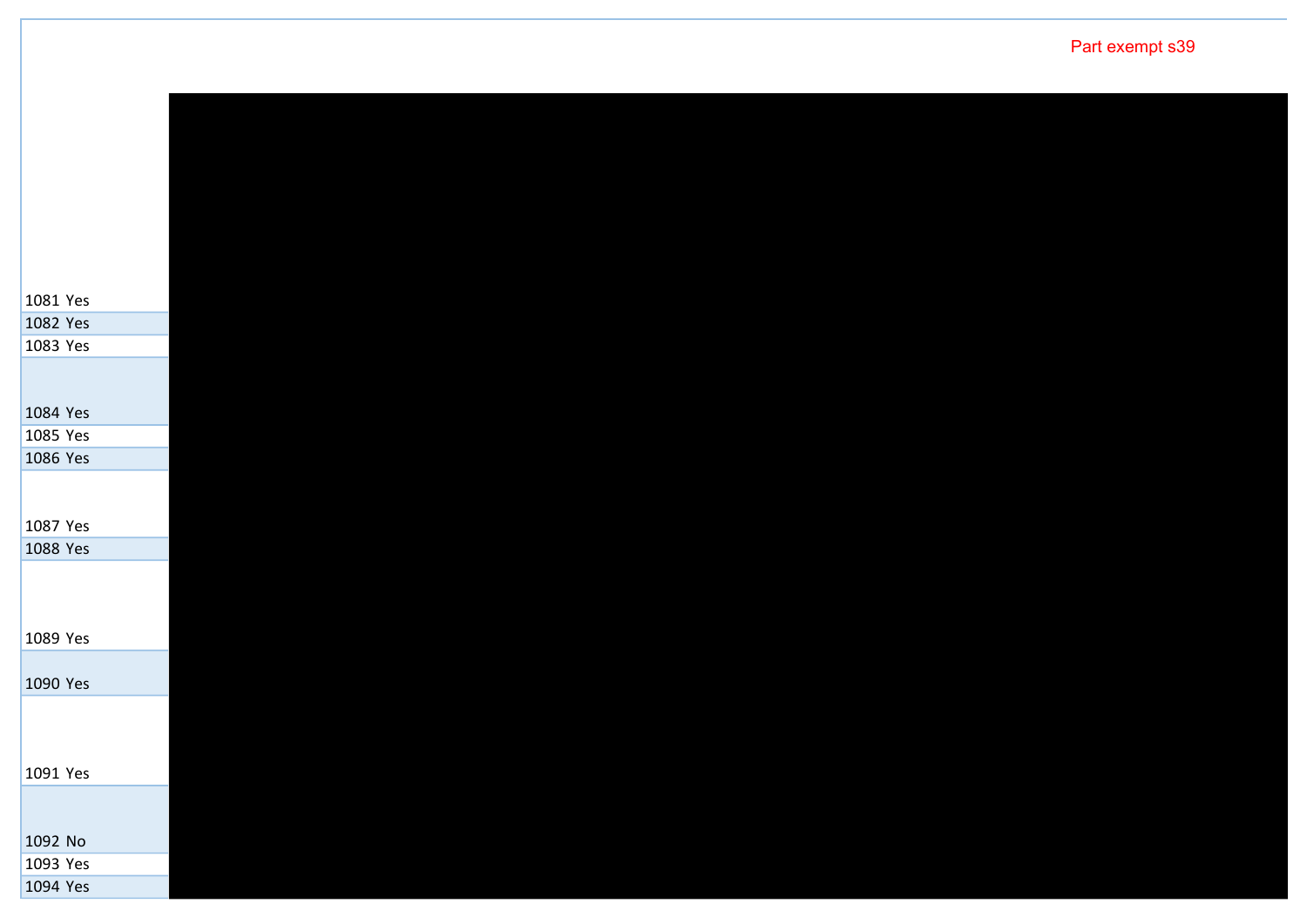| 1095 Yes       |  |  |  |
|----------------|--|--|--|
| 1096 Yes       |  |  |  |
| 1097 Yes       |  |  |  |
|                |  |  |  |
| 1098 Yes       |  |  |  |
| 1099 No        |  |  |  |
| 1100 Yes       |  |  |  |
| 1101 Yes       |  |  |  |
| 1102 Yes       |  |  |  |
| 1103 Yes       |  |  |  |
|                |  |  |  |
| 1104 Yes       |  |  |  |
| 1105 Yes       |  |  |  |
| 1106 Undecided |  |  |  |
| 1107 Yes       |  |  |  |
| 1108 Yes       |  |  |  |
| 1109 Yes       |  |  |  |
| 1110 Yes       |  |  |  |
| 1111 Yes       |  |  |  |
|                |  |  |  |
|                |  |  |  |
| 1112 Yes       |  |  |  |
|                |  |  |  |
| 1113 Yes       |  |  |  |
| 1114 Yes       |  |  |  |
| 1115 Yes       |  |  |  |
| 1116 Yes       |  |  |  |
|                |  |  |  |
| 1117 Yes       |  |  |  |
| 1118 Yes       |  |  |  |
|                |  |  |  |
| 1119 Yes       |  |  |  |
| 1120 No        |  |  |  |
| 1121 Yes       |  |  |  |
| 1122 Yes       |  |  |  |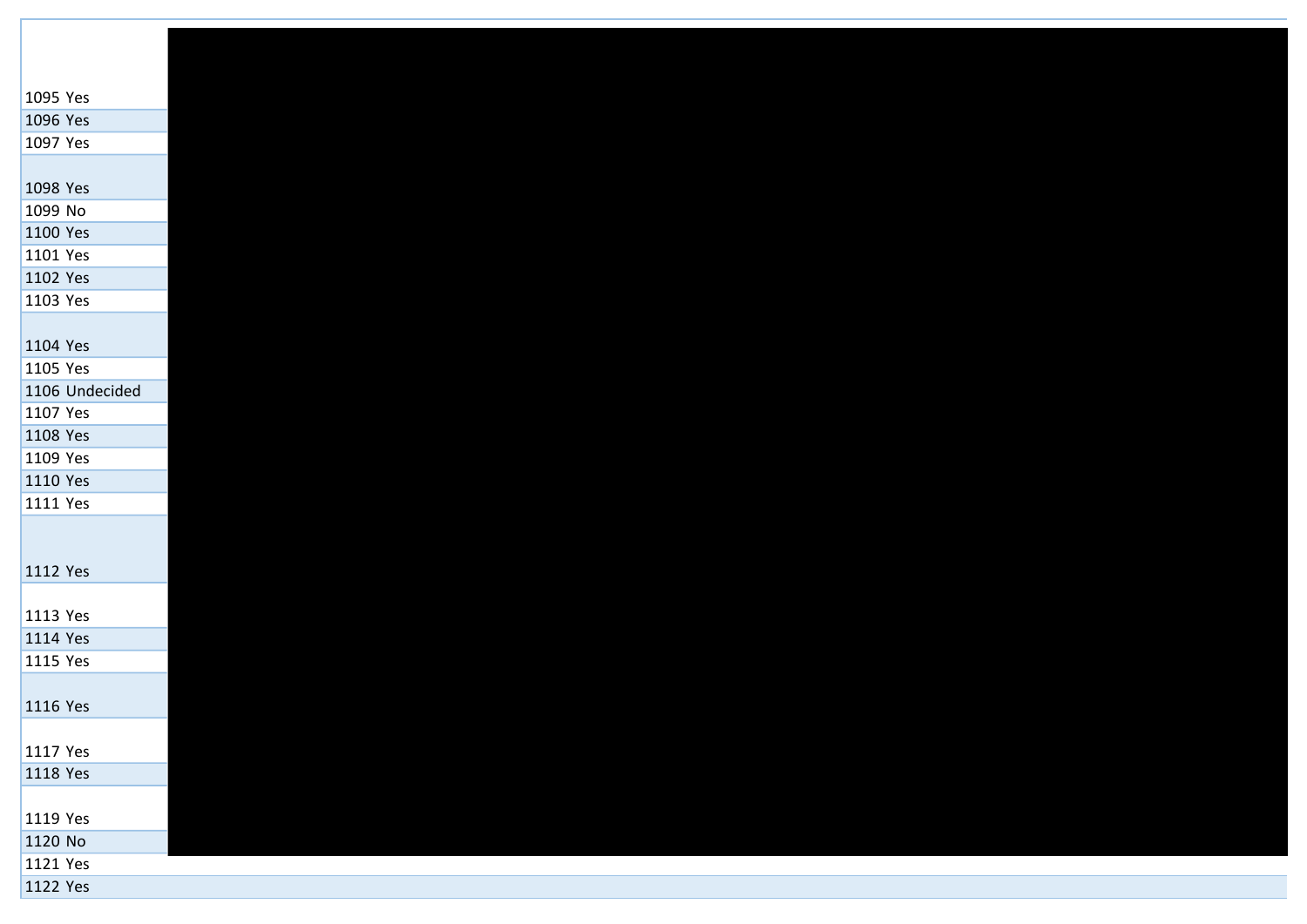| 1123 Yes       |  |  |  |  |
|----------------|--|--|--|--|
|                |  |  |  |  |
|                |  |  |  |  |
|                |  |  |  |  |
|                |  |  |  |  |
| 1124 Yes       |  |  |  |  |
| 1125 No        |  |  |  |  |
| 1126 Undecided |  |  |  |  |
| 1127 Yes       |  |  |  |  |
| 1128 Yes       |  |  |  |  |
| 1129 Yes       |  |  |  |  |
| 1130 Yes       |  |  |  |  |
|                |  |  |  |  |
|                |  |  |  |  |
|                |  |  |  |  |
|                |  |  |  |  |
|                |  |  |  |  |
|                |  |  |  |  |
|                |  |  |  |  |
|                |  |  |  |  |
|                |  |  |  |  |
| 1131 Undecided |  |  |  |  |
|                |  |  |  |  |
| 1132 No        |  |  |  |  |
|                |  |  |  |  |
|                |  |  |  |  |
|                |  |  |  |  |
| 1133 Yes       |  |  |  |  |
| 1134 No        |  |  |  |  |
|                |  |  |  |  |
|                |  |  |  |  |
|                |  |  |  |  |
|                |  |  |  |  |
| 1135 Yes       |  |  |  |  |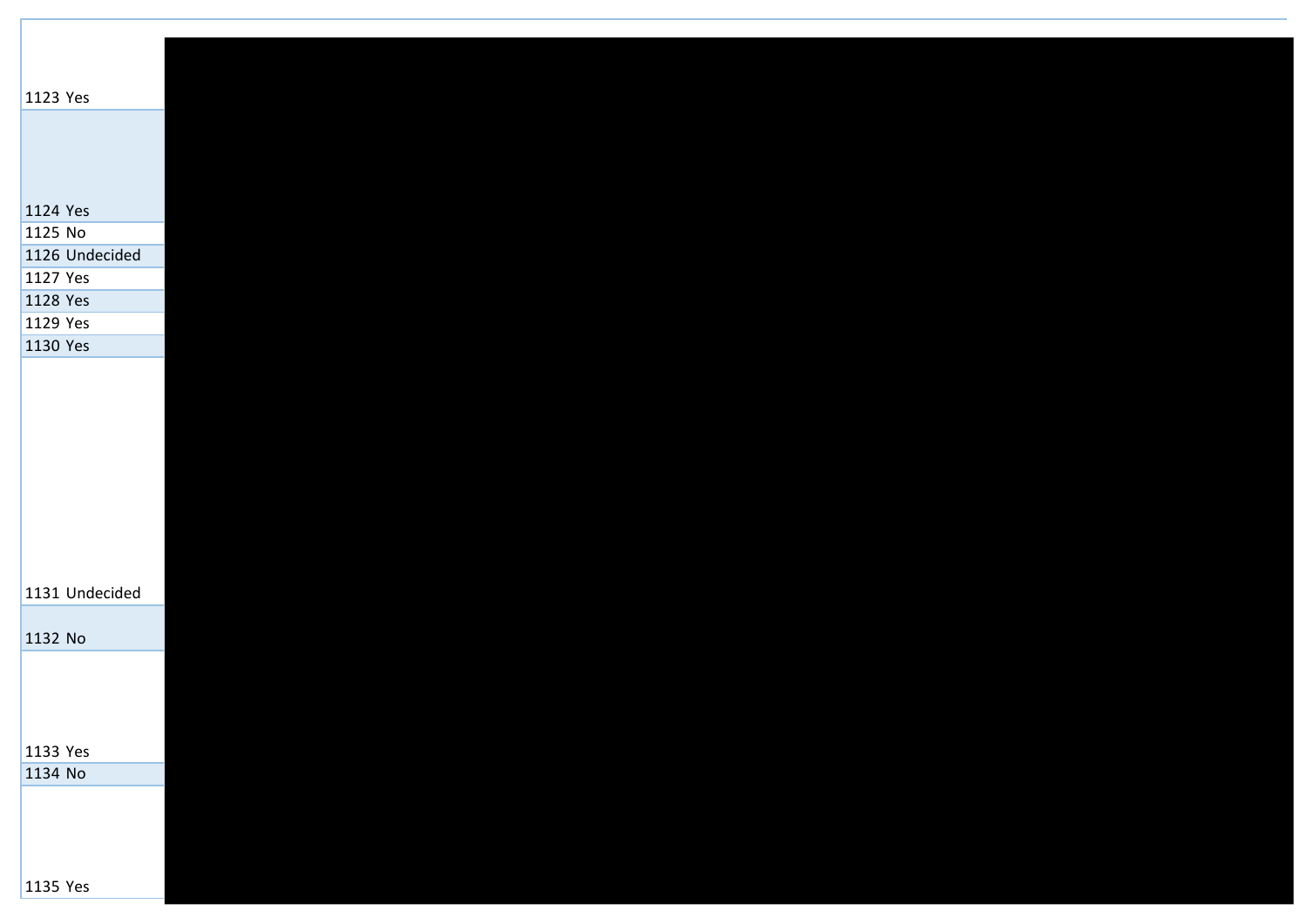| 1136 Yes       |  |  |
|----------------|--|--|
| 1137 Yes       |  |  |
|                |  |  |
| 1138 Yes       |  |  |
| 1139 No        |  |  |
| 1140 Yes       |  |  |
| 1141 Yes       |  |  |
| 1142 Yes       |  |  |
|                |  |  |
|                |  |  |
|                |  |  |
| 1143 Yes       |  |  |
| 1144 No        |  |  |
| 1145 Yes       |  |  |
| 1146 Yes       |  |  |
| 1147 Yes       |  |  |
| 1148 Yes       |  |  |
| 1149 Yes       |  |  |
| 1150 Yes       |  |  |
| 1151 Yes       |  |  |
| 1152 Yes       |  |  |
| 1153 Yes       |  |  |
| 1154 Undecided |  |  |
| 1155 Yes       |  |  |
| 1156 Yes       |  |  |
|                |  |  |
| 1157 Yes       |  |  |
|                |  |  |
|                |  |  |
|                |  |  |
| 1158 No        |  |  |
|                |  |  |
|                |  |  |
|                |  |  |
|                |  |  |
|                |  |  |
| 1159 No        |  |  |
| 1160 Undecided |  |  |
| 1161 Yes       |  |  |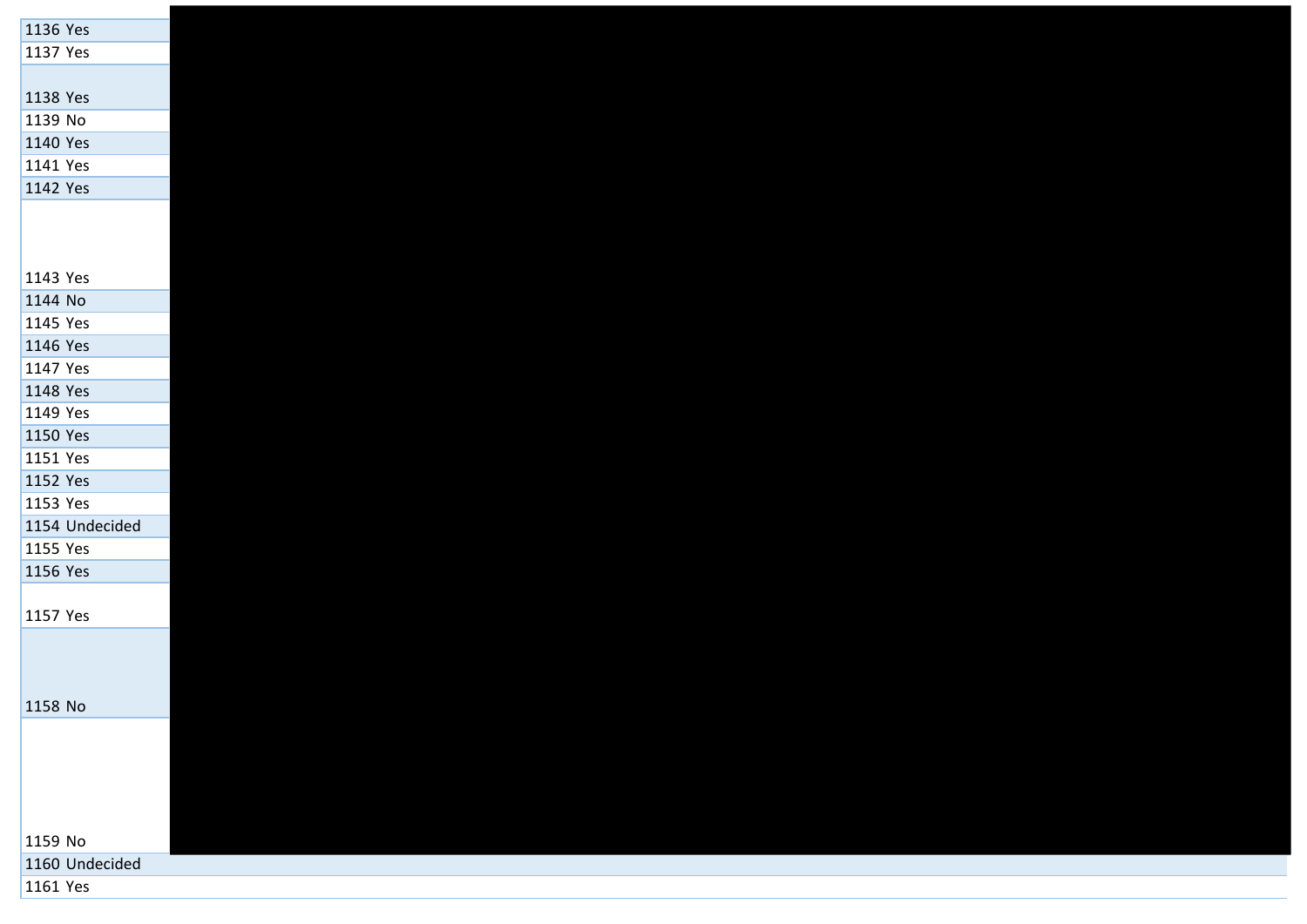| 1162 Yes  |  |
|-----------|--|
|           |  |
|           |  |
|           |  |
|           |  |
|           |  |
| $1163$ No |  |
| 1164 Yes  |  |
| 1165 Yes  |  |
| 1166 Yes  |  |
| 1167 Yes  |  |
|           |  |
|           |  |
|           |  |
|           |  |
|           |  |
| 1168 No   |  |
| 1169 Yes  |  |
|           |  |
|           |  |
|           |  |
| 1170 Yes  |  |
| 1171 Yes  |  |
| 1172 Yes  |  |
|           |  |
|           |  |
|           |  |
|           |  |
| 1173 No   |  |
| 1174 Yes  |  |
| 1175 Yes  |  |
| 1176 Yes  |  |
|           |  |
| 1177 Yes  |  |
| 1178 Yes  |  |
| 1179 No   |  |
| 1180 Yes  |  |
|           |  |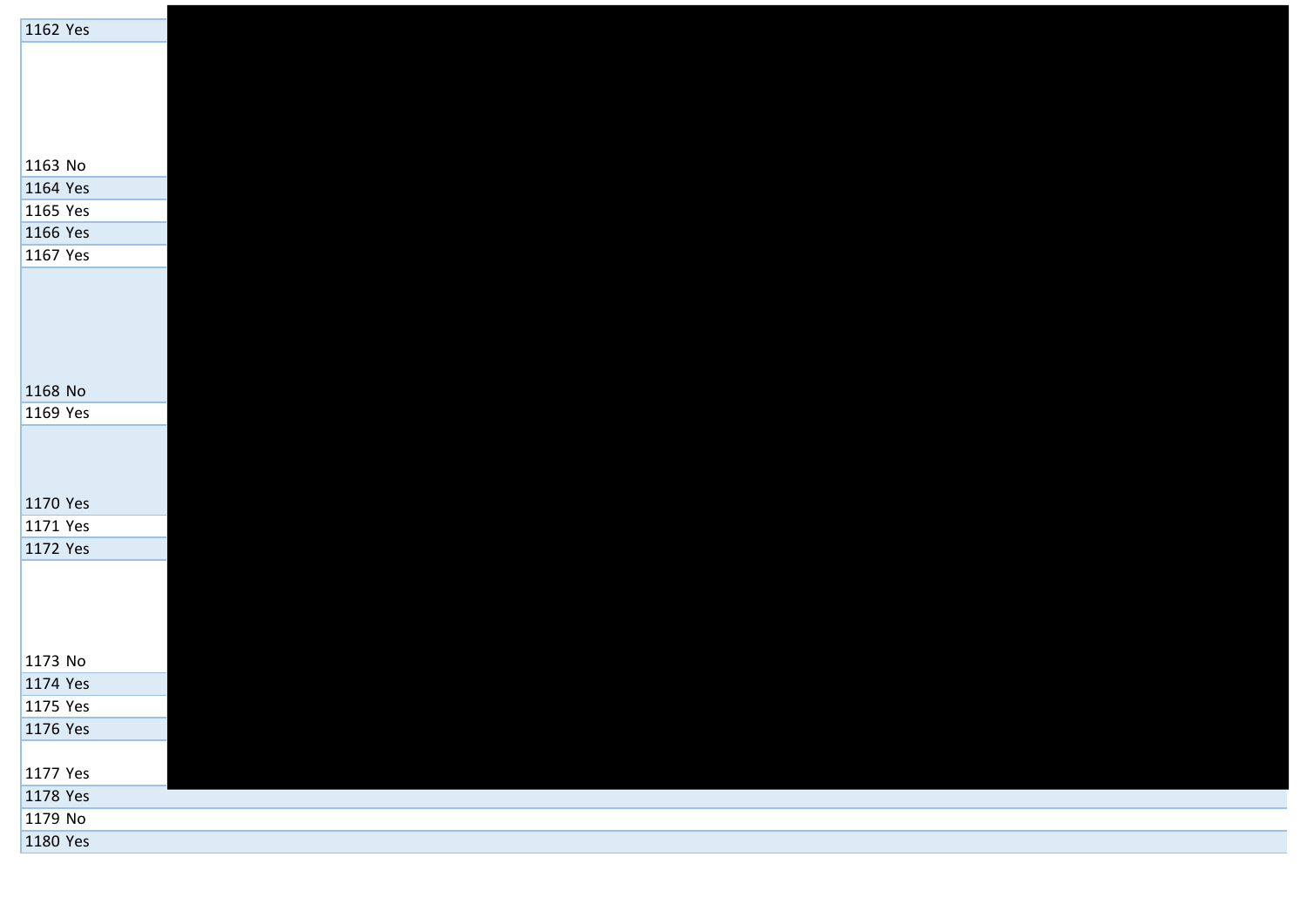| 1181 Yes             |  |  |  |  |
|----------------------|--|--|--|--|
|                      |  |  |  |  |
|                      |  |  |  |  |
|                      |  |  |  |  |
|                      |  |  |  |  |
|                      |  |  |  |  |
|                      |  |  |  |  |
|                      |  |  |  |  |
| 1182 No              |  |  |  |  |
| 1183 Yes             |  |  |  |  |
| 1184 Yes             |  |  |  |  |
| 1185 Yes             |  |  |  |  |
|                      |  |  |  |  |
|                      |  |  |  |  |
|                      |  |  |  |  |
|                      |  |  |  |  |
|                      |  |  |  |  |
|                      |  |  |  |  |
|                      |  |  |  |  |
| 1186 Yes<br>1187 Yes |  |  |  |  |
| 1188 Yes             |  |  |  |  |
|                      |  |  |  |  |
|                      |  |  |  |  |
| 1189 No              |  |  |  |  |
|                      |  |  |  |  |
| 1190 Yes             |  |  |  |  |
|                      |  |  |  |  |
| 1191 No              |  |  |  |  |
|                      |  |  |  |  |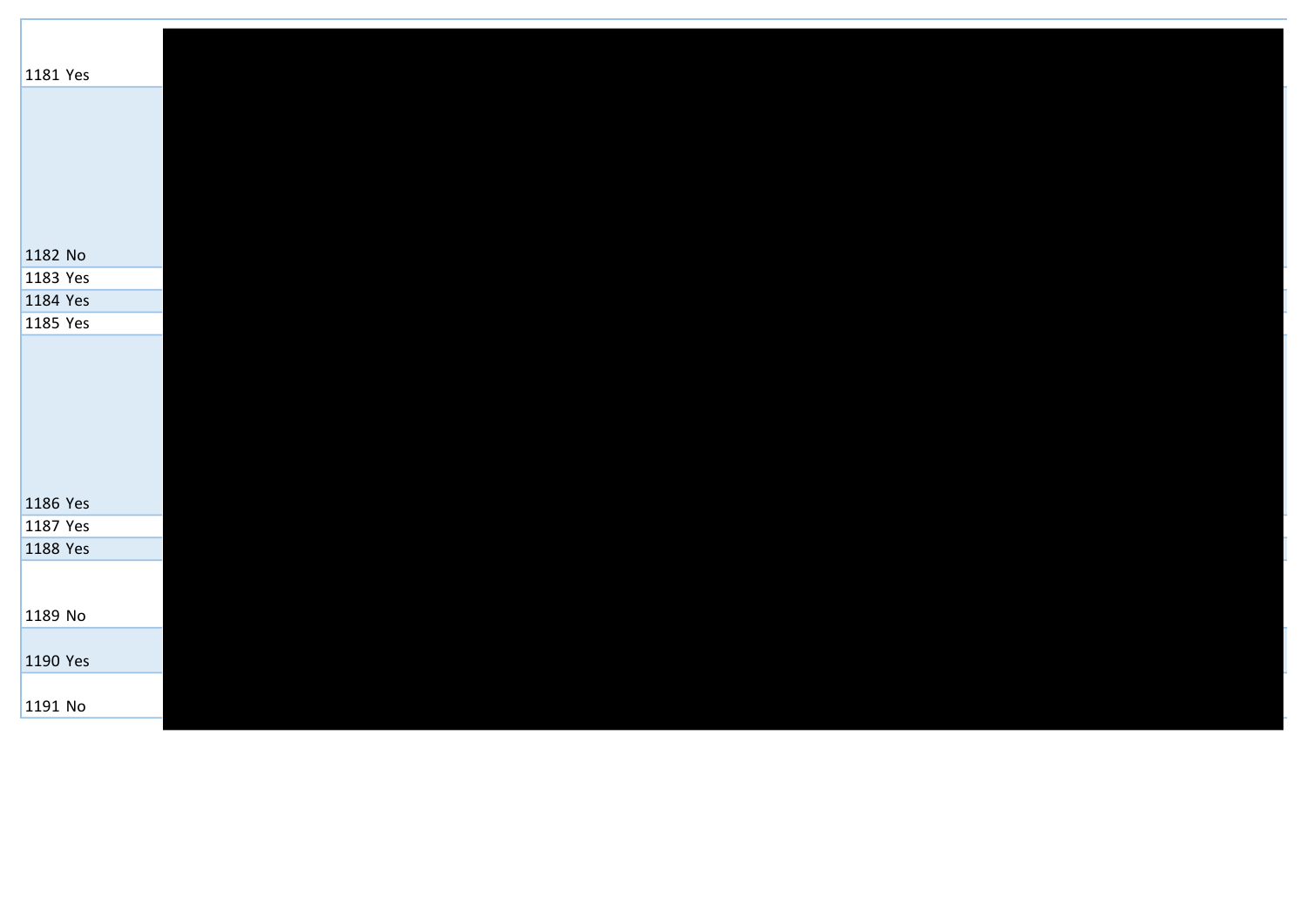| 1192 No  |  |  |  |
|----------|--|--|--|
| 1193 Yes |  |  |  |
| 1194 Yes |  |  |  |
| 1195 Yes |  |  |  |
| 1196 No  |  |  |  |
| 1197 Yes |  |  |  |
| 1198 Yes |  |  |  |
|          |  |  |  |
| 1199 No  |  |  |  |
| 1200 Yes |  |  |  |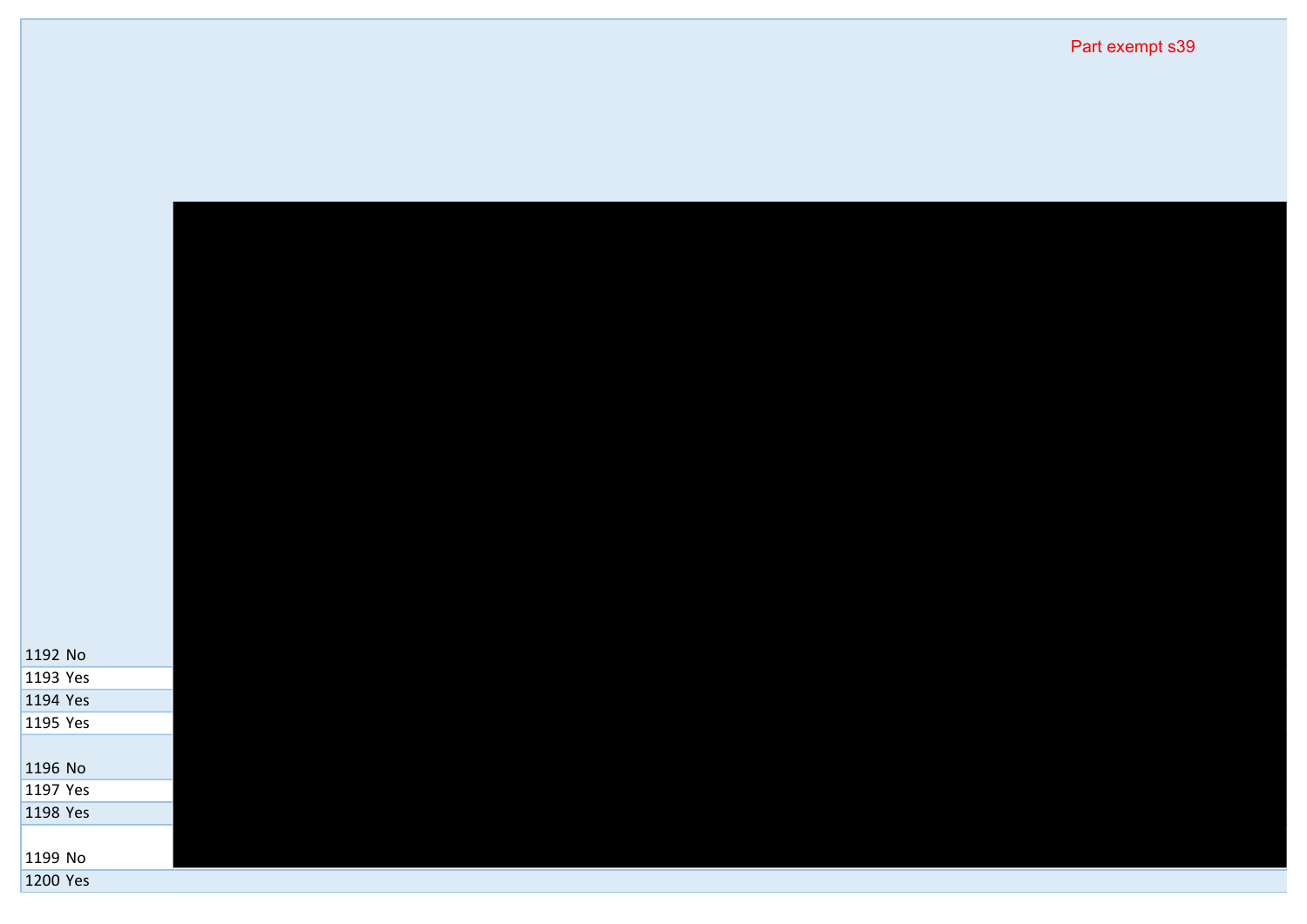| 1201 No  |  |  |  |
|----------|--|--|--|
| 1202 Yes |  |  |  |
|          |  |  |  |
|          |  |  |  |
|          |  |  |  |
|          |  |  |  |
|          |  |  |  |
|          |  |  |  |
|          |  |  |  |
|          |  |  |  |
|          |  |  |  |
|          |  |  |  |
|          |  |  |  |
|          |  |  |  |
|          |  |  |  |
| 1203 Yes |  |  |  |
| 1204 Yes |  |  |  |
|          |  |  |  |
| 1205 Yes |  |  |  |
|          |  |  |  |
|          |  |  |  |
|          |  |  |  |
| 1206 Yes |  |  |  |
| 1207 Yes |  |  |  |
| 1208 Yes |  |  |  |
| 1209 Yes |  |  |  |
|          |  |  |  |
| 1210 Yes |  |  |  |
| 1211 Yes |  |  |  |
| 1212 Yes |  |  |  |
| 1213 Yes |  |  |  |
|          |  |  |  |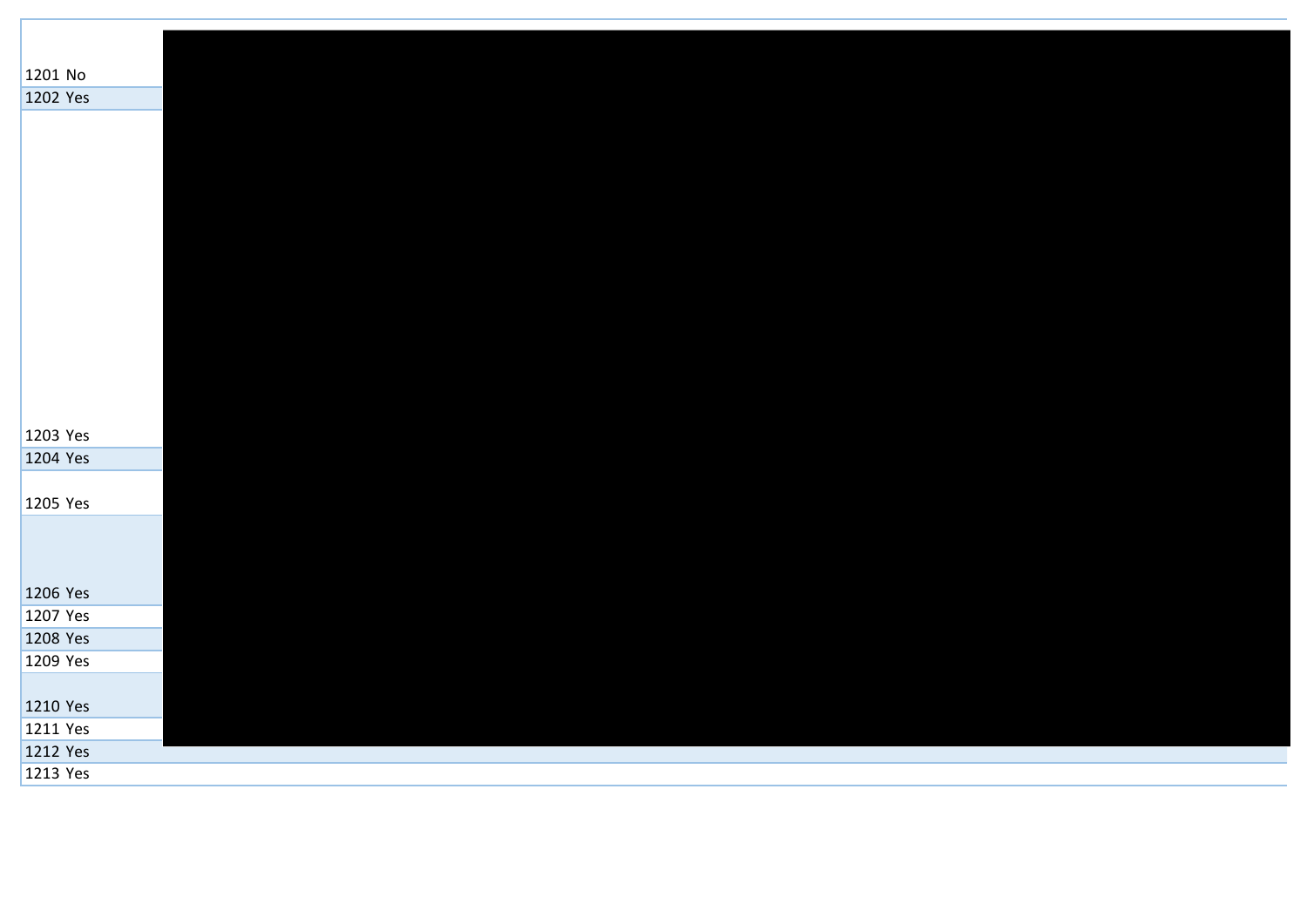| Part exempt s39 |  |
|-----------------|--|
|-----------------|--|

| 1214 No             |
|---------------------|
| 1215 Yes            |
| 1216 Yes            |
| 1217 Yes            |
| 1218 Yes            |
| 1219 Yes            |
|                     |
|                     |
| 1220 No<br>1221 Yes |
|                     |
|                     |
|                     |
| 1222 Yes            |
|                     |
| 1223 No             |
|                     |
| 1224 Undecided      |
| 1225 No             |
| 1226 No             |
| 1227 Yes            |
| 1228 Yes            |
|                     |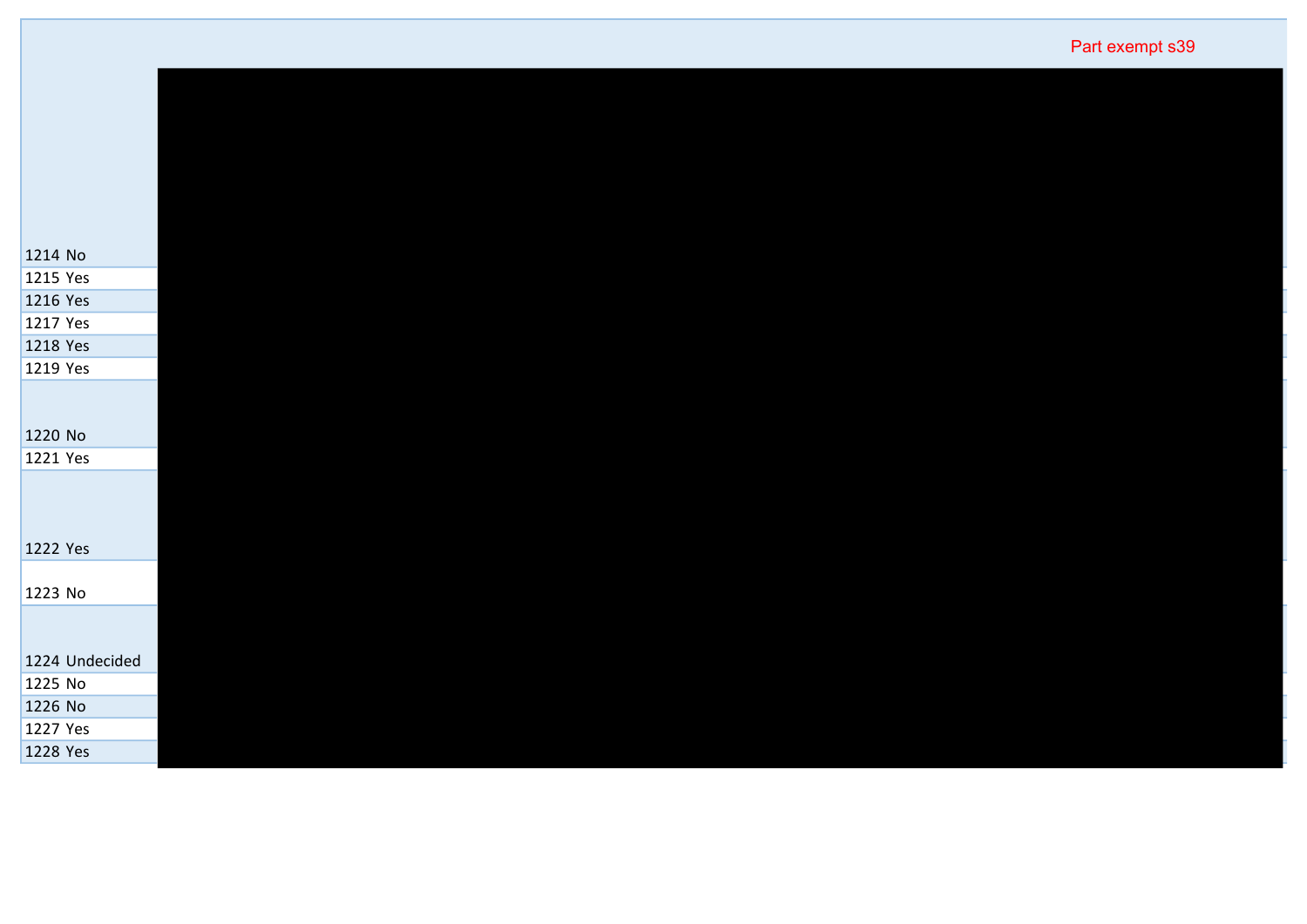Part exempt s39

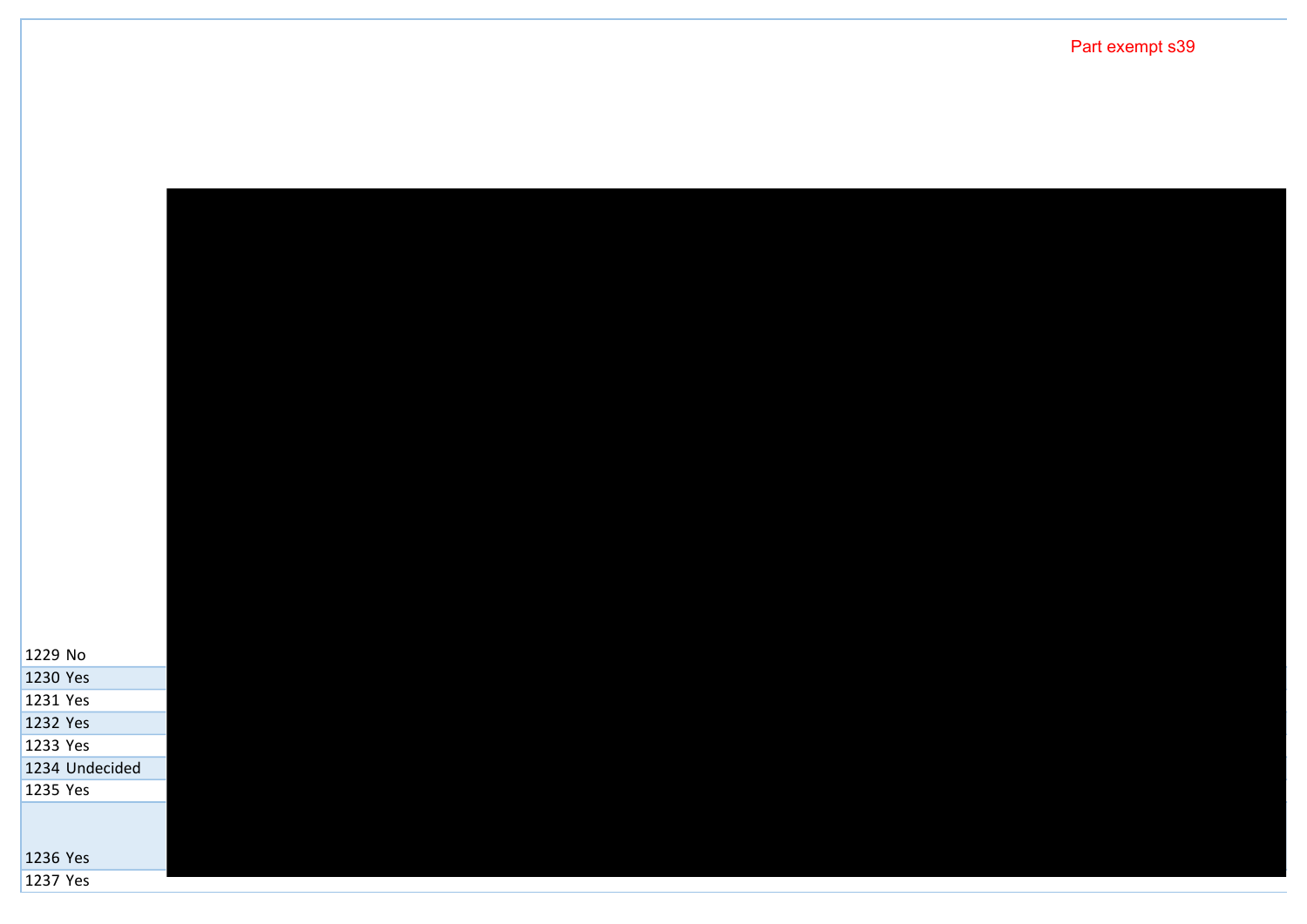| 1238 Yes       |                 |
|----------------|-----------------|
| 1239 Yes       | Part exempt s39 |
| 1240 Yes       |                 |
| 1241 Yes       |                 |
|                |                 |
| 1242 Yes       |                 |
| 1243 Yes       |                 |
| 1244 Yes       |                 |
| 1245 Yes       |                 |
| 1246 Yes       |                 |
| 1247 Yes       |                 |
|                |                 |
| 1248 Yes       |                 |
| 1249 Yes       |                 |
| 1250 Yes       |                 |
|                |                 |
| 1251 Yes       |                 |
| 1252 Undecided |                 |
| 1253 Yes       |                 |
| 1254 Yes       |                 |
|                |                 |
| 1255 Undecided |                 |
| 1256 Yes       |                 |
| 1257 Yes       |                 |
| 1258 Yes       |                 |
| 1259 Undecided |                 |
| 1260 Yes       |                 |
| 1261 Yes       |                 |
| 1262 Yes       |                 |
| 1263 Yes       |                 |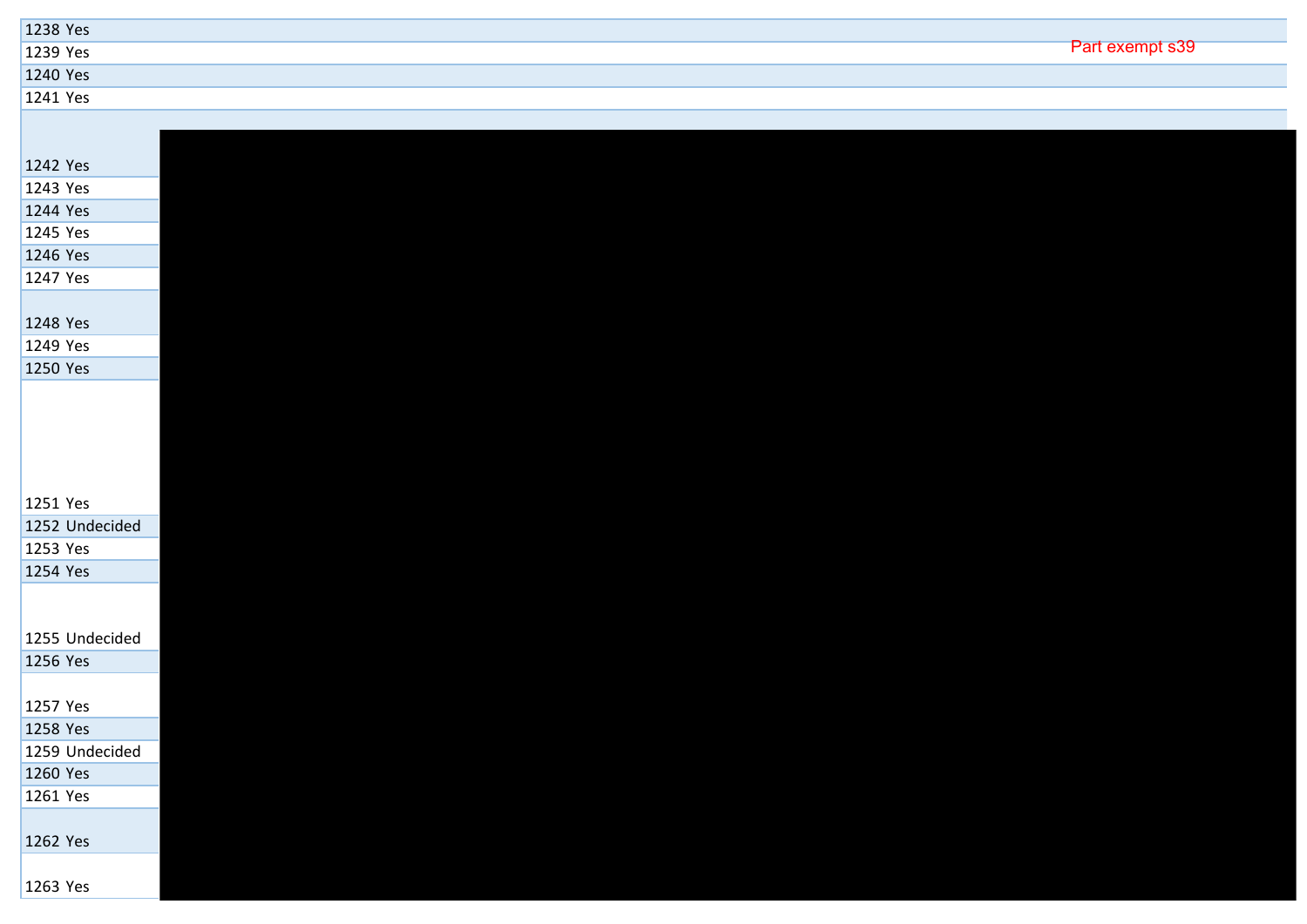| 1264 Yes |  |
|----------|--|
|          |  |
|          |  |
|          |  |
|          |  |
| 1265 Yes |  |
| 1266 Yes |  |
|          |  |
|          |  |
|          |  |
|          |  |
|          |  |
|          |  |
|          |  |
|          |  |
|          |  |
|          |  |
|          |  |
|          |  |
|          |  |
|          |  |
|          |  |
|          |  |
|          |  |
|          |  |
|          |  |
|          |  |
|          |  |
|          |  |
|          |  |
|          |  |
|          |  |
|          |  |
|          |  |
|          |  |
|          |  |
|          |  |
|          |  |
|          |  |
| 1267 No  |  |
| 1268 Yes |  |
|          |  |
| 1269 Yes |  |
|          |  |
|          |  |
|          |  |
|          |  |
|          |  |
|          |  |
|          |  |
|          |  |
|          |  |
|          |  |
|          |  |
| 1270 No  |  |
| 1271 No  |  |
|          |  |
| 1272 Yes |  |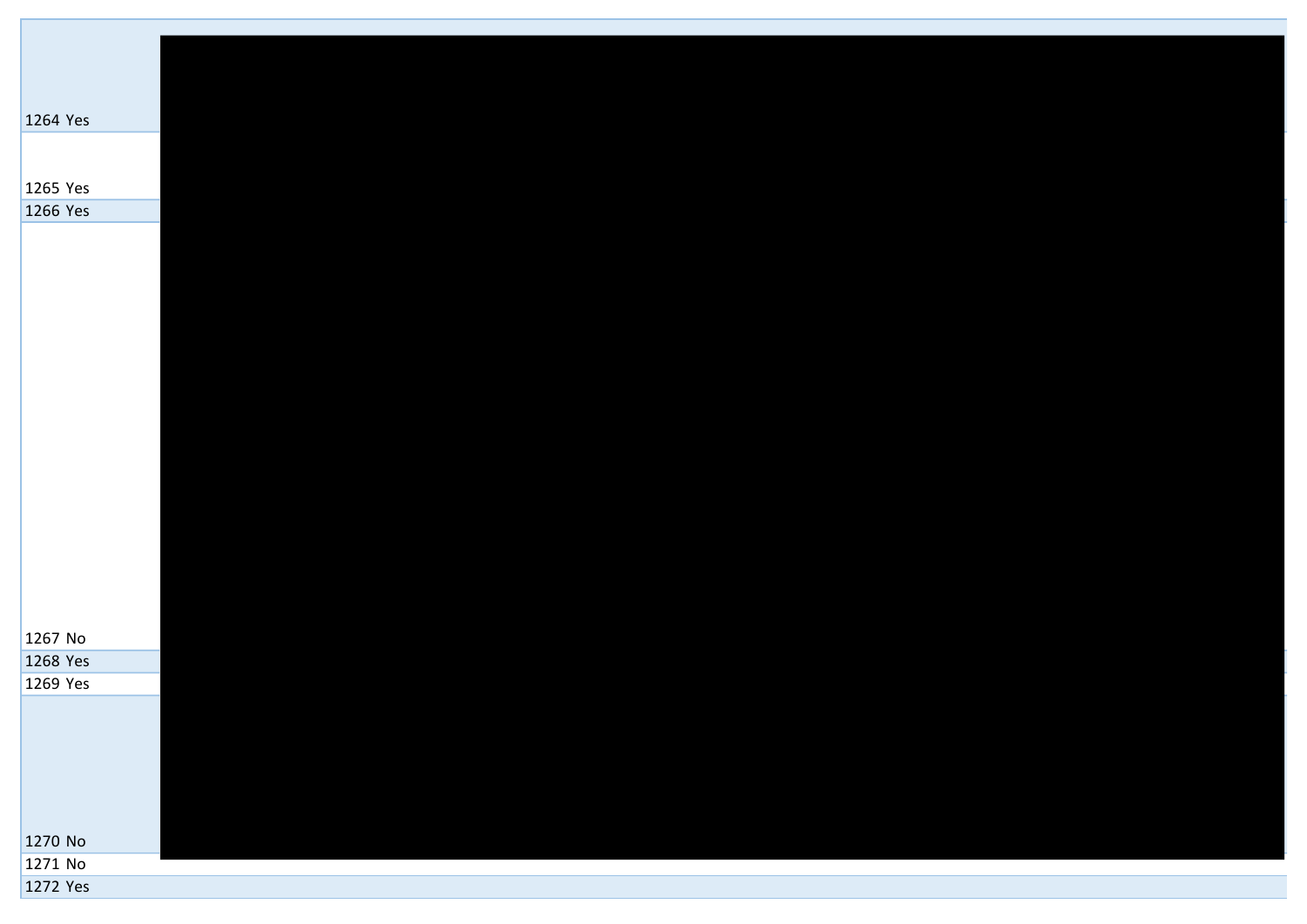| 1273 Yes       |  |  |  |
|----------------|--|--|--|
|                |  |  |  |
|                |  |  |  |
|                |  |  |  |
|                |  |  |  |
| 1274 Yes       |  |  |  |
|                |  |  |  |
| 1275 Undecided |  |  |  |
| 1276 Yes       |  |  |  |
|                |  |  |  |
|                |  |  |  |
|                |  |  |  |
|                |  |  |  |
|                |  |  |  |
|                |  |  |  |
|                |  |  |  |
|                |  |  |  |
|                |  |  |  |
|                |  |  |  |
|                |  |  |  |
|                |  |  |  |
|                |  |  |  |
|                |  |  |  |
|                |  |  |  |
|                |  |  |  |
|                |  |  |  |
|                |  |  |  |
| 1277 No        |  |  |  |
|                |  |  |  |
| 1278 Yes       |  |  |  |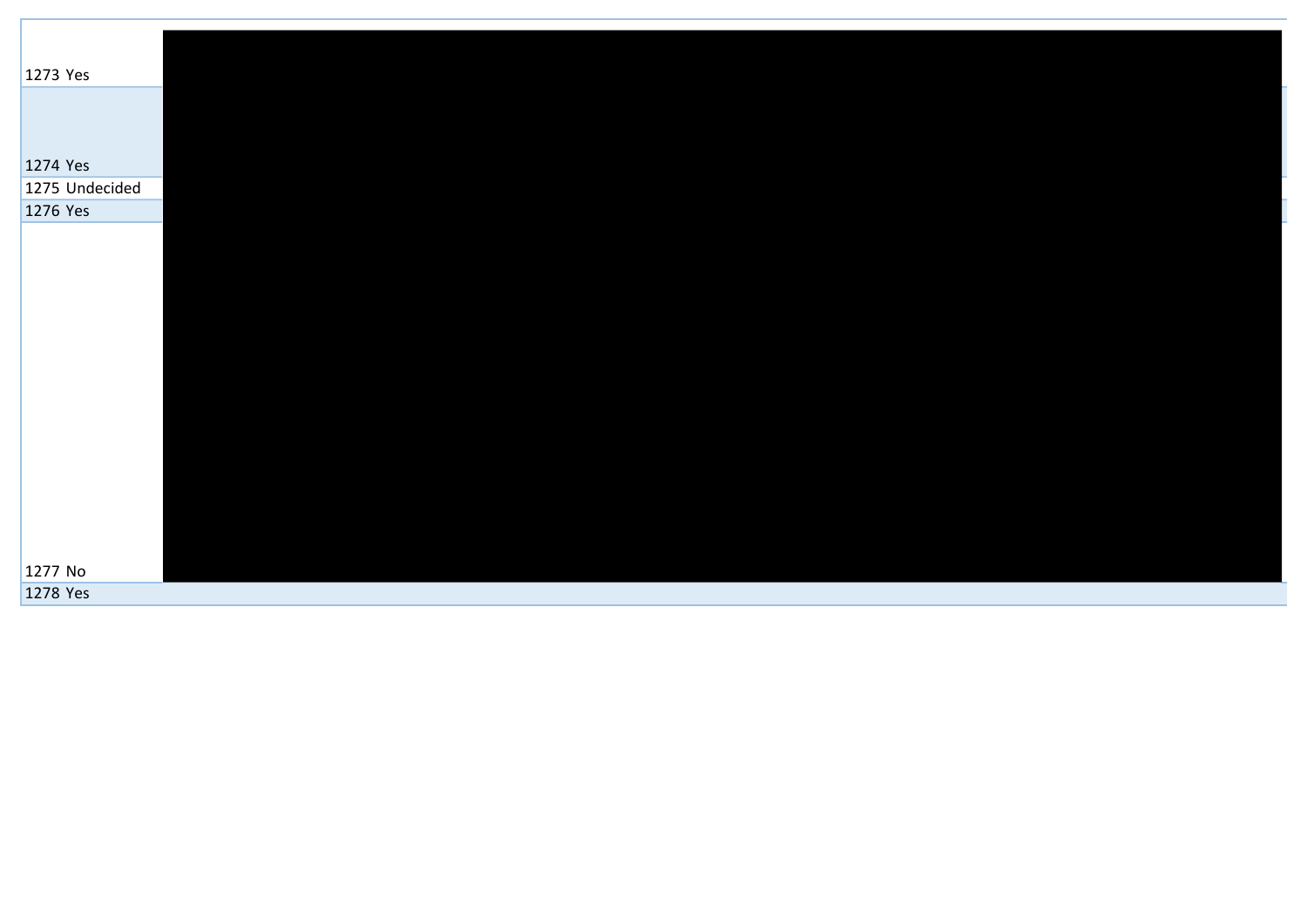No No No Yes

Yes

 Yes Yes

Part exempt s39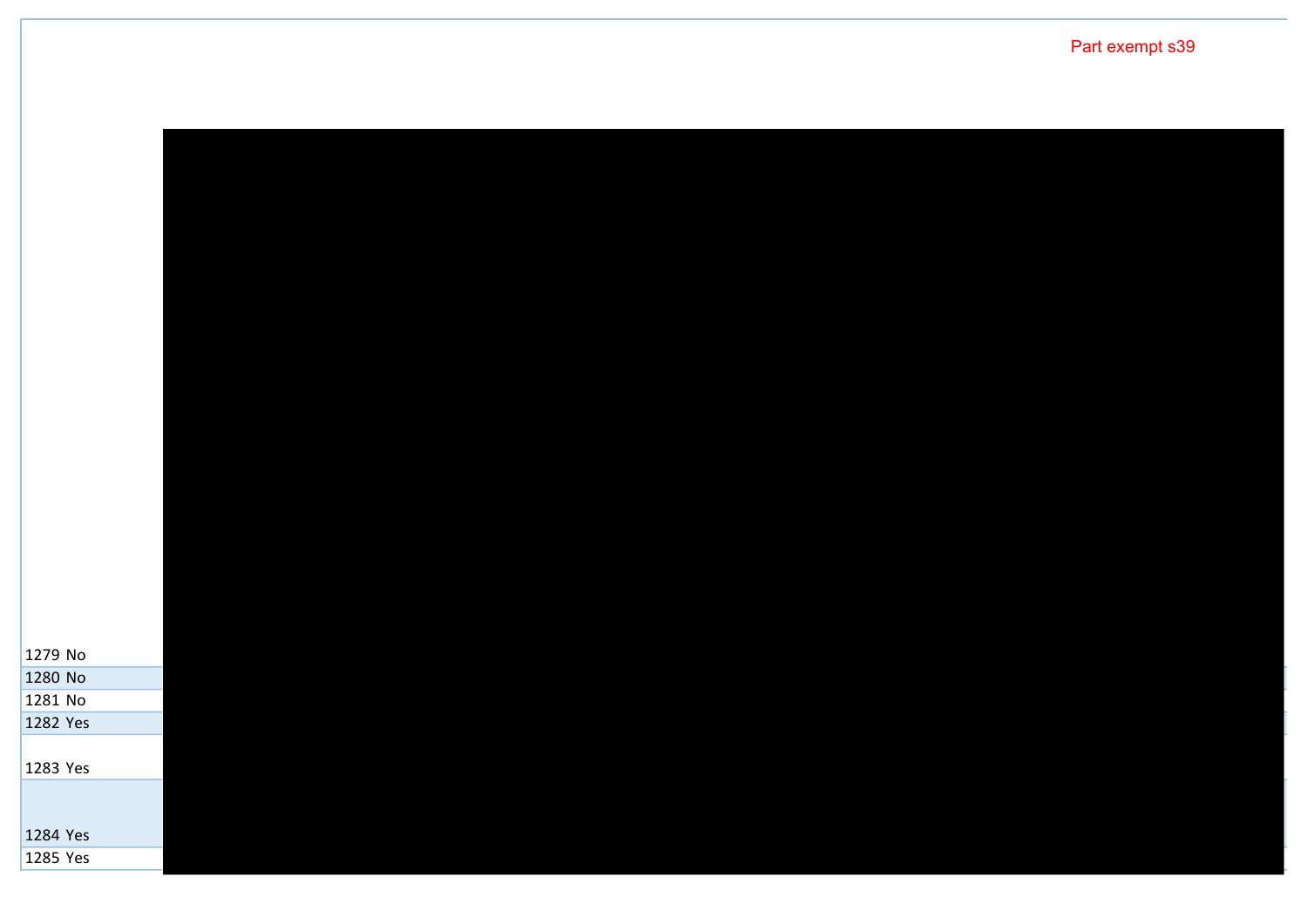|                | Part exempt s39 |
|----------------|-----------------|
|                |                 |
|                |                 |
| 1286 No        |                 |
|                |                 |
|                |                 |
|                |                 |
| 1287 No        |                 |
| 1288 Undecided |                 |
|                |                 |
| 1289 No        |                 |
| 1290 No        |                 |
| 1291 No        |                 |
| 1292 Yes       |                 |
| 1293 No        |                 |